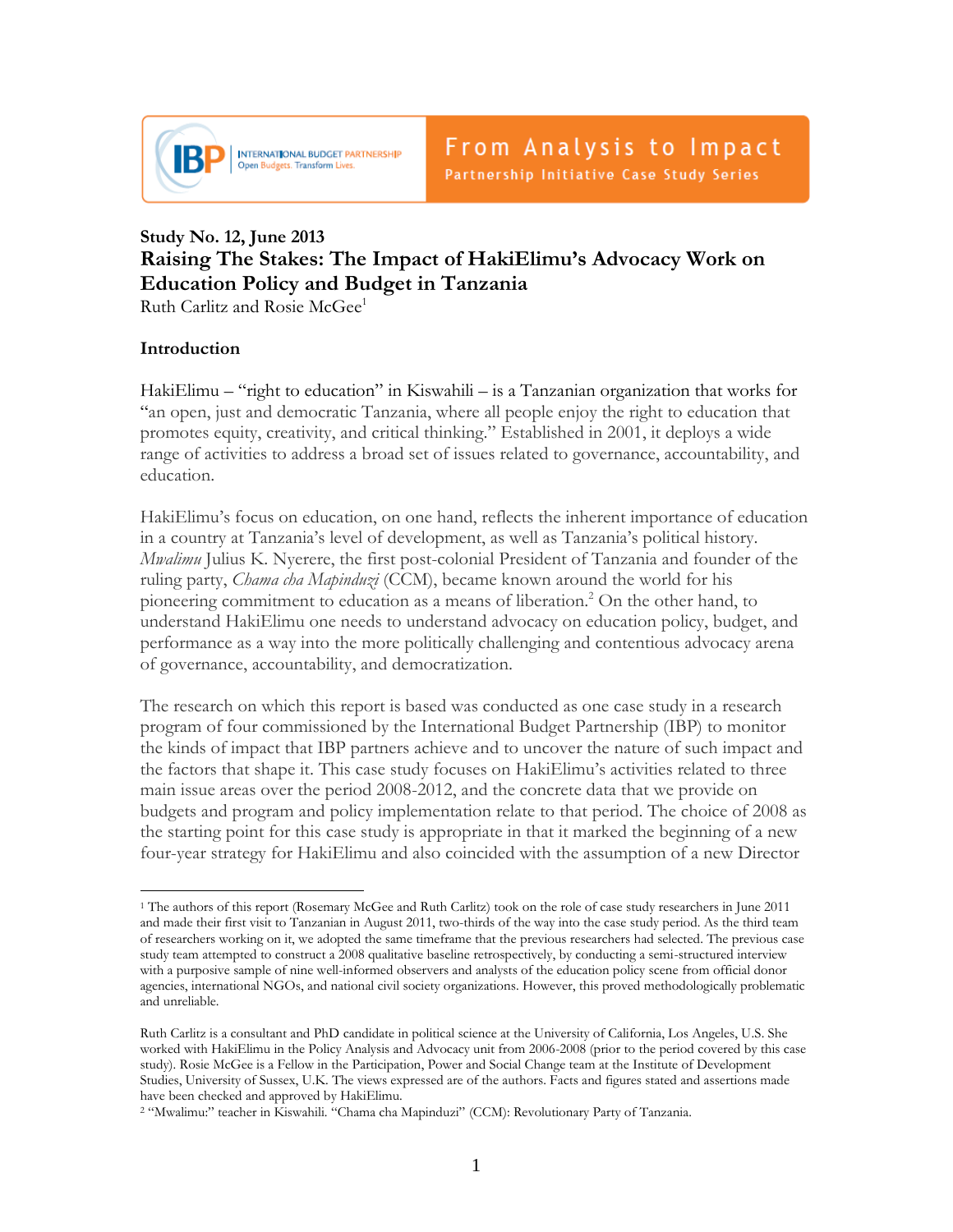in the first leadership transition since the organization's founding. Given the nature of HakiElimu's work and the context in which the work was undertaken, a rigid adherence to one tidy baseline at a single point in time would have restricted the research. Much of what HakiElimu has done since 2008 has grown out of roots laid down before, and many post-2008 changes in education sector policy, budget, and performance cannot be explained without longer historical perspective. In particular, certain features and trends in the nature of Tanzanian governance and citizen-state relations, highly relevant to the very nature and mission of HakiElimu, go back much further.

The research has sought to document and assess the interventions of HakiElimu with a view to establishing what impact it has had, how this impact has been achieved, and the influence of various factors on the scope for impact. Our methodology consists of a longitudinal qualitative case study conducted over three years.<sup>3</sup> We have approached it in inductive and exploratory mode, as befits both the context — wherein multiple stakeholders are affecting the variables of interest — and our intention to answer not only "what" questions but also "why" and "how" questions.

Through interviews and focus group discussions with HakiElimu staff members and a range of other actors connected to the education sector in Tanzania, we have explored developments that have occurred since 2008, and how our sources explain these changes.<sup>4</sup> When their explanations involved civil society advocacy activities in general or HakiElimu in particular, we explored the ways in which HakiElimu effected change, and the contribution those interviewed perceive HakiElimu having made in relation to other actors also influencing the *status quo*. We enquired into other plausible explanations for the observed changes, alternative or additional to civil society advocacy, and drew on our review of secondary evidence to test or substantiate the observations of change and the sources' explanations for how they occurred. Through these steps we incorporated into our research strategy important elements of contribution analysis, used to determine to what extent observed results are due to program activities rather than other factors.<sup>5</sup>

## **What was the organization responding to?**

As noted above, HakiElimu's advocacy work on education is deeply connected to issues of governance, accountability, and democratization. Hence, understanding the organization's way of working, and its potential for impact, requires an understanding of Tanzania's broader policy context. In this section we begin by providing that broader contextual information and then explain how it is manifested in the education sector, in order to locate the specific challenges that HakiElimu addresses in their rightful context.

Political scientists classify Tanzania as a "weakly democratic" or "hybrid" regime. This classification stems primarily from the ruling party's hegemonic position, which it has maintained since independence in 1961. Although Tanzania legalized multiparty politics in the early 1990s, little progress has been made in recent years toward fully realizing

<sup>3</sup> Our methodology is described in greater detail in Annex 1.

<sup>&</sup>lt;sup>4</sup> A full list of those interviewed or engaged within focus group discussions is provided in Annex 2.

<sup>5</sup> Mayne, 2008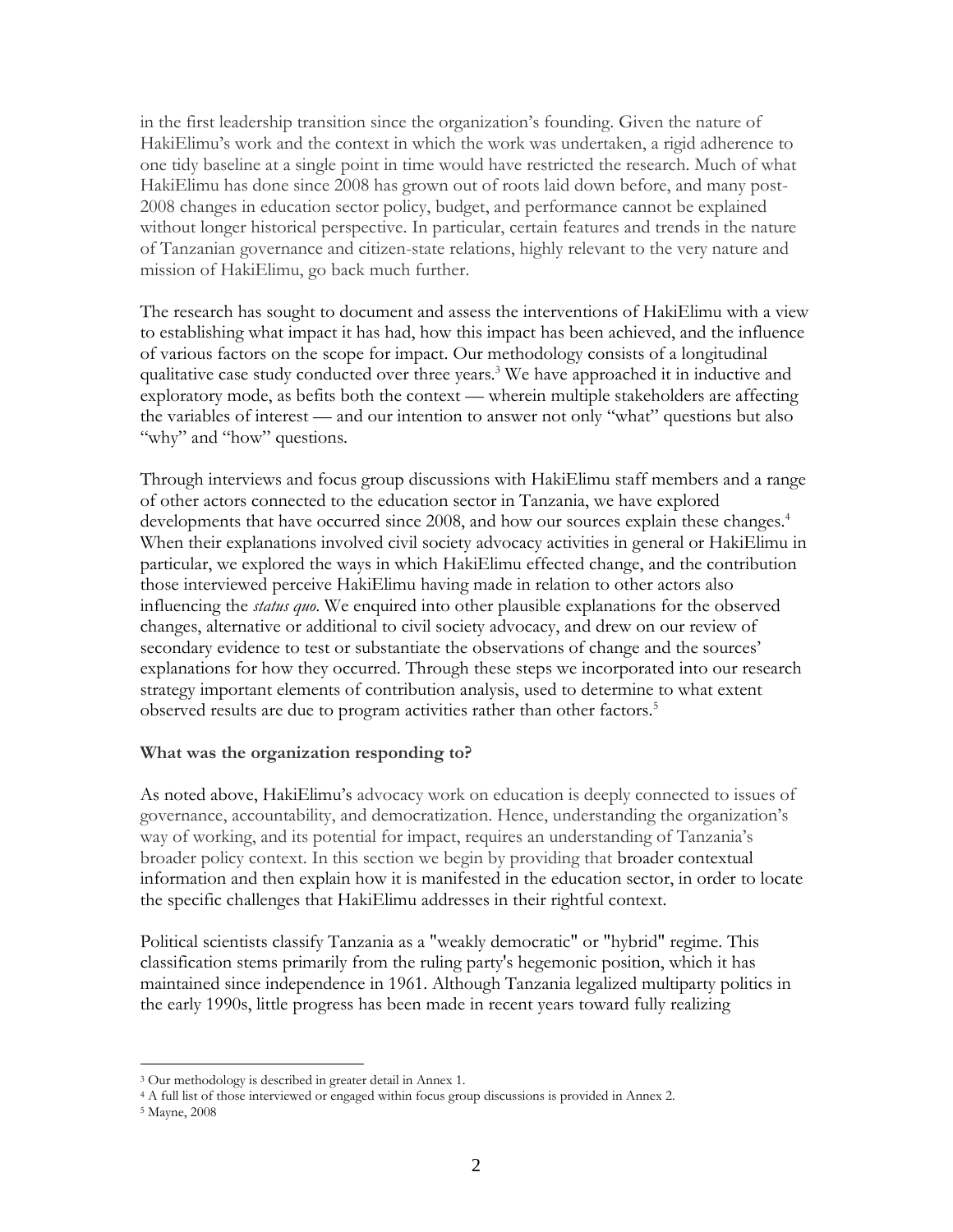democracy.<sup>6</sup> Developmental outcomes have stagnated, as well: Tanzania is currently ranked 152 out of 187 countries with comparable data on the Human Development Index, placing it slightly above the regional average for sub-Saharan Africa but still illustrating major challenges.<sup>7</sup> Two striking features of the political system are the dominance of the executive and the strength of the ruling party. The ruling party CCM, in power since independence, maintains its dominant position through electoral rules and party financing systems.<sup>8</sup> Given the weak and formalistic nature of Tanzania's legislature, one in-depth study on patterns of accountability in Tanzania suggests that "the party structures probably represent the most effective form of democratic restraint over the Executive."<sup>9</sup>

Reflecting the dominance of the ruling party, policy making in Tanzania has tended to be a top-down process. The fact that Tanzania receives such a significant amount of foreign aid (amounting to approximately 33 percent of government spending in financial year 2010-11) has meant that the country's guiding policy framework (MKUKUTA, Tanzania's National Strategy for Growth and Reduction of Poverty) represents the orientation of foreign donors to a significant extent.<sup>10</sup> Indeed, the government is frequently characterized as more accountable to its foreign funders than to any other non-state actors. While government leaders have rhetorically committed themselves to MKUKUTA because it generates necessary funds, they have demonstrated weaker commitments to fully implementing it.<sup>11</sup>

Indeed, policy "slippage" is a widely cited problem in Tanzania, to which government officials readily admit.<sup>12</sup> Participants in focus group discussions we conducted in a rural village in the Southern Highlands of Tanzania (Njombe) lamented a disconnect between what they hear the government promise and what they see on the ground.<sup>13</sup> As one participant noted, "We carry the burden while the government brags of its achievements." We heard similar complaints during field visits to Northern Tanzania (Ukerewe and Serengeti). Scholars and other observers of Tanzanian politics cite a variety of related reasons for the lack of policy implementation, including poor organization of government and inadequately developed infrastructure, especially in rural areas. Policy slippage is also seen as caused by delegation problems, with the central government reluctant to delegate authority to other levels or, where it does so, authority being too dispersed to implement policy effectively. <sup>14</sup> The country's reliance on foreign aid may also play a role, leading to delays in the disbursement of donor funds, as well as a general lack of accountability for funds received through general budget support.<sup>15</sup> Only in 2012 have key donors pulled back

<sup>7</sup> For more information, see http://hdrstats.undp.org/en/countries/profiles/TZA.html.

<sup>6</sup> As evidence of this, Tanzania's Polity score has remained the same since the first multi-party election in 1995. A country's Polity Score is the aggregate of six component measures that aim to record what are called key qualities of democracies: executive recruitment, constraints on executive authority, and political competition. It ranks countries on a 21-point democracy/autocracy scale ranging from -10 (hereditary monarchy) to +10 (consolidated democracy). Tanzania has received a score of -1 on this scale since 1995, which classifies the country as an "anocracy." For more information see [http://www.systemicpeace.org/polity/polity4.htm.](http://www.systemicpeace.org/polity/polity4.htm)

<sup>8</sup> Hussman and Muya, 2007, p. 175.

<sup>9</sup> Lawson and Rakner, 2005, p 5; Tripp, 2012, p 4.

<sup>10</sup> Aid as a share of spending figures from Development Partners Group Tanzania, [http://www.tzdpg.or.tz/external/aid](http://www.tzdpg.or.tz/external/aid-effectiveness/overview-of-aid-in-tanzania.html)[effectiveness/overview-of-aid-in-tanzania.html.](http://www.tzdpg.or.tz/external/aid-effectiveness/overview-of-aid-in-tanzania.html)

<sup>11</sup> Hyden and Mmuya 2008, p. 41.

<sup>12</sup> Interviews with Francis Liboy; Dept. of Policy and Planning Officials Chonywa, Head of Policy Section; Management Info System Head, August 2012.

<sup>&</sup>lt;sup>13</sup> For more background on these focus group discussions, see Annex 1.

<sup>14</sup> Hyden and Mmuya, 2008, p. 86.

<sup>15</sup> Interviews with Joseph Mungai, Francis Liboy, and Semkae Kilonzo, August 2012.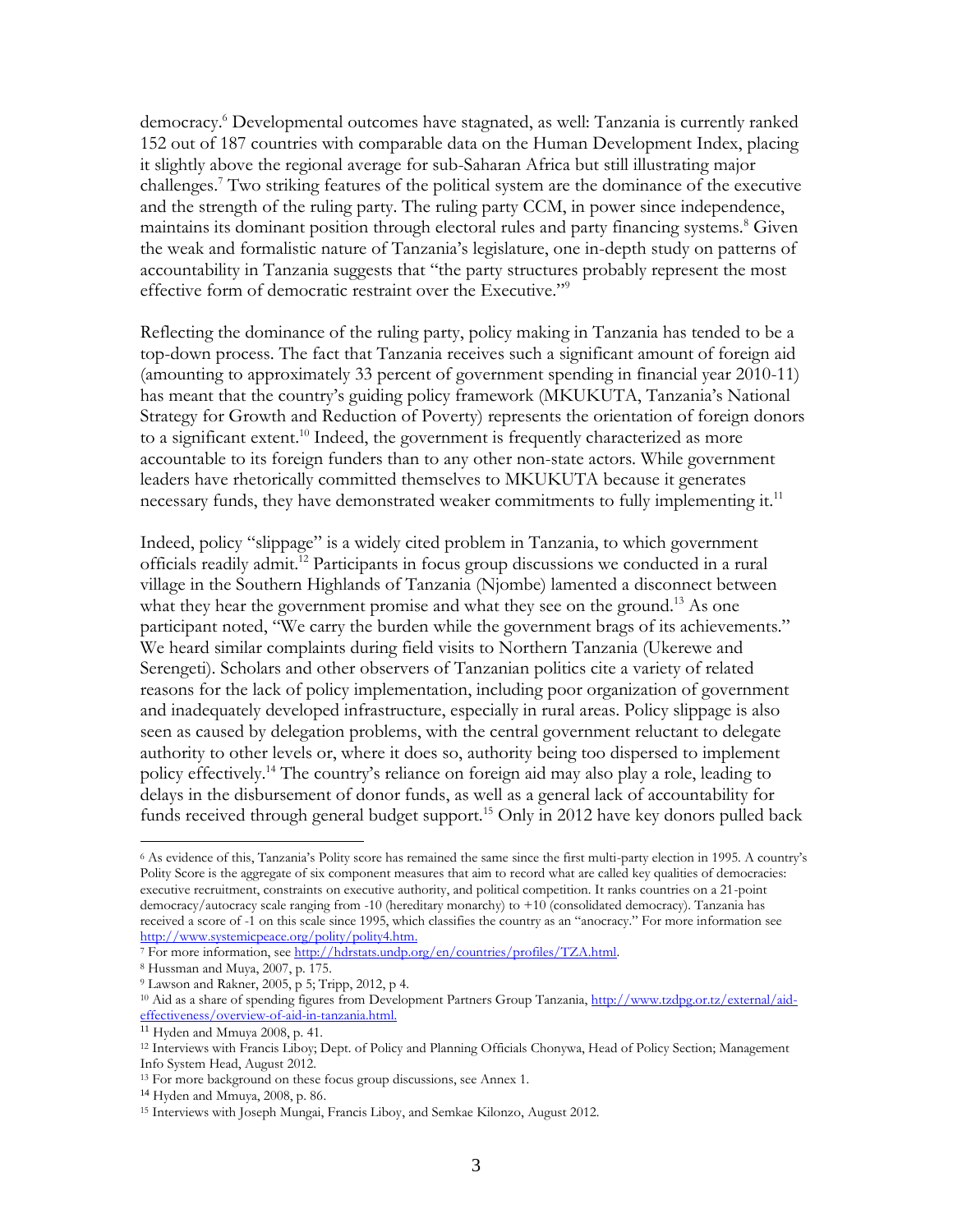from general budget support and decided to channel some of their aid back into projects, in response to the agencies' growing concerns at the impossibility of demonstrating positive outcomes from it, and amid harsh criticisms by the U.K.'s Independent Commission on Aid Impact (ICAI). 16

Finally, the institutionalization of political clientelism is seen as a major culprit for the lack of policy implementation.<sup>17</sup> Those who can use their personal power (often boosted by occupying public office) steer resource flows toward privileged groups or communities. This tendency is particularly pronounced among elected leaders, but concerns appointed officials, as well. Close observers of Tanzanian politics hold that corruption is tolerated so long as local constituents receive sufficient resources from those in power (even if such resources are channeled in a "clientelistic" fashion). In this way, accountability to the electorate serves as a weak check on CCM and the executive. However, this check has limited consequences in terms of policy implementation since, according to some experts, many citizens are less interested in how they obtain a particular good or resource than the fact that it gets delivered. <sup>18</sup> As one participant in a focus group discussion in Njombe explained, for an MP to stay in power, he or she must deliver.

As the backdrop to this institutional and policy context, Nyerere's influence endures. Thanks to his emphasis on education, including the emphasis on it as a route to the nation's and the community's self-reliance, education holds a special place in Tanzanian politics, history, and public opinion. Yet, his patriarchal relationship with his subjects and patrimonial approach to dispensing public goods have also left their mark, especially on the CCM's bureaucracy and possibly on the meaning and practice of accountability.<sup>19</sup> A recent article on educational policy making in the former colony cites Nyerere as declaring, "[W]e must run while others walk," and noting that in the urgency to develop,

"we cannot afford liberal checks and balances. . . . Our constitution differs from the American system in that it *. . .* enables the executive to function without being checked at every turn. *. . .* Our need is not for brakes to social change . . . our lack of trained manpower and capital resources, and even our climate, act too effectively already."<sup>20</sup>

The country's legal framework still includes legislation that criminalizes publicly criticizing the government and places the burden of proof on the defendant.<sup>21</sup>

Tanzania's education sector provides a clear — if somewhat dismal — illustration of the broader governance challenges discussed above. In particular, the sector exhibits the negative effects of the country's dependence on foreign aid, as well as a lack of accountability, with policies adopted but not fully implemented.

Understanding the current challenges in the education sector requires going back to 2001 when the Tanzanian government began a renewed attempt to achieve universal primary

 $\overline{a}$ 

<sup>19</sup> As one reflection of this relationship, Nyerere was widely known as "Baba wa Taifa," or "Father of the Nation." <sup>20</sup> Kristen Phillips, 2011, p 237, citing a PhD dissertation by J. T. Mwaikusa, *Toward Responsible Democratic Government: Executive Power and Constitutional Practice in Tanzania, 1962–1992* (PhD Diss. University of London), 1995, p. 105.

<sup>16</sup> Independent Commission for Aid Impact 2012.

<sup>17</sup> Hyden and Mmuya, 2008, p. 51.

<sup>18</sup> Ibid, p. 44.

<sup>21</sup> TMF 2011, Tanzania Media Fund Strategic Plan January 2012 – December 2016: Final Version 3.0 November, page 6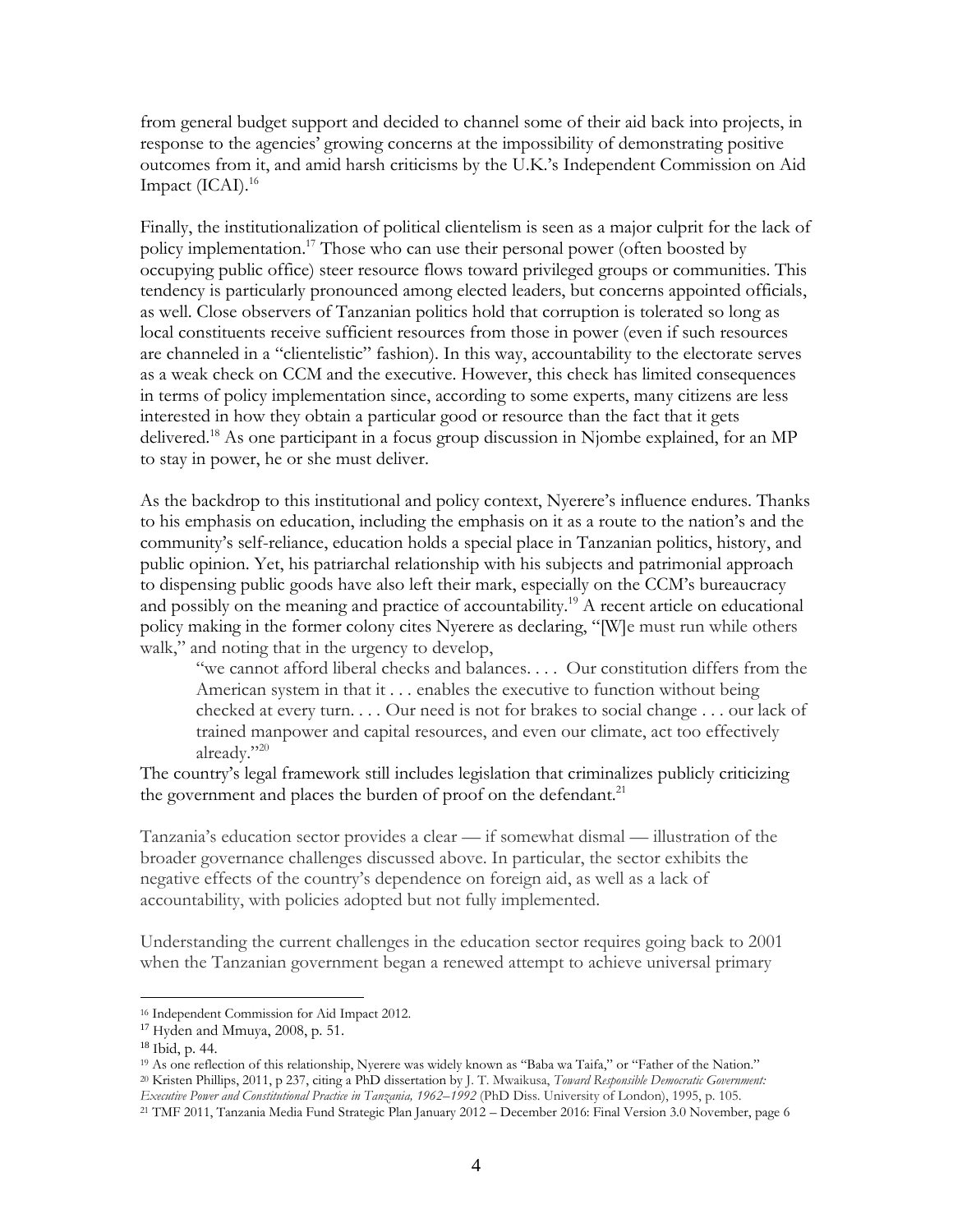education (UPE).<sup>22</sup> Whereas previous efforts to achieve UPE were largely the result of Nyerere's efforts to realize a vision of "education for liberation," more recent attempts not only reflect the ruling party's interest in expanding access to education but also have been influenced by the Education for All (EFA) movement and the education targets within the Millennium Development Goals (MDGs), which have provided an impetus for many African countries to adopt similar reforms.<sup>23</sup> Indeed, UPE would not be possible without support from donors. The World Bank gave a US\$150 billion loan for primary education in 2001 and was very influential in the scrapping of primary school fees in 2001.<sup>24</sup> Tanzania's guiding policy document for primary education is the *Primary Education Development Plan* (PEDP), which it began implementing in 2002.<sup>25</sup> Efforts to expand access to primary education were shortly followed by efforts to expand secondary education, with the implementation of a *Secondary Education Development Plan* (SEDP) beginning in 2004.<sup>26</sup> Again, foreign support played an important role, with the World Bank providing another US\$150 million.<sup>27</sup>

One of the key innovations of both PEDP and SEDP was to provide a capitation grant, which was meant to replace revenue lost to schools through the abolition of school fees and to improve the quality of education by making teaching and learning materials more widely available. In particular, the capitation grant was meant to finance the purchase of textbooks and other teaching and learning materials, as well as to fund repairs, administration materials, and examination expenses.<sup>28</sup> The capitation grant was initially set at US\$10 per student under PEDP I and TZS 25,000 per student under SEDP I (approximately US\$16 at 2004 exchange rates). PEDP and SEDP also included ambitious targets with respect to other important aspects of education quality, including the construction of new classrooms and adoption of measures to recruit and support the additional teachers that would be necessary to accommodate dramatic enrollment expansions.

Before looking at the ways in which PEDP and SEDP have been implemented (or not, as the case may be in many instances), it is important to understand the institutional framework through which education policies are developed, budgeted for, and implemented. Responsibility for the education sector is divided across a number of ministries. The Ministry of Education and Vocational Training (MoEVT) is responsible for policy formulation, coordination, monitoring, setting standards, quality assurance, and quality control of the whole education system, but notably does not control the majority of resources for the education sector, nor manage the day-to-day operation of schools. Rather, in line with broader decentralization reforms, the Prime Minister's Office-Regional Administration and

<sup>22</sup> In the mid-1970s CCM decided to aim for UPE by 1984. The statistics for primary enrollment and adult literacy in the early eighties are very impressive; the gross enrollment ratio (GER) for 1980 was 98 percent and compared well with those of other sub-Saharan countries. However, by the 1990s, the GER had fallen to below 80 percent and continued to decline throughout that decade (Ruth Wedgwood, "Post-Basic Education and Poverty in Tanzania," Post-Basic Education and Training Working Paper Series - Nº1, July 2005, p. 8).

<sup>23</sup> Ruth Wedgwood, "Education and poverty reduction in Tanzania," *International Journal of Educational Development* 27 (2007), p. 383.

<sup>24</sup> Wedgwood, 2005, p. 18.

<sup>25</sup> The first phase of PEDP spanned the 2002-2006 period, and was then followed by PEDP II, covering 2007-2011. The government is currently finalizing PEDP III.

<sup>&</sup>lt;sup>26</sup> The first phase of SEDP spanned the period 2004-2009, and the government is currently implementing SEDP II, which covers 2007-2015.

<sup>&</sup>lt;sup>27</sup> These funds were provided partly as a loan and partly as a grant (Wedgwood, 2007, p. 391).

<sup>28</sup> Twaweza, "Capitation Grant for Education: When will it make a difference?" Policy brief TZ.08/2010E.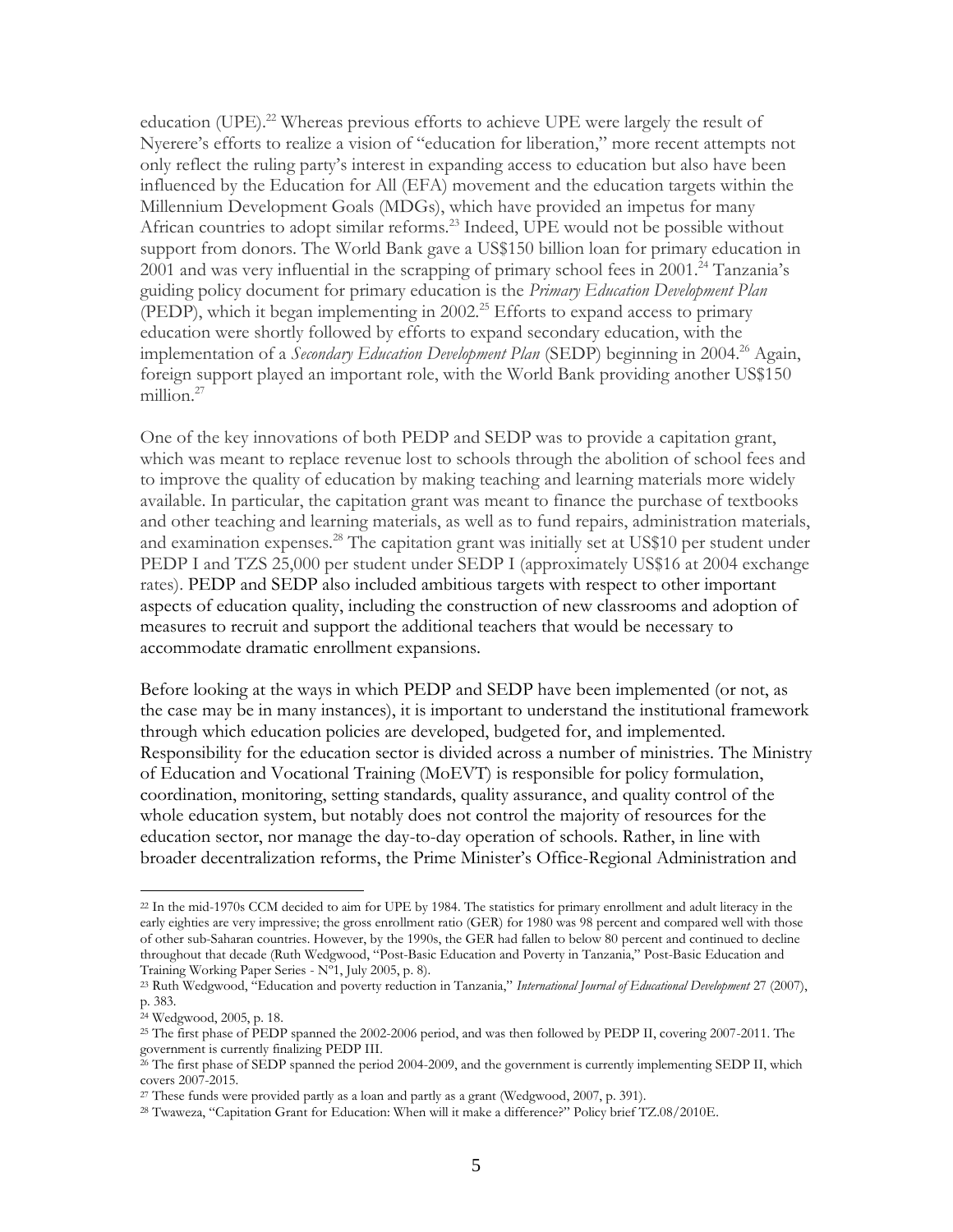Local Government (PMO-RALG) supervises and monitors management of pre-primary, primary, and secondary education by Local Government Authorities (LGAs).<sup>29</sup> The LGAs (districts, towns, municipal and city councils) are then fully responsible for the management and delivery of both formal and informal basic education services. MOEVT retains management responsibility for higher education, vocational training, and Teacher Training Colleges. The Ministry of Finance also plays an important role, since MOEVT's and PMO-RALG's budgets are the outcome of a close negotiation with the Ministry of Finance, which often hinges on ministers' advocacy efforts.<sup>30</sup> Another ministry, the President's Office-Public Service Management (PO-PSM), determines teachers' salaries. However, the Ministry of Finance is in charge of disbursing the salaries of district teachers. This convoluted institutional structure makes it extremely difficult to monitor budget allocations and execution in the sector.

Changes to MoEVT leadership have also created instability in the sector, which results in a lack of shared vision and strategy. Since the current President came to power in 2005, there have been three different Ministers for Education, each of whom has attempted to make major changes to the sector. In addition, MoEVT is characterized by a number of "acting" officials in high-level positions. Our interviewees were of various opinions as to whether this reflects a strategic move by the President, but it clearly creates challenges in terms of answerability.

In terms of recent trends in policy implementation, PEDP and SEDP have dramatically expanded access to primary and secondary education. At primary level, the Gross Enrollment Rate increased from 78 percent to 112 percent between 2000 and 2006.<sup>31</sup> Actual enrollment grew by over 60 percent, up from 4.4 million in 2000 to well over 7 million in 2006.<sup>32</sup> Expansions in access to secondary education have been even more dramatic. For example, 401,011 students were enrolled in the first year of secondary school in 2007, up from 148,412 just two years earlier. These numbers far exceeded SEDP projections and likely resulted from the impact of two related directives issued by former Prime Minister Edward Lowassa, namely to build a secondary school in each ward and to enroll 75 percent of those who pass the primary education examinations.

While these improvements in access to educational opportunities may be laudable in their own right, they have created major strains on Tanzania's education system. Principal among these is a shortage of qualified teachers. Despite government efforts to recruit more teachers, wide disparities remain in terms of teacher deployment, with many teachers failing to show up to schools where they have been posted. Overcrowding has been common since the advent of PEDP and SEDP, with some classes reportedly accommodating over 100

<sup>29</sup> Secondary schools were managed by MOEVT up until 2011.

<sup>30</sup> Interview with former Minister for Education Joseph Mungai, August 2012.

<sup>&</sup>lt;sup>31</sup> The Gross Enrollment Rate refers to the number of children enrolled in a level (primary or secondary),

regardless of age, divided by the population of the age group that officially corresponds to the same level. As a result it can exceed 100 percent.

<sup>&</sup>lt;sup>32</sup> The gross enrollment rate is the total number of children in school divided by the total number of children of school age.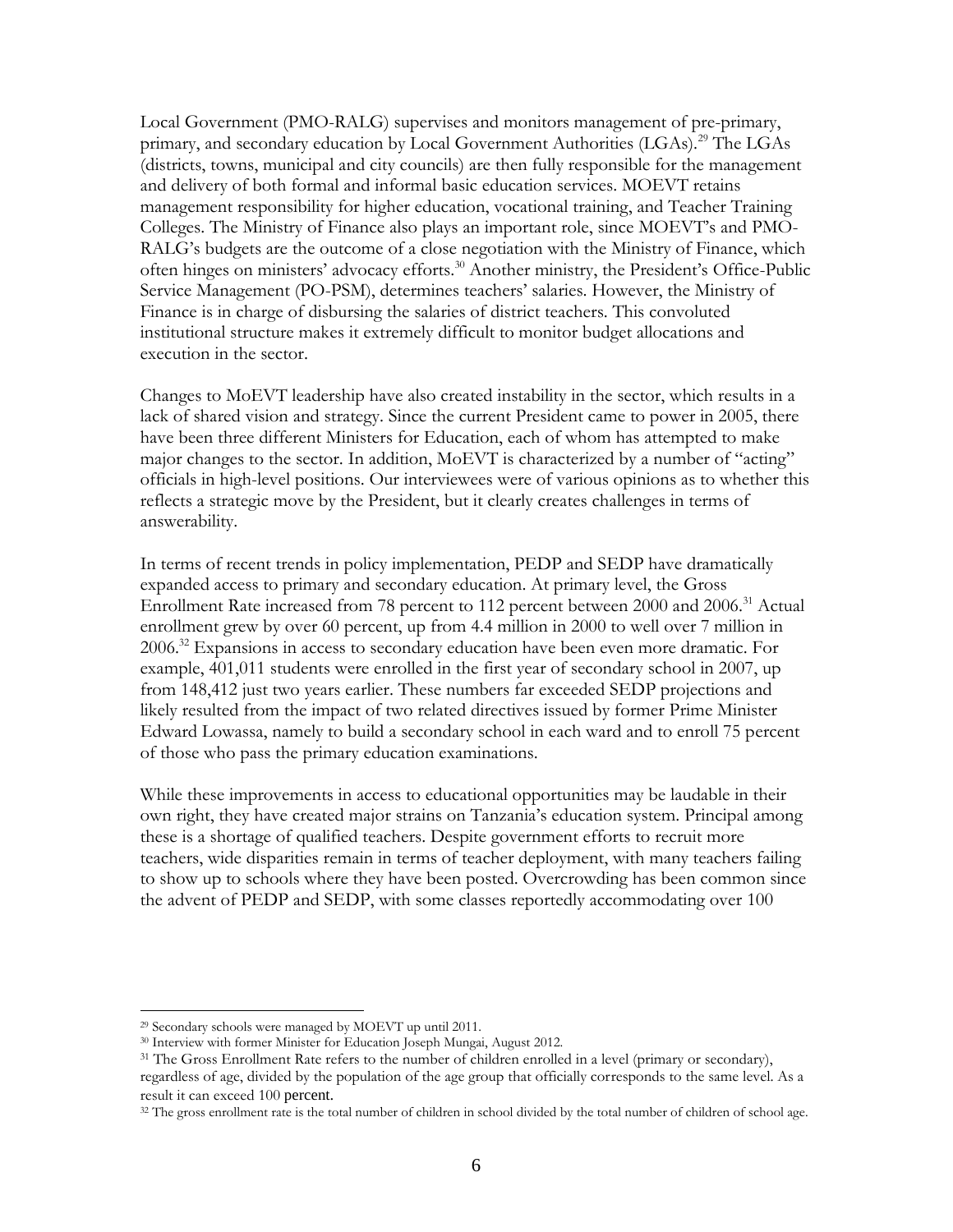pupils.<sup>33</sup> The shortage of qualified teachers has created additional strains on the welfare of teachers who stay in the system.<sup>34</sup>

The Tanzanian government's initial response to the teacher shortage was largely in keeping with the politicized nature of the policy process. In 2006 it reduced normal teaching diploma training from a two-year taught course to a one-year taught course and one year's teaching experience. Furthermore, in an attempt to fill acute gaps even more quickly, the government instituted a "crash program" nicknamed VodaFasta (a reference to a rapid electronic airtime distribution and recharge service promoted by one of Tanzania's major mobile phone companies) through which high school leavers were "trained" in as few as three months before being dispatched to schools.<sup>35</sup> Around the same time came a directive from former Prime Minister Lowassa to build secondary school in every ward. While intended to address what was indeed a pressing need given large numbers of children now leaving primary school, Lowassa's action did not reflect policy. It was seen as a "blatant political decision" described by a former ministry official as "ignoring policy, [because] that's politics."<sup>36, 37</sup> Since that decision was taken, Tanzania has seen its secondary education sector expand faster than any other country in the world. However, the newly established "ward schools" typically exhibit much worse conditions in terms of staffing and teachers' qualifications.<sup>38</sup>

In 2008 the government launched a Teacher Development and Management Strategy (TDMS), which focuses on providing in-service training to teachers and strengthening Teachers' Resource Centers. However, as HakiElimu's recent advocacy efforts have highlighted, the TDMS has not been fully implemented. In addition, the government has also failed to reach a number of the other ambitious targets set out in PEDP and SEDP. In particular, budget allocations for the capitation grant have failed to meet the amounts targeted in the policies, and actual disbursements have been less than what is budgeted, as well as unpredictable and unequally distributed.<sup>39</sup> Teacher recruitment and retention remains problematic, as well, due in part to low salaries and lack of sufficient incentives to move to the rural areas where they are most needed. Our focus group discussions and field visits revealed that this lack of policy implementation has dire consequences. In addition to severe teacher shortages, people lamented the lack of teaching and learning materials in their schools and explained that parents are often forced to make significant contributions to pay "volunteer" teachers and keep schools running. Some focus group participants in Njombe suggested that the government should be honest about its inability to provide a truly free primary education, then at least parents could prepare.

<sup>35</sup> HakiElimu, 2008, p. 5. Speaking at a fundraising event for the construction of more dormitories at Irkisongo Secondary School in Monduli on 30 December 2006, then Prime Minister Edward Lowassa announced that the government would undertake a crash program to recruit enough teachers into state schools to cope with the increasing number of secondary schools (HakiElimu, 2007, p. 1). These became known as "unqualified" or "licensed" teachers. Also employed in many state schools are "nonprofessional" teachers, who are Standard VII graduates or college graduates with degrees in subject areas other than education and no teaching qualifications. Though paid, these are often called "volunteers," as opposed to "degree" teachers, who have a University degree in education, or "diploma" teachers, who have a teaching college diploma. <sup>36</sup> Interview with Kate Dyer, AcT, 11 August 2011.

<sup>33</sup> For instance, participants in a focus group discussion in Njombe explained that their local primary school had over 300 students and only three teachers, one of whom is head teacher.

<sup>34</sup> Noted in recent HakiElimu briefs, "Education in Reverse," Brief No. 10.1E, and "Dwindling Capitation Grants (PEDP II)" n.d.

<sup>37</sup> Interview with Joseph Mmbando, former PEDP Coordinator 2002-5, December 2011.

<sup>38</sup> Interview with HakiElimu's Media Unit, 10 August 2011.

<sup>39</sup> Twaweza, 2010.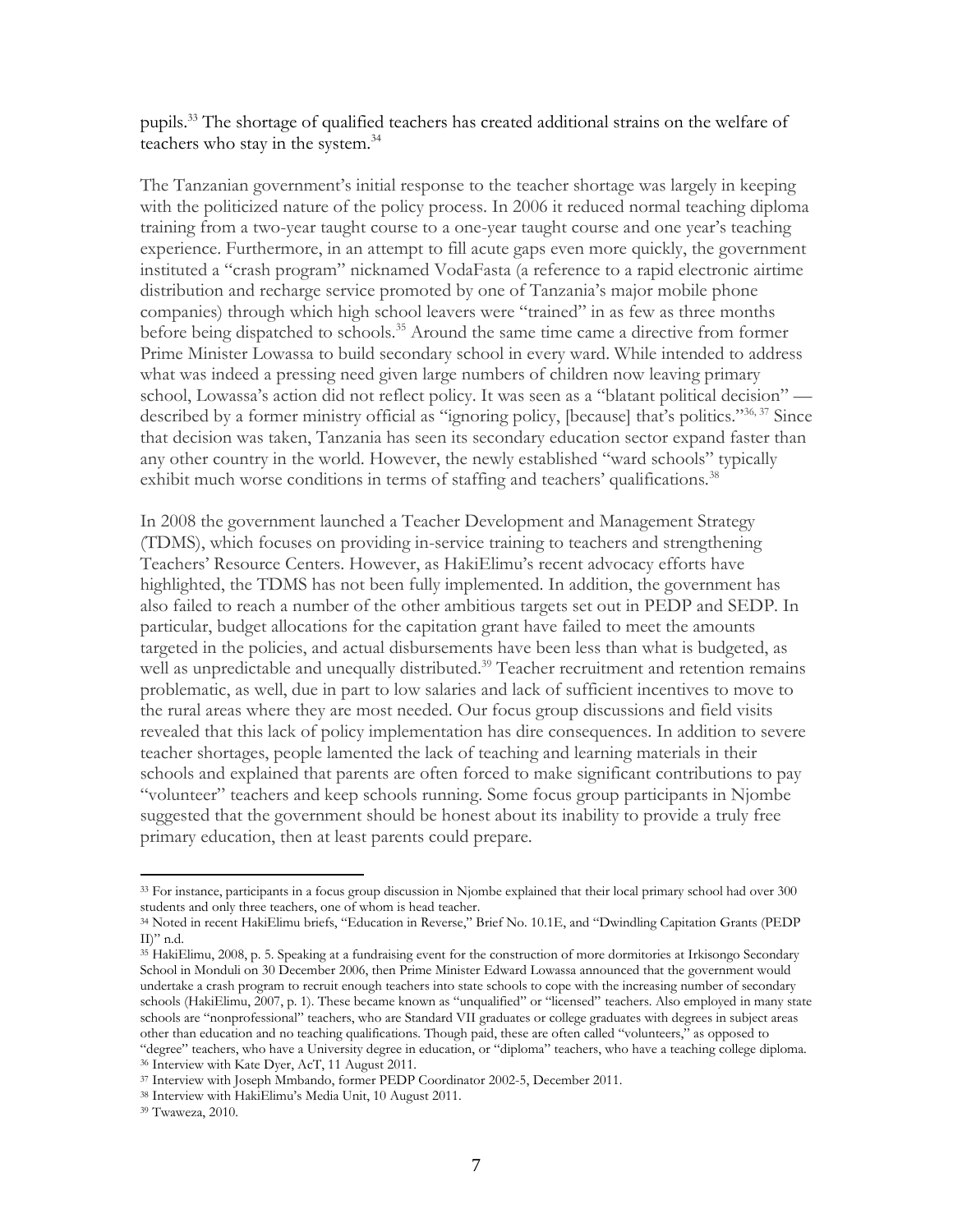Up until 2008, when we begin our detailed look at HakiElimu's activities, the government was still touting its achievements with respect to quantitative achievements in access and enrollment and largely ignoring the ways in which a dramatic enrollment expansion might have a negative impact on educational quality. This lack of attention to the quality of education provided in schools is the main issue that HakiElimu has been responding to over the period of this case study (2008-2012). However, since the organization is not organized around a single-issue campaign, we had to devise a means of studying their efforts to respond to this issue through their advocacy related to education budget and policy.<sup>40</sup> Through focus group discussions with HakiElimu staff members and semi-structured interviews with a range of external observers, we have explored developments in the education sector through a more focused set of lenses.<sup>41</sup> These consist of three specific budget aspects that HakiElimu has been prioritizing as key to improving education quality: teacher training, teachers' housing, and the capitation grant for primary and secondary education. The next section describes in more detail how HakiElimu came to work on these areas and then describes the various activities that the organization has undertaken over the past four years.

#### **How does the organization work?**

As noted in the previous section, HakiElimu focuses a significant amount of energy on teacher training, teacher housing, and the capitation grant since these areas are seen as key entry points to improving the quality of education. It is important to note that HakiElimu does not tightly adhere to a single "theory of change," nor did it initiate a specific campaign targeting these three areas. Indeed, as HakiElimu's executive director explains, teacher training, teacher housing and the capitation grant are not the only — or most important things that the organization focuses on. Rather, they were selected as the basis of this case study since they represent areas in which HakiElimu engages each year, and will continue to engage in the future. In addition, these three have direct budgetary connections and so make sense in the framework of a case study commissioned by the IBP.<sup>42</sup> In order to understand the work that HakiElimu has done related to these three issue areas, one must take a broader look at the organization's operation as a whole, which is what we do in this section. We then narrow our focus back to the three issue areas and highlight a few illustrative and impactful activities, the impact of which we discuss in the following section.

HakiElimu is a Tanzanian civil society organization (CSO) operating in an aid-dependent civil society sector in an aid-dependent country.<sup>43</sup> Some of its donors locate it within the

<sup>40</sup> We make this distinction because each of the other three case studies conducted for the IBP Partnership Initiative's research focuses on a single-issue campaign, not on an organization all of whose work centres on the budget-related advocacy that is explored by this research. The campaigns researched in the other cases may be led by one organization or driven forward by a platform or coalition of organizations, but in each of the other three cases case it is the campaign itself, rather than the participating or leading organization(s), that is the focus.

<sup>41</sup> These observers included Kate Dyer (AcT); Tanya Zebroff (DFID Tanzania), Audax Tibuhinda (UNICEF Tanzania), Antony Mtavangu (Tanzanian Teachers' Union), Helima Mengele (TEN/MET), Suleiman Sumra (UWEZO Tanzania), and Blaustus Mwizarubi (CARE International). Interviews had already been conducted by the previous research team with many of these plus Neville Meena (journalist).

<sup>42</sup> Interview with Elizabeth Missokia, December 2011.

<sup>&</sup>lt;sup>43</sup> This point is relevant because it is another point of contrast between the Tanzania case study and the other three, conducted in Brazil, Mexico, and South Africa, none of which are aid-dependent countries.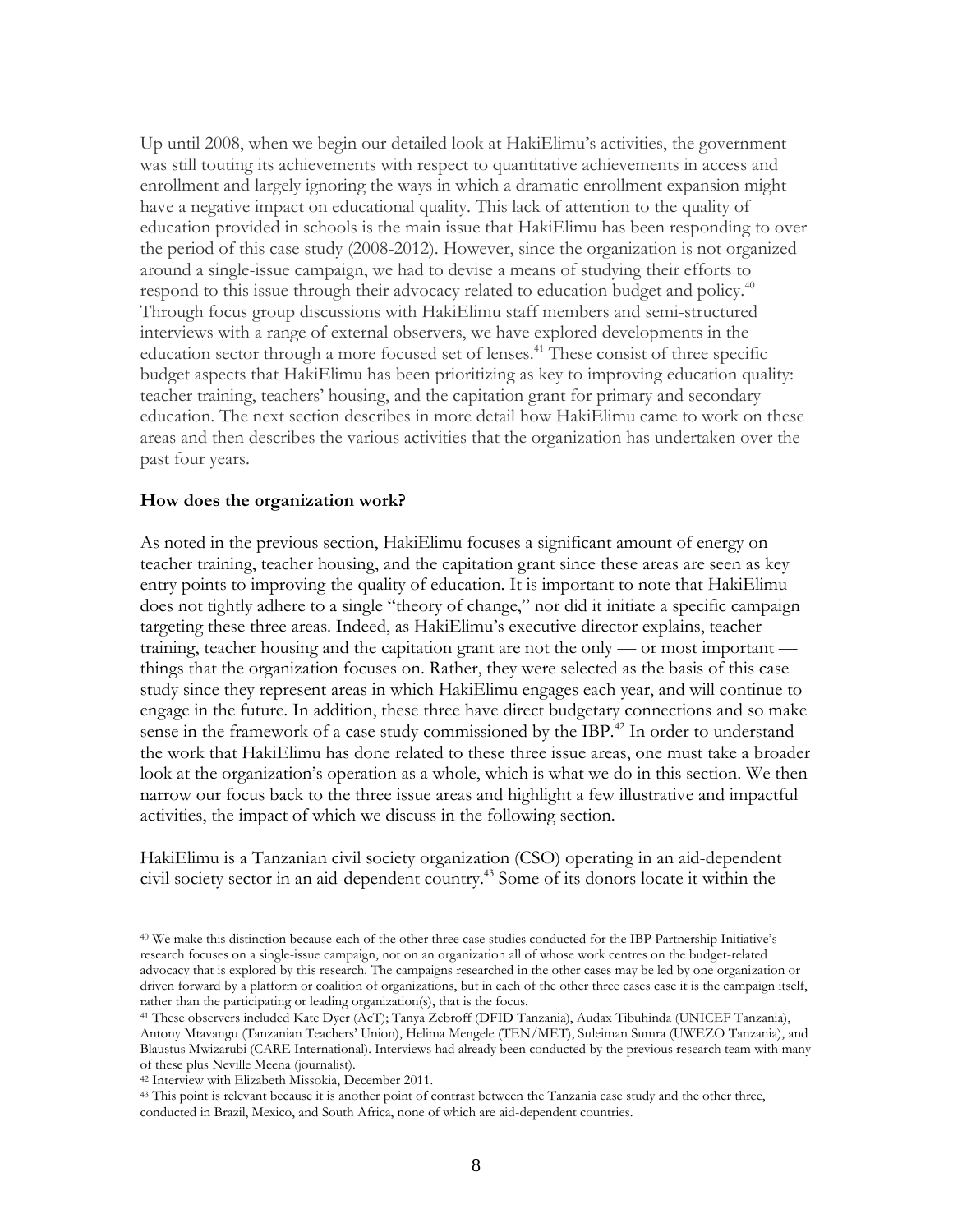education portfolio of their civil society support programs, while others locate it within their governance or accountability portfolios in keeping with the higher-level democratizing aims that lie behind its operational focus on advocacy on education budget and policy.

While several of HakiElimu's founding members are critical of the ruling party and its style of government, HakiElimu's objective has always been to make the existing education system work better rather than to introduce fundamental changes to it. It works on the principle that the shortcomings in educational quality stem not primarily from deficient policies, but rather from a lack of policy implementation, poor resource allocation, and weak government accountability. HakiElimu's strategy, therefore, is to "hold up a mirror to government," drawing the attention of government, donors, and the public to instances and patterns of poor or no implementation of policies and budgets.<sup>44</sup> By so doing, the organization seeks to raise the political cost of inaction on these issues within the education sector. The nation's historical commitment to education means that holding up the mirror to government in this sector can be expected to have a particularly rallying effect.

One necessary ingredient for the strategy to work is a degree of openness and transparency in government, so that policies and budget allocations are known to the public. The CCM regime is characterized by a culture of secrecy and a "closed-space" tradition of policy making, identified by some commentators as a legacy of Tanzanian socialism.<sup>45</sup> That is why HakiElimu simultaneously pushes government toward more transparent governance and often disseminates official policy and budget information itself in the absence of faster progress on that front.<sup>46</sup>

For more open and transparent government to lead to better education sector performance and outcomes, another ingredient is vital: an engaged, questioning public, moved to take action. According to HakiElimu's previous strategy (covering the period 2008-2011, and hence the majority of our case study period), HakiElimu was primarily working to achieve the following goal: "Citizens are better informed, organizing and engaged to realize quality basic education for liberation and democracy." The strategy goes on to note:

"This goal will be realized through the achievement of the following four key outcomes:

- 1. Ordinary citizens across Tanzania are informed about basic education for liberation and democracy.
- 2. There is a broader, better informed and more imaginative debate on quality basic education and citizen agency.
- 3. Citizens across Tanzania are expressing their views and taking action to hold government accountable and making a difference in their own communities.
- 4. Government and other public institutions are more responsive to citizens' views and demands."<sup>47</sup>

<sup>44</sup> This exact phrase was used to describe to us the contribution made by civil society advocacy organizations like HakiElimu by both an interviewee in government and by one of HakiElimu's founding members.

<sup>45</sup> Interview with Betty Missokia; and Languille and Dolan, 2012, p. 12.

<sup>46</sup> Among other ways, by being the lead Tanzania research organization in the IBP-led Open Budget Survey every two years. <sup>47</sup> HakiElimu, "Citizens for quality basic education and democracy in Tanzania: Program Strategy and Description, January

<sup>2008</sup> to December 2011 Strategy," January 2008.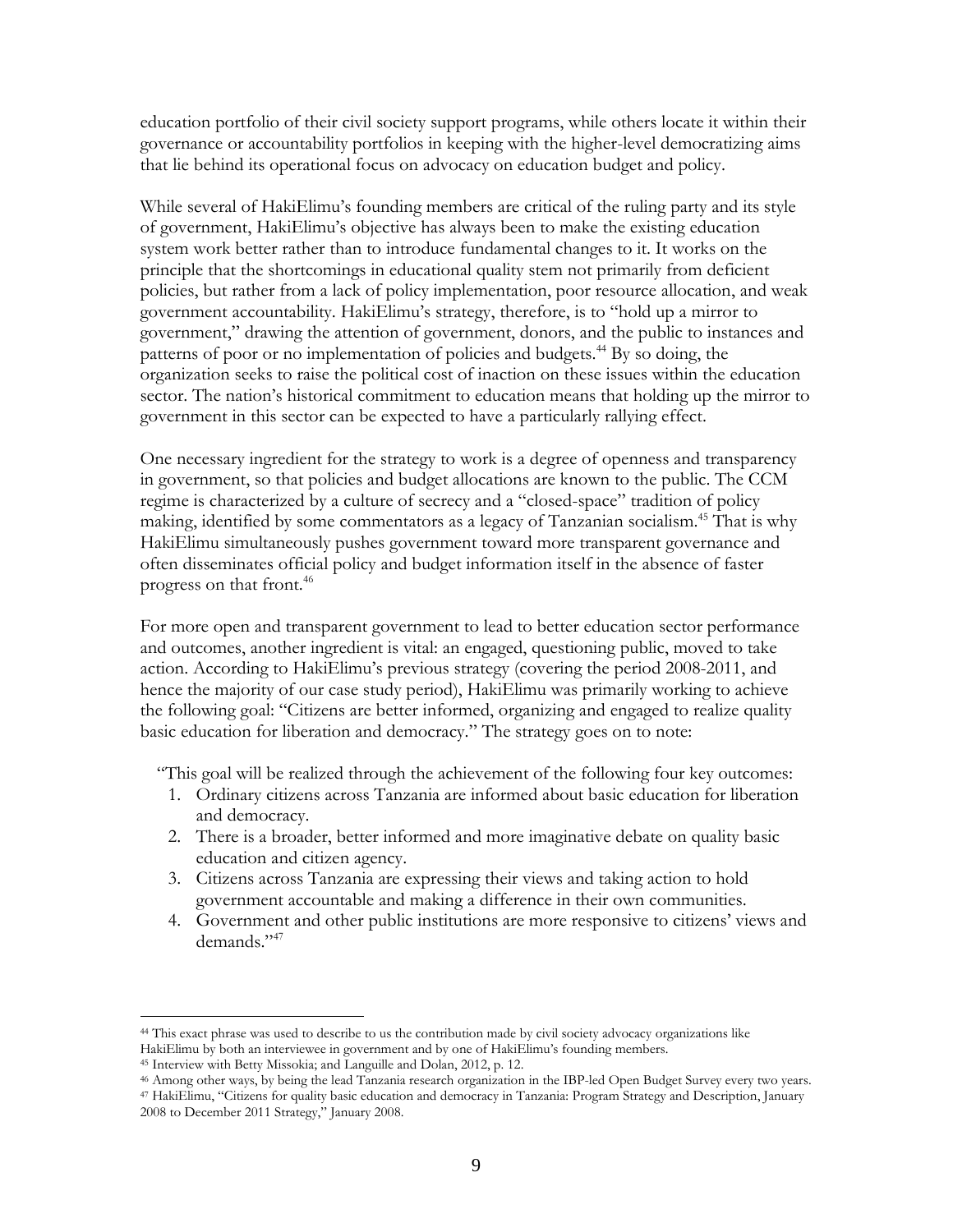To develop a fuller picture of how the organization works than we could glean from organizational documentation, we observed everyday life in the organization and interviewed staff members in all the units. The impression we formed is that its implicit, "lived" theory of change can be summed up as:

- i. raise awareness and produce information and analysis to equip citizens to take action alone, push government to fulfill its promises, and inform donors so that they influence government;
- ii. while working on a set of issues and gathering rigorous evidence on them, react and respond to unfolding events related to these issues; and
- iii. hold government to account for the implementation of its own policies and commitments.

HakiElimu has not aimed at specific changes to budget policy or budget process with respect to teacher training, teacher housing, and the capitation grant. Rather, its activities have aimed to raise the profile of these areas, and in so doing, *raise the stakes* for government of failing to allocate sufficient funds to these priorities and to fully implement their inherent commitments to these priorities articulated in PEDP, SEDP, and the TDMS.

In February 2010 HakiElimu initiated a specific campaign around in-service training for teachers. The issue for the campaign was chosen through a participatory formulation of HakiElimu's advocacy strategy and aimed at the following strategic objective: "Ensure continued in-service teacher training and professional growth."<sup>48</sup> Despite the focus on a particular issue, the campaign did not include specific budget-related targets, in keeping with HakiElimu's strategic reading of the policy environment in which it operates.

During the 2008-2011 strategy period, HakiElimu was organized into four program units: Media, Information Access, Citizen Engagement, and Policy Analysis and Advocacy. The main activities of each program unit are outlined in Table 1 below.

| Program Unit                 | Ways of Working                                                                                                                                                                                                                                                                                                                      |
|------------------------------|--------------------------------------------------------------------------------------------------------------------------------------------------------------------------------------------------------------------------------------------------------------------------------------------------------------------------------------|
| Media                        | • Conducting media surveys (in which journalists are supported to<br>conduct field-based surveys on HakiElimu's key issues and use<br>the findings in print and televised media outputs)<br>• Running media programs (TV and radio shows)<br>· Producing media spots (TV and radio advertisements; billboards)<br>• Monitoring media |
| Information<br><b>Access</b> | • Producing free publications aimed at "the average Tanzanian"<br>(including cartoon booklets, newsletters, and an annual calendar)<br>• Staging public competitions in essay writing or drawing on<br>specific issues<br>• Distributing publications produced by other units to all interested<br>sectors                           |

Table 1: HakiElimu's ways of working

 $\overline{a}$ <sup>48</sup> HakiElimu, "The Campaign for In-Service Teacher Training: First Year Monitoring Report," (May 2011)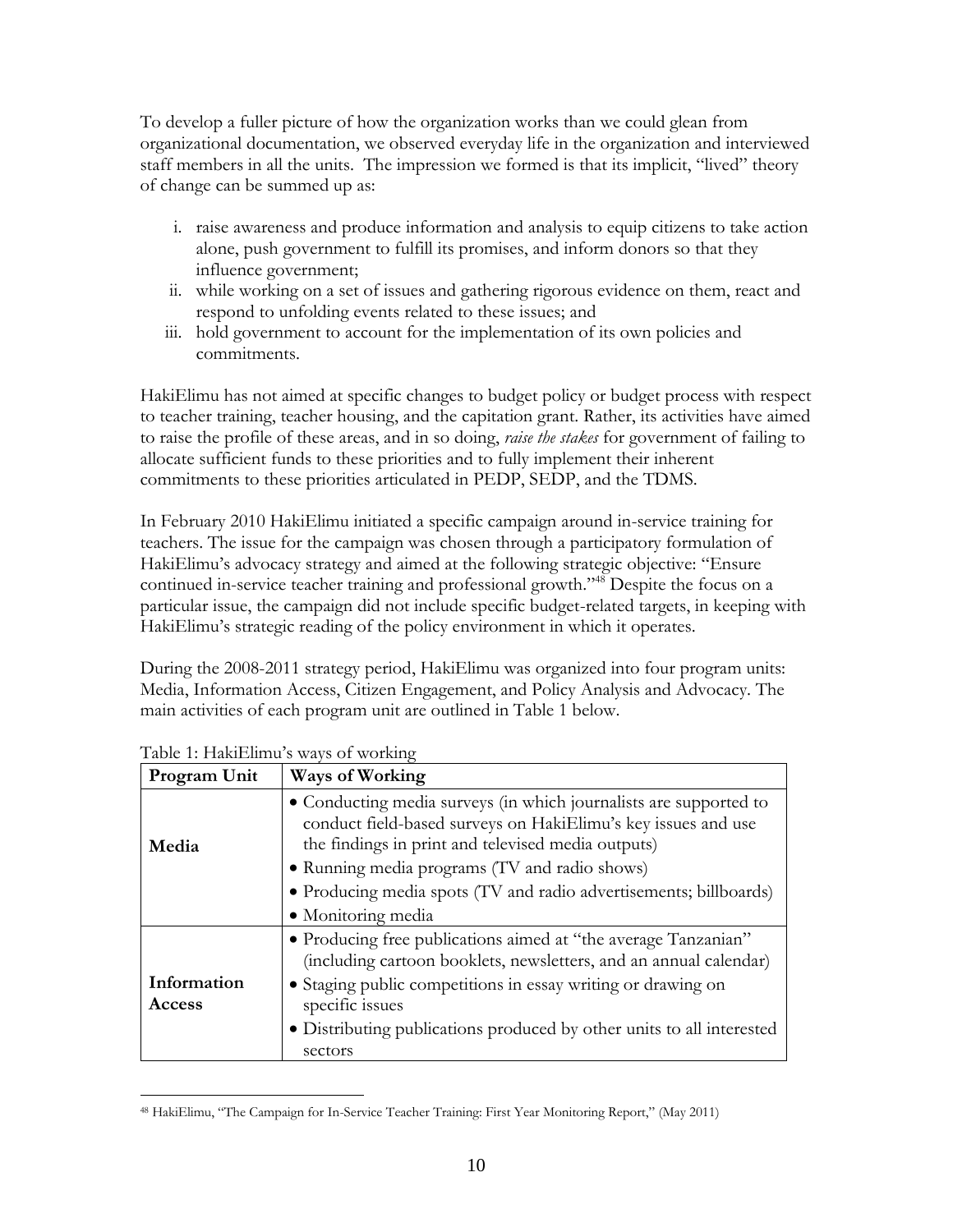|                                        | • Running the HakiElimu library and provide Friends of Education                                                                                                                                                                                                                                                                                                                                     |
|----------------------------------------|------------------------------------------------------------------------------------------------------------------------------------------------------------------------------------------------------------------------------------------------------------------------------------------------------------------------------------------------------------------------------------------------------|
|                                        | capacity to establish and manage community libraries<br>• Maintaining the website                                                                                                                                                                                                                                                                                                                    |
| Citizen<br>Engagement                  | • Facilitating and growing the Friends of Education movement<br>• Enabling Friends and other citizens to monitor, debate, and<br>communicate about policy and budget issues<br>• Channeling and communicating information provided by Friends<br>and other citizens to relevant audiences                                                                                                            |
| <b>Policy Analysis</b><br>and Advocacy | • Conducting basic education research, policy, and budget analysis<br>and advocacy<br>• Undertaking efforts to increase public budget transparency and<br>accountability<br>• Monitoring government on policy and budget commitments<br>• Stimulating and feeding national policy debate and advocacy<br>• Providing technical assistance to local government officials and<br>members of parliament |

Operationally speaking, then, the strategy works "from above" and "from below." On the one hand, relevant government institutions, including the legislature and the executive, are targeted with efforts to change their behavior. This is done through a combination of tactics that range from strategic lobbying and quiet high-level advocacy, through pressure for transparency and accountability, to producing and presenting empirical data on education and education-related spending. On the other hand, citizens are targeted through electronic and traditional media (newspaper, publications, radio, and TV), public forums and with tailored information produced and disseminated to and through a network of grassroots volunteers, the *Friends of Education*. Since its founding, HakiElimu has mobilized a countrywide grassroots network of over 30,000 *Friends*, including community organizations and individuals who have signed up to receive periodic disbursements (by mail) of HakiElimu publications and other relevant documents (such as government budget speeches) and are also informed of opportunities for networking and capacity building. Although HakiElimu provides limited financial support for some *Friends'* activities (such as building community libraries) the network is fairly loose and self-sustaining and only about 1,000 of the *Friends* can be considered to be very active.<sup>49</sup> The *Friends of Education* movement was conceived for the purpose of encouraging active citizenry and expanding community participation on education advancement efforts.

In terms of the issue areas that form the basis of this report, *Friends*' activities are most prominent in relation to monitoring disbursements of the primary school capitation grant. In 2008, following a contentious process to obtain permission from the Ministry of Education and Vocational Training, HakiElimu began distributing a "PEDP Monitoring Tool" to enable tracking of policy implementation at the school level. Since then, HakiElimu has also conducted training for *Friends* on policy monitoring and has distributed a policy monitoring handbook. In 2009 a SEDP monitoring tool was developed and distributed, as well.

 $\overline{a}$ <sup>49</sup> Interview with Citizen Engagement Unit, August 2011.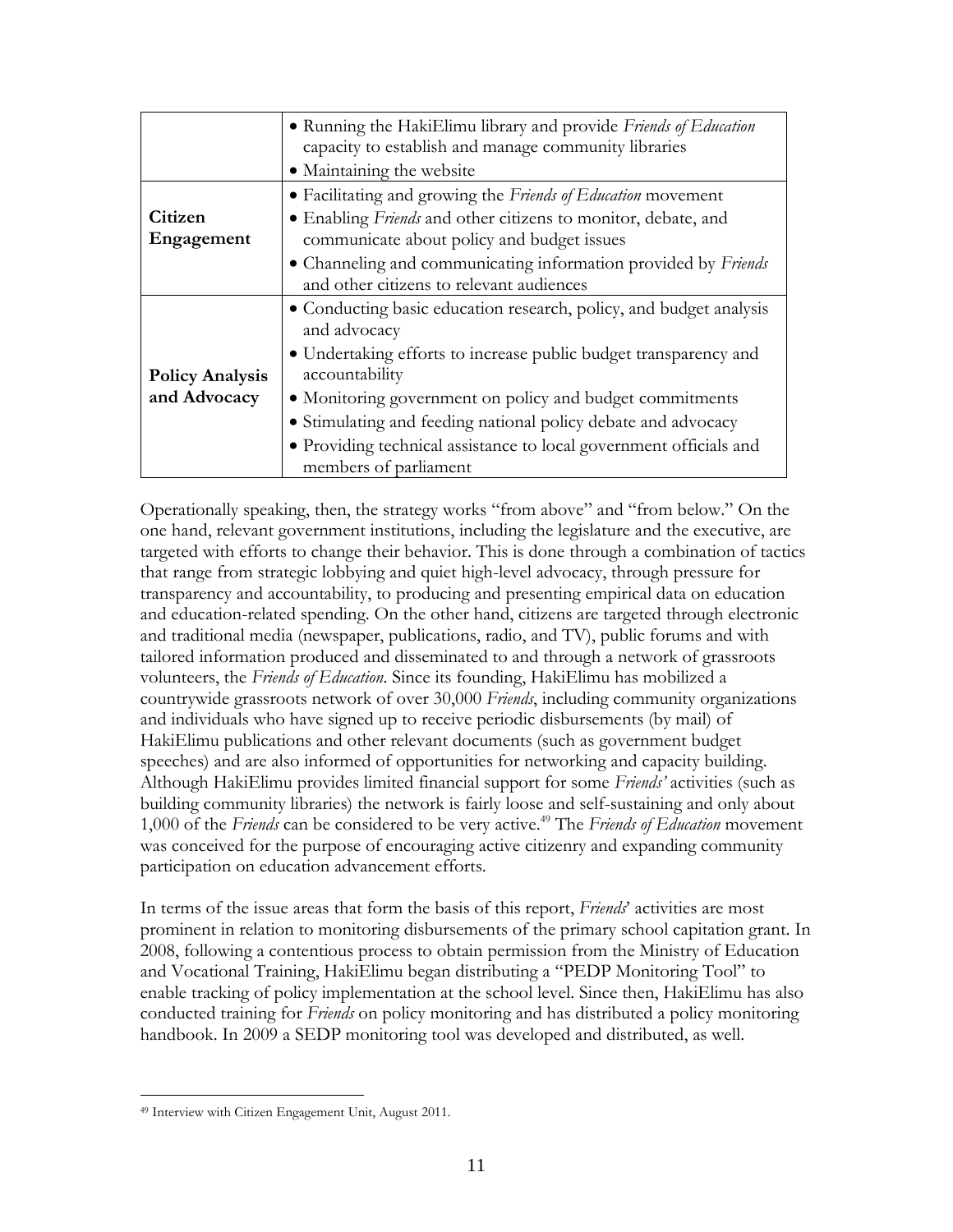Table 1 shows that HakiElimu's work rarely has a single target audience. Indeed the bulk of its outputs aim at informing and spurring discussion among the broad public. The organization has increasingly come to see the necessity of basing their media messages on painstakingly accurate evidence. HakiElimu conducts its own primary research (including local-level public expenditure tracking exercises and school-level resource transfer and expenditure monitoring, and completing the Open Budget Survey at national level) and also conducts secondary research, especially into government commitments and efforts that aim to connect disparate commitments and actions by different institutional actors involved in education. This research then forms the basis of HakiElimu's media spots and other popular outputs.

HakiElimu uses the media for more than disseminating its findings and recommendations, and thus deepening its impact. The organization also uses the media as an indirect route to citizen and CSO mobilization (which IBP identifies as another impact pathway) by channeling official information to the public and critiquing it, thereby raising public awareness. HakiElimu also uses the media to initiate and maintain debates between civil society, the public, and government, in the absence of other spaces where these governance debates can happen. Finally, it monitors the media as a way of monitoring rhetorical and actual government stances on education and government sentiment toward HakiElimu and civil society advocacy in general. The organization has strong media technical capacity and a thoughtful media strategy that takes advantage of Tanzania's recently improved media freedoms; community radio and private television broadcasters now reach wide audiences, and journalistic capacity is improving. Indeed, HakiElimu seeks to bolster the capacity of journalists by providing training and advice on investigative journalism.

HakiElimu frames its messages in a thought provoking way, often dramatizing the negative consequences of government's failures to fully implement policy. HakiElimu spots and popular publications also frequently use humor. HakiElimu's style has typically centered on encouraging people to question the status quo, rather than providing specific suggestions for improving policy. This has led to criticism by government officials and even among other members of Tanzanian citizen society that all HakiElimu does is complain. As we will explain in greater detail below, there is some evidence that HakiElimu is responding to these criticisms and adopting a more constructive approach, which may account for some of the organization's recent successes.

In terms of the strategic partners with which HakiElimu has carried out these various actions and campaigns, at the national level these consist of the core group of education sector advocacy actors with which HakiElimu has worked for some time: the Tanzania Education Network (TEN/MET, an umbrella organization of CSOs working on education issues), Policy Forum (especially its Budget Working Group), Tanzania Teachers' Union, Tanzania Gender Networking Program (TGNP), and UNICEF. At the local level key partners are Teacher Resource Centers, Teacher Training Colleges, teachers, students and parents, as well as some regional and district-level CSOs, such as Mwanza Policy Initiative, or Oxfam in certain areas. More recent additions are Daraja (an organization aiming to make positive changes to life in rural Tanzania by bringing people and government closer together), and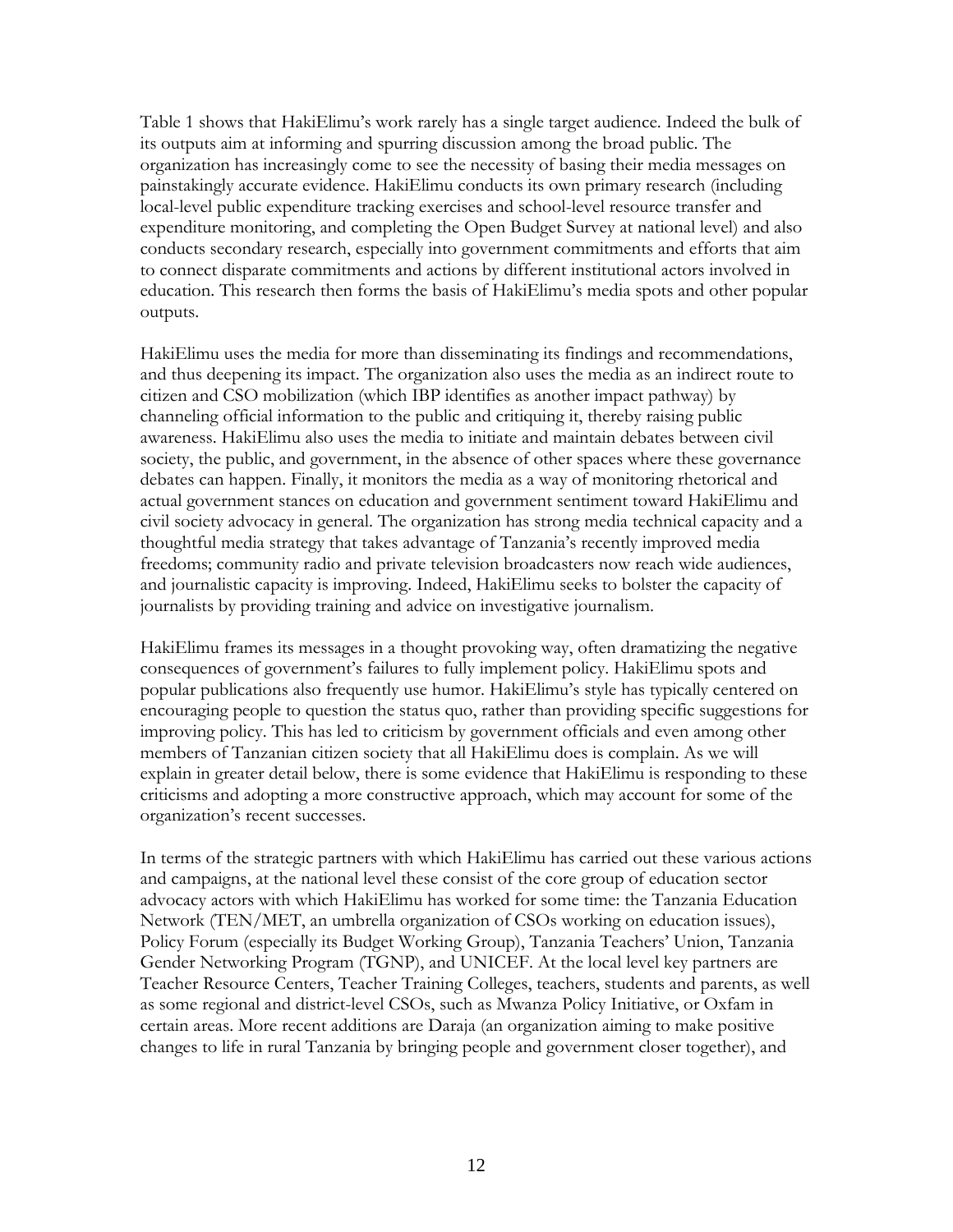Uwezo (a four-year initiative that aims to improve competencies in literacy and numeracy among children in Kenya, Tanzania, and Uganda).<sup>50</sup>

Some civil society peers observe that over recent years the organization's priorities may have changed with respect to networking and collaborating with strategic civil society partners, with relatively more energy going into networking with parts of government. HakiElimu's relatively autonomous way of working may reflect a strategic reading of the civil society landscape, particularly with respect to working through TEN/MET, which is currently seen as rather weak.<sup>51</sup> HakiElimu's work also reaches donor organizations, which are sent publications and invited to launch events and in some cases have used HakiElimu's research to justify their own actions vis-à-vis the Government of Tanzania.

HakiElimu identifies a limited number of individuals and units within government who it considers strategic partners or allies. For instance, the in-service training advocacy campaign identifies the Teacher Education Department of the MoEVT and the Basic Education Development Committee as having authored the strategy that the campaign seeks to get implemented. But, in general, government actors or units are seen as either targets or likely opponents rather than allies. Although the executive is indirectly targeted through many activities that are directed at the general public or *Friends of Education*, for the most part specific government actors are not targeted directly with evidence: this is not seen as an effective advocacy approach.

In HakiElimu's early years, the organization's leadership spent considerable time and energy trying to get a seat at the table of high-level discussions between government and donors, through the official dialogue structure. However, as one of HakiElimu's founding members explained, civil society participation through these official channels became less meaningful over time, and the organization decided there were better uses of its time, including working with *local* government actors.<sup>52</sup> Currently, HakiElimu's activities with respect to engaging with the executive are limited to targeting some key decision-maker technocrats within the MoEVT (including the Policy and Planning Division and Management and Administration Section of the Teacher Education Department), as well as the director of Budget in the Ministry of Finance, Prime Minister's Office-Regional Administration and Local Government (responsible for the capitation grant); ruling party and opposition party parliamentarians; and local government officials, including District Education Officers. HakiElimu usually distributes publications to key actors from this list or invites them to launches, but the political context and background described above serve to explain why the executive is not more directly and systematically targeted and why direct work with parliament has intensified only recently (see below). While HakiElimu staff members still attend some high-level meetings with the Ministry of Finance, they see engagement at the local level as a relatively more effective and productive means of working with government.

In addition to engagement with local government officials, such as District Education Officers, HakiElimu has begun providing training to local government leaders on the concept of high-quality education, importance of education in society, children's rights,

<sup>50</sup> For more information see [www.uwezo.net.](http://www.uwezo.net/) 

<sup>51</sup> Interviews with Suleman Sumra, Tanya Zebroff, and Minou Fuglesang.

<sup>52</sup> Interview with Suleman Sumra.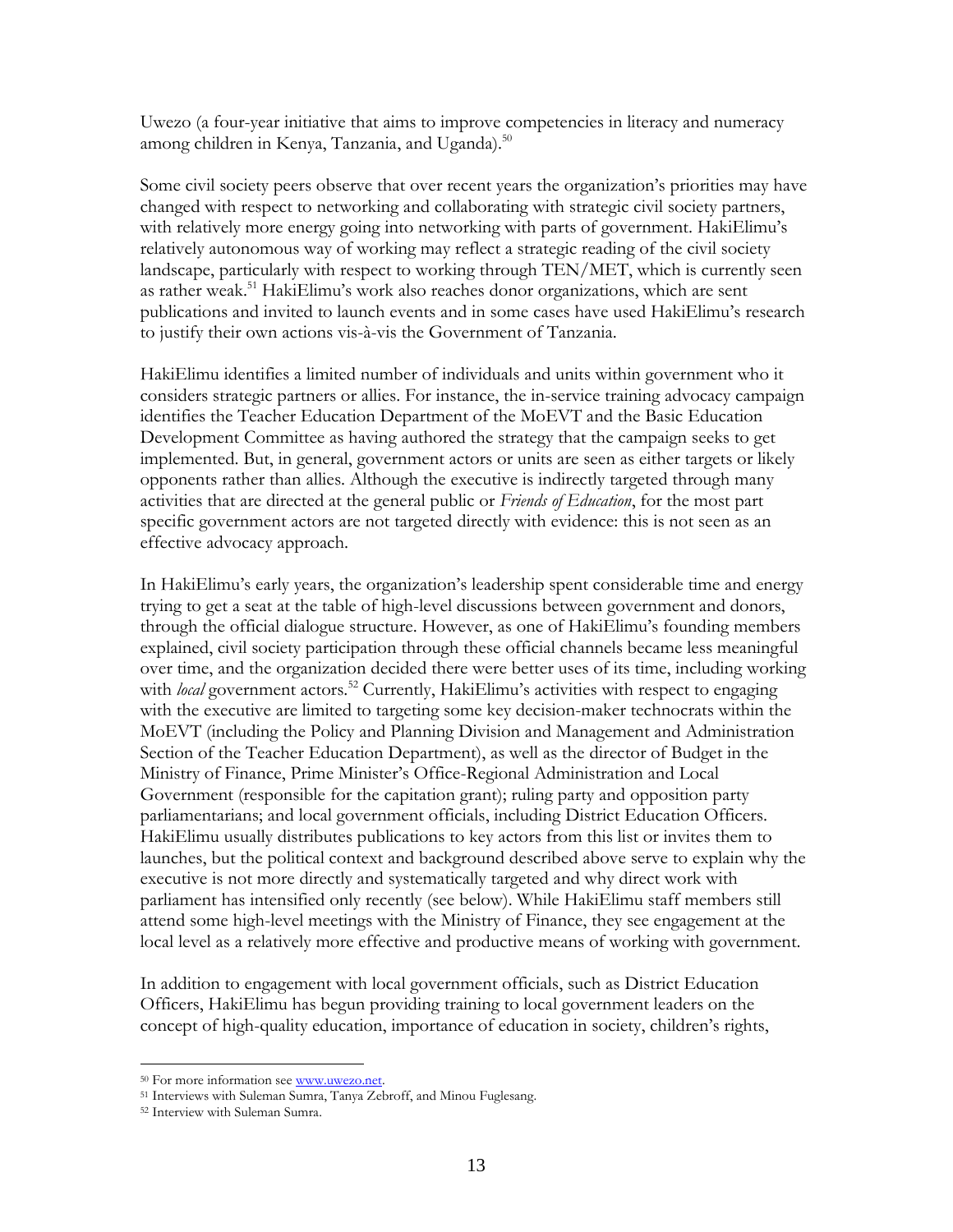governance, democracy, social accountability monitoring, budget and public expenditure, and the legal framework in education.

Finally, HakiElimu has established a closer working relationship with the legislature. In July 2011 a group of young members of parliament (MPs) established an Education Caucus and asked HakiElimu to help manage the secretariat.<sup>53</sup> According to one close observer of the education sector, this shows that HakiElimu had established a certain degree of legitimacy and expertise.<sup>54</sup> This is an example of an activity that HakiElimu did not specifically plan but implemented in response to a perceived strategic entry point for impact (though MPs were identified more generally in the 2008-2011 strategy as important change agents). Likewise, during the preparation of the 2012-13 budget, HakiElimu was contacted by the parliamentary Social Services Committee to give its members some basic budget analysis training. HakiElimu staff members made a presentation to the committee, analyzing the draft budget and proposing questions for committee members to ask the Minister of Education. HakiElimu's presentation highlighted such issues as a proposed decrease in the ministry's development budget and a concurrent proposed increase in the recurrent budget (which goes to pay ministry salaries) and encouraged committee members to ask what explained the shifts. In contrast with previous years, the committee refused to simply "rubber stamp" the budget proposal upon first reading but sent it back to MOEVT and PMO-RALG for review and changes, as advised by HakiElimu.<sup>55</sup>

For the most part, HakiElimu implements its activities as planned, and rarely misses its financial targets. This may in part be due to HakiElimu's relatively unique funding strategy, whereby its five donors all contribute to a four-year strategy through a common basket, rather than funding particular activities. In addition, HakiElimu's executive director is seen as a very good manager, perhaps reflecting her experience working for international NGOs and funding agencies.<sup>56</sup>

# **What changed and what impact was achieved by the campaign?**

The kinds of impact this research seeks to identify are contributions of civil society campaigns to changes in budget policy and budget process. Given the definition adopted by the IBP for this case study research, and bearing in mind the HakiElimu themes of teacher training, teacher housing, and capitation grant on which we are focusing, we are interested in changes in government budget policy related to the education sector, including changes in degrees of or attention to implementation in education policy; and changes in the practices and processes of budget policy making and budget setting and execution, including changes to formal and informal rules that govern these processes.

The task is not straightforward. First and foremost, HakiElimu recognizes that the problems in the education sector go beyond mere technical deficits. According to their reading of the education sector and broader policy environment, enhanced accountability is the needed remedy for the sector, as well as a much needed contribution to deeper, fairer democracy.

<sup>53</sup> Interview with Zitto Kabwe, December 2011.

<sup>54</sup> Interview with Tanya Zebroff, December 2011.

<sup>55</sup> Interview with Elizabeth Missokia, August 2012, reflecting communication between the parliamentary committee and HakiElimu.

<sup>56</sup> Interview with Kate Dyer, August 2012.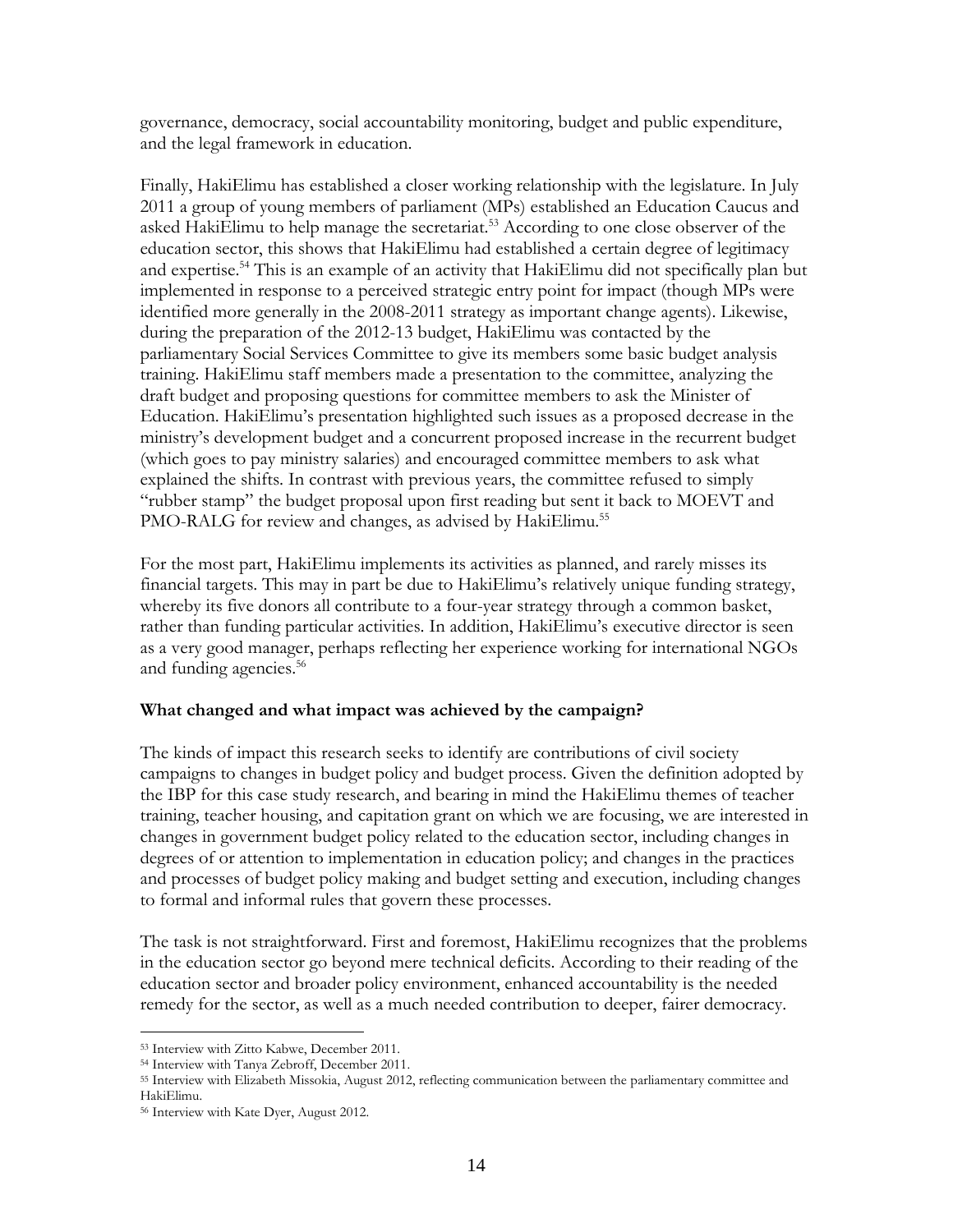This means that a quest to assess HakiElimu's impacts needs to go beyond a scan of policy statements and budget allocations and into the hazy and harder-to-research areas of degrees of policy implementation and of budget execution. It must go beyond a simple linear model of how policy changes into an understanding of the terrain as complex, contested, and dynamic; beyond measuring attribution to gauging contribution as one among many influencing factors and actors; beyond questions of research uptake and into questions of mobilization strategy; and beyond the realm of civil society and into that of political society and political behavior.

Second, the history of HakiElimu's relationship with government is such that government cannot be expected to recognize HakiElimu's influence where recognition is due. Thus, in relation to any observed changes in the three policy areas of interest, we are forced to rely on other ways to build up our understanding of causality, which draw on anecdotal and circumstantial evidence, reasonable deduction, inference, triangulation, and the demonstration of intermediate outcomes as the best proxies for final outcome indicators. A common assertion by our sources was that "HakiElimu made a lot of noise" and then things happened. We could not always find irrefutable published causal evidence of HakiElimu's influence in relation to the positive changes in policy, which are unambiguously correlated with the "noise," and we had significant difficulties arranging interviews with government actors who might have given enough clues as to a HakiElimu contribution to these changes. In our final visit, interviews with three senior government actors confirmed that they are aware of the work of HakiElimu among other education-focused CSOs; they deemed it "important" but did not provide evidence of causal relationships between the actions of HakiElimu and those of government.

Third, the most tried and tested approaches to assessing the impact of advocacy and mobilization initiatives are implicitly or explicitly based on ideal-type models of social change and policy change processes that do not always match reality, and certainly do not in the case of the Tanzanian education sector.<sup>57</sup> There are several reasons for this. As Fox put it in his exploration of the uncertain relationship between transparency and accountability, "the shameless may not be vulnerable to public exposure."<sup>58</sup> Where policy implementation and budget execution wander so far adrift of plans and budget documents, not through accident or technical weaknesses but because people are benefitting from the status quo, an advocacy approach that assumes that benign technocrats will become fully accountable and their actions socially equitable if only they are given new information or grassroots perspectives, does not apply.<sup>59</sup> Moreover, where the aid donor community does not hold the government in thrall, the possibility of donor pressure helping to make the standard linear CSO accountability model work is limited.

<sup>57</sup> See, for instance, Reeler's (2007) "projectable change" approach, viable only under contextual conditions that meet stringent criteria; Krznaric's (2007) five main limitations to the way change is conceived in most development strategies; Eyben's (2008) critical appraisal of how a group of women's empowerment activist researchers defined policy; and the conception of the policy process that underpins some outputs of ODI's RAPID network, which focuses on the use of research in development policy and practice. More generally, consider the (usually implicit) assumptions widespread in many research institutions about suitably disseminated good-quality research following a trouble-free path to policy change. <sup>58</sup> Fox, J., 2007, p. 663.

<sup>59</sup> We should note one interviewee's view that budget planning and execution has got even worse under President Kikwete than it was under predecessor Mkapa. Mkapa, who was a technocrat who believed in budgeting and staffed his Ministry of Finance with technocrats. Under Kikwete, ethno-religious considerations are a stronger factor than technical competence in staffing the Ministry of Finance (Interview with Rakesh Rajani).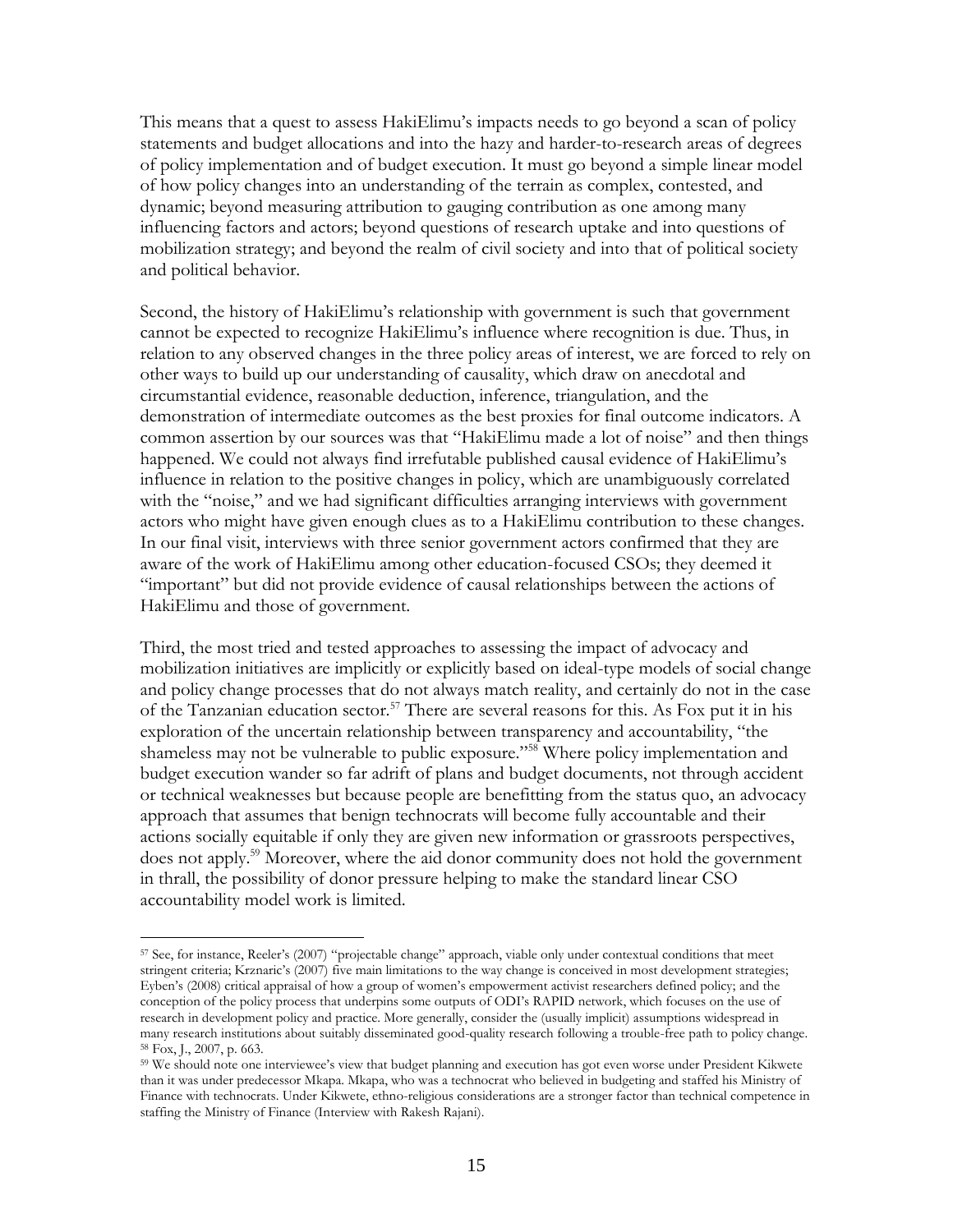Our approach to answering the question of what impact has been achieved by HakiElimu was not to elicit narratives from its staff and other actors about the organization's work over the past few years. Instead, we started by eliciting views on whether things had changed in the three focal campaign areas of teacher training, teacher housing, and capitation grant; and if so, what the changes were, how the respondent(s) explained them, and, in their view, what role, if any, HakiElimu had played vis-à-vis other factors and actors. We did so because we wanted to capture both positive and negative changes, stasis, and changes to which HakiElimu may not have contributed, as well as instances of successful HakiElimu action in which we could then try to map causal relationships.

A key challenge in answering this question was the absence of a counterfactual – that is, a way of telling what the situation would have been like without HakiElimu's interventions. We addressed this to the extent we could via a very simple version of "counterfactual thought-experiment," asking respondents what education policy and budget would look like today if HakiElimu did not exist.<sup>60</sup> Asking this question within the constraints of our interview settings meant that as a thought-experiment it was weakly specified and tangentially addressed, so we treat the outcomes of this question as interesting, informed, and informative speculation rather than valid counterfactual evidence.

According to focus group discussion participants and interviewees internal and external to HakiElimu, and to the verification we have been able to do via secondary sources, the policy-level changes that have occurred over this period do not amount to unequivocal steps forward, nor backward, and are changes in implementation and execution, not in policy formulation or budget allocation. The picture is one of small incremental changes happening simultaneously with regressive or counter-developments, which need to be teased out carefully to be spotted against the opaque and confusing policy landscape. The overall direction of change — positive or negative — is not always clear even within any one of the three areas, let alone in aggregate for all three areas.

Figure 1 compares policy targets with actual implementation for teacher training, teacher housing, and capitation grant for the case study research period. In order to put these changes in context, Figure 2 shows how overall priorities have shifted within the sector during the same period.

<sup>60</sup> Tetlock and Belkin, 1996.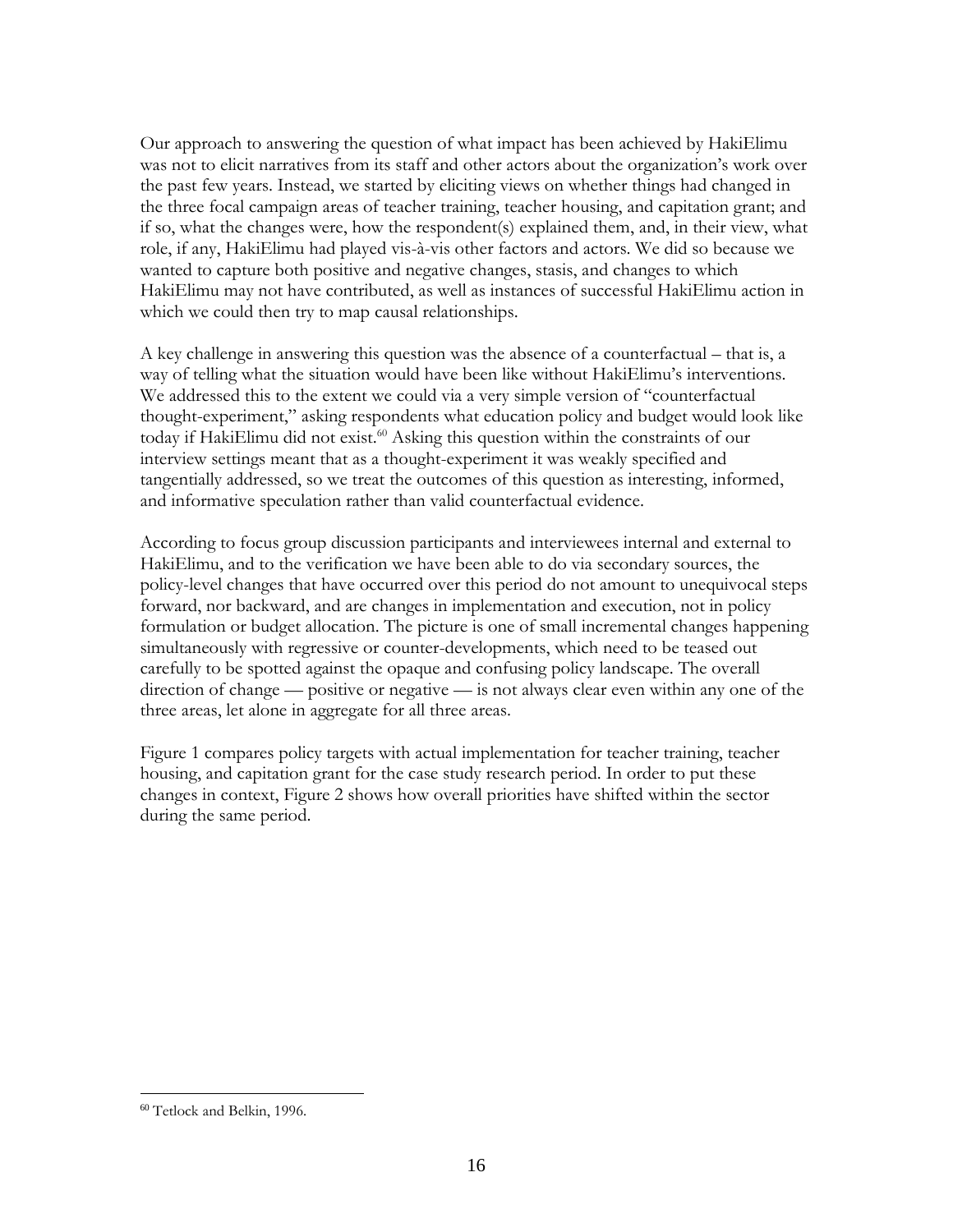**Figure 1. Policy targets compared with actual implementation for teacher training, teacher housing, and capitation grant**

|                                                                                                                                                                                                | 2008                   | 2009        | 2010                          | 2011         |
|------------------------------------------------------------------------------------------------------------------------------------------------------------------------------------------------|------------------------|-------------|-------------------------------|--------------|
| <b>Teacher Training</b><br>(Actual budget released as % of TDMS full<br>implementation budget)                                                                                                 |                        | 15%         | 31%                           | 20%          |
| <b>New Primary Teachers' Houses</b><br>(Actual as % of PEDP II Target)                                                                                                                         | 1.3%                   | 3.2%        | 1.3%                          | 2.8%         |
|                                                                                                                                                                                                | 82.4                   | 83.0        | 83.1                          | 82.7         |
| <b>Primary Capitation Grant</b><br>(Budgeted as per PEDP vs. actual<br>disbursement to LGAs,<br>in Billions of TZ shillings)                                                                   | 45.5                   | 56.3        | 45.6                          | 23.2         |
| <b>Secondary Capitation Grant</b><br>(Budgeted as per SEDP vs. actual<br>disbursement to LGAs,<br>in Billions of TZ shillings)                                                                 | 20.7<br>9.2            | 25.9<br>0.1 | 32.3<br>10.1                  | 41.0<br>35.0 |
| Teacher Development and Management Strategy (TDMS) 2008-2013                                                                                                                                   |                        |             |                               |              |
| Secondary Education Development Plan (SEDP) I                                                                                                                                                  |                        |             | <b>SEDP II</b> (through 2015) |              |
| <b>PEDPI</b><br>2004<br>2005<br>2006                                                                                                                                                           | <b>PEDP II</b><br>2008 | 2009        | 2010                          | 2011         |
| 2007<br>2002<br>2003<br>Data sources: Teacher training and teacher housing figures prepared by HakiElimu staff, based on Government of Tanzania                                                |                        |             |                               |              |
| statistics. Capitation grant figures prepared by HakiElimu staff and authors based on Government of Tanzania statistics and reports<br>produced by the Education Sector Development Committee. |                        |             |                               |              |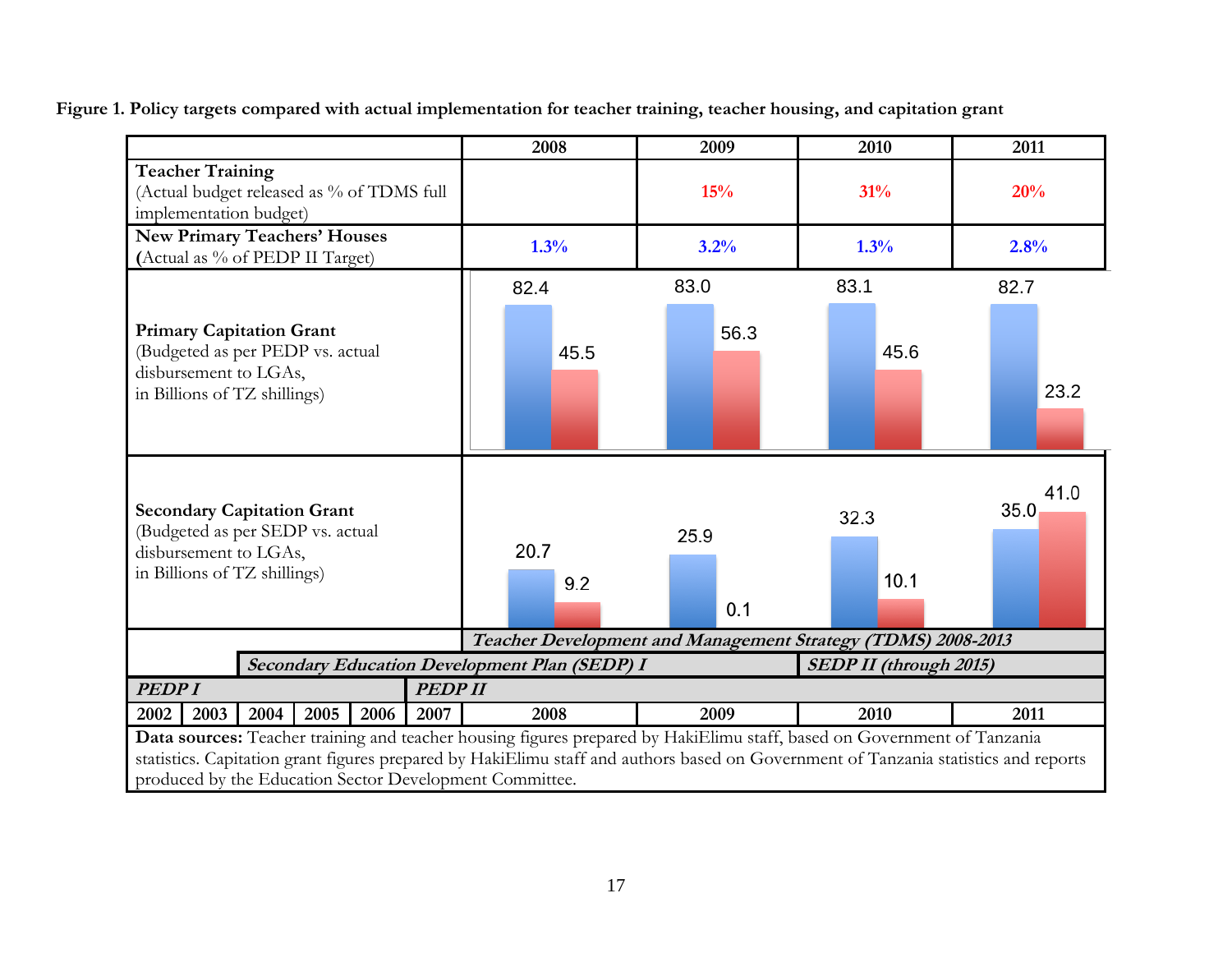

**Figure 2. Budgetary Allocations within the Education Sector**

Apart from a sudden rise in secondary capitation grant disbursements in 2011, the overall impression from Figure 1 is that there has been little improvement and even some worsening in budget execution for teacher training, teacher housing, and capitation grant. It is noteworthy that budget execution of the primary capitation grant has been considerably worse since 2010.<sup>61</sup> However, our findings indicate that despite this overall negative impression, there have been some partial impacts and intermediate impacts on various target audiences in their different guises: government (executive and legislature), ordinary people (as community members and *Friends*, as citizens, and as electorate), other CSOs, and donor agencies.

The following four tables show impacts detected in our three focal areas, plus relevant impacts at a more general, environmental level. They distinguish the impacts by type, as per the types mentioned in the definition of impact adopted by the IBP for this research study (see definition at the start of this section). For each impact, the right-hand column briefly sums up the source(s) of the evidence that suggests a causal or contributive relationship between HakiElimu and this outcome or impact, so as to give an idea of how reliably we can consider each a consequence of HakiElimu's actions. HakiElimu staff are frequently mentioned as sources. Every effort was made to corroborate evidence where it originated with HakiElimu staff, but this was not always possible, not least because of our much more limited access to government or donor actors than to HakiElimu.

<sup>61</sup> United Republic of Tanzania, Education Sector Development Committee, "Education Sector Performance Report 2010/11," November 2011.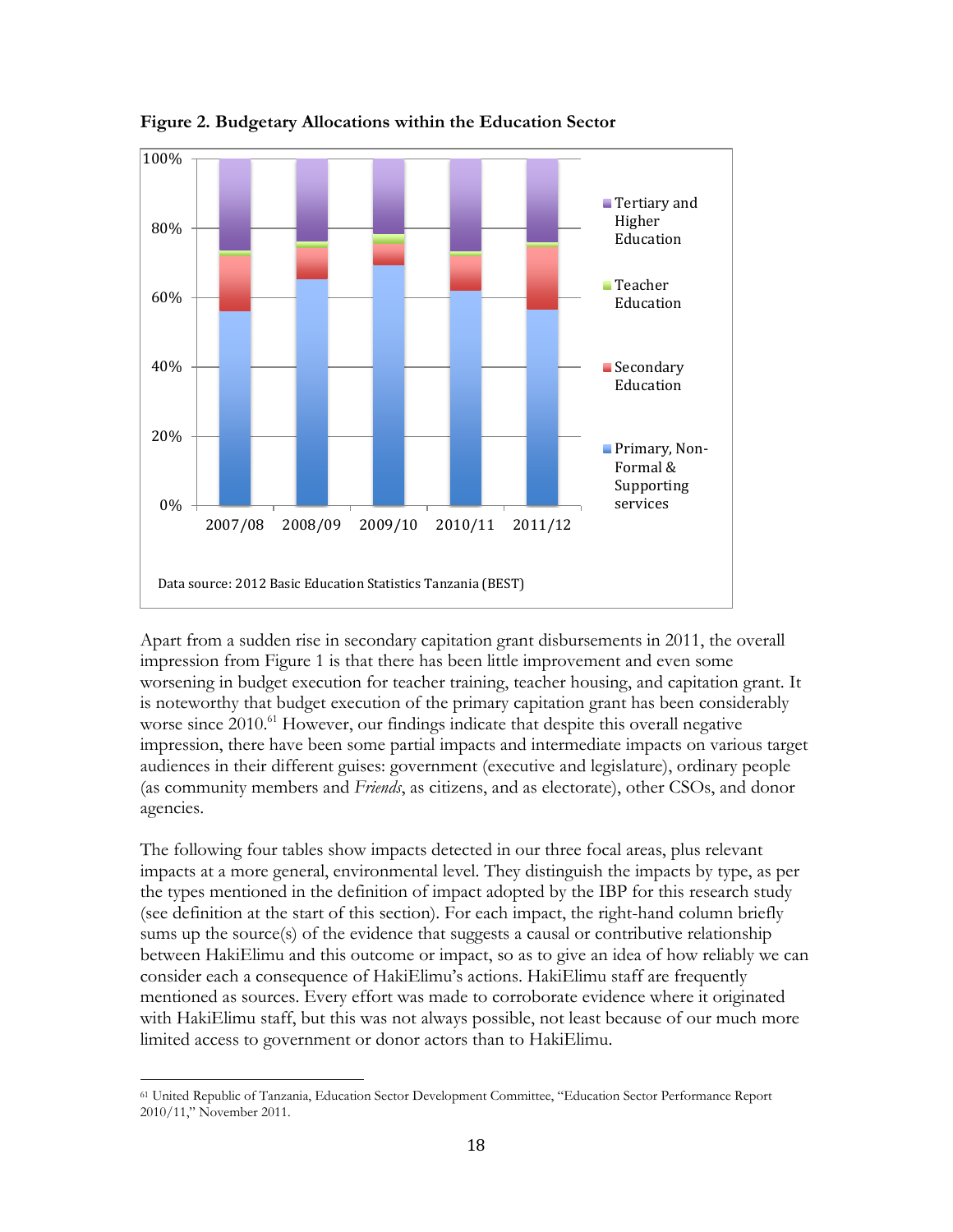It is worth recalling at this point that HakiElimu does not primarily aim to bring about specific changes to budget policy or budget process. The four key outcomes it aspires to (set out in Section C above) are about citizen mobilization and responsive accountable government for the purpose of improving the quality of education. Both of these are phenomena that can contribute to or entail changes in budget policy or process but are not synonymous with them nor limited to them. The "Impacts reported or observed" in the tables include some changes in budget policy, implementation, execution, practices, or processes, which, if plausibly related to HakiElimu's actions, can be considered intentional impacts because they are instances of the sort of citizen mobilization or of government responding or accounting to citizens and civil society actors that are the organization's stated aims. Others, if related to HakiElimu's actions, might be unintentional impacts.

| Impact reported or observed                 | Nature of the evidence that suggests that                                       |
|---------------------------------------------|---------------------------------------------------------------------------------|
|                                             | HakiElimu's actions caused or                                                   |
|                                             | contributed to the impact                                                       |
|                                             | Changes in the way budget policy decisions are made, and in who participates in |
| these decisions                             |                                                                                 |
|                                             |                                                                                 |
| Rising public attention (2010 and after) to | HakiElimu broadcast "quality education"                                         |
| the shortage of teachers and to how         | spots on TV and radio (2010). Its 2010                                          |
| difficulties in teacher retention led to    | midyear report (p. 4), states that one of these,                                |
| poor-quality learning experience for        | "Square Root," became very popular and left                                     |
| pupils. Public debate and parliamentary     | a long popular legacy, such that Minister of                                    |
| attention focused on the issue, making      | Education Jumanne Maghembe issued                                               |
| the policy-focused debate more              | directive in parliament that all student                                        |
| participatory.                              | teachers at certificate level should be able to                                 |
|                                             | teach mathematics, among other subjects.                                        |
|                                             |                                                                                 |
|                                             | Influence of this media spot was corroborated                                   |
|                                             | spontaneously by numerous interviewees.                                         |
| Policy decision taken (2009) to revoke      | Several civil society advocates, including                                      |
| teacher training crash-course options,      | HakiElimu and the Tanzania Teachers'                                            |
| amid broad public outcry and satire about   | Union, had been demanding the approach be                                       |
| improbable "VodaFasta" (crash course)       | revoked.                                                                        |
| approach to resolving the teacher           |                                                                                 |
| shortage.                                   | Focus group with HakiElimu's Information                                        |
|                                             | Access Unit (Aug 2011); HakiElimu Annual                                        |
|                                             | Report 2008 refers to the provision of                                          |
|                                             | support to investigative journalists to explore                                 |
|                                             | impact of nonprofessional teachers in                                           |
|                                             | response to government's 2006 adoption of                                       |
|                                             | crash-course training.                                                          |
| New Education and Training Policy           | Interviews with staff suggest that the public                                   |
| drafted (2012), after the rise of vocal     | concern was fueled by HakiElimu and other                                       |

# **Table 2: Impacts in the area of teacher training**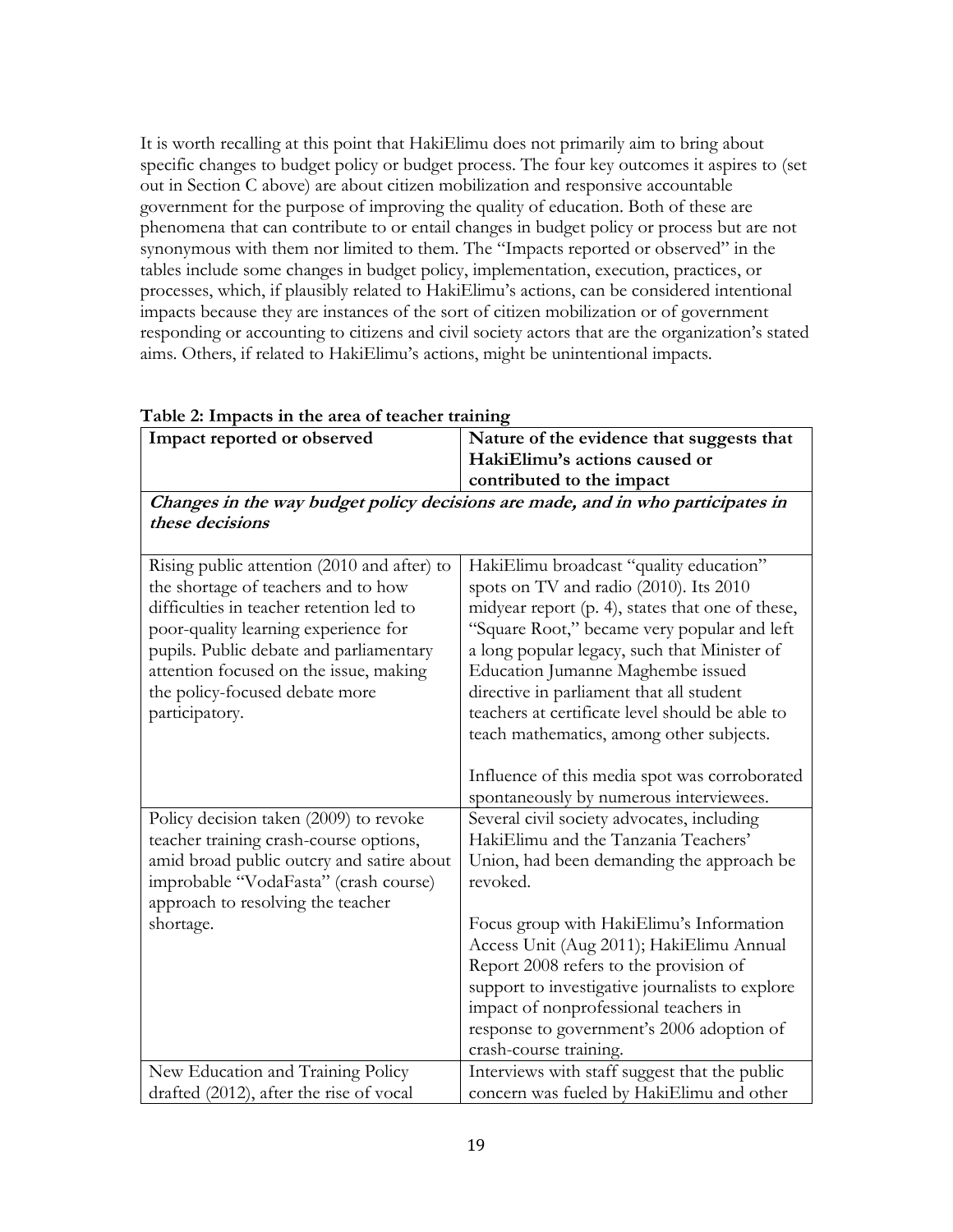| public concern about education quality.<br>This indicates increased focus on teacher<br>training. | CSOs and note that the policy emphasizes<br>some of the education outcomes and quality<br>issues that have been prioritized by<br>HakiElimu and other advocacy CSOs and<br>donor agencies                                                                                                                                                                           |
|---------------------------------------------------------------------------------------------------|---------------------------------------------------------------------------------------------------------------------------------------------------------------------------------------------------------------------------------------------------------------------------------------------------------------------------------------------------------------------|
|                                                                                                   | Interviewees from MoEVT (Department of<br>Policy and Planning) staff who drafted the<br>policy said that HakiElimu among other<br>CSOs had given "very good inputs." While<br>this hardly constitutes firm evidence, it is the<br>most unambiguous and positive statement<br>made to us by government interviewees about<br>HakiElimu having had a positive impact. |

# **Changes in taxation, budget allocations, and budget implementation**

| Decision by MoEVT (2011) to launch in-     | 2011 Impact report by AcT (Accountability in |
|--------------------------------------------|----------------------------------------------|
| service training for English and           | Tanzania), one of HakiElimu's main funders,  |
| mathematics teachers in response to        | which is funded by DFID and specializes in   |
| ongoing advocacy and campaigns by          | tracking impact of partners' advocacy work   |
| HakiElimu and other CSOs on Teacher        | using Outcome Mapping approach. This         |
| Management Development Strategy. In        | states: '[HakiElimu] was able to get the     |
| early 2011 government began to             | MoEVT to launch an in-service training for   |
| collaborate with UNICEF to start           | English and Mathematics teachers through     |
| providing in-service teacher training      | focused advocacy campaigns and activities on |
| through a pilot program in seven           | Teacher Development Management Strategy      |
| districts, and legislated to allow private | (TDMS) (DFID 2012: 5-6).                     |
| providers to provide teacher training to   |                                              |
| help fill the gap, something that had been | Interviews with staff members from           |
| lobbied for by private commercial actors.  | HakiElimu and UNICEF                         |

| Impact reported or observed             | Nature of evidence to suggest                                                   |
|-----------------------------------------|---------------------------------------------------------------------------------|
|                                         | HakiElimu's actions caused or                                                   |
|                                         | contributed to impact                                                           |
|                                         | Changes in the way budget policy decisions are made, and in who participates in |
| these decisions                         |                                                                                 |
| Heightened public awareness of the      | Interview with HakiElimu staff suggested this                                   |
| teacher housing shortfall, followed by  | higher public awareness was built up partly by                                  |
| increased government focus on the issue | HakiElimu; interview with John Ulanga of the                                    |
| and improvements in implementing        | Foundation for Civil Society corroborates                                       |
| existing policy commitments and in      | this; and HakiElimu 2010 Annual Report (p.                                      |
| budget execution. A 2010 parliamentary  | 1.)                                                                             |
| debate focused on the topic.            |                                                                                 |

# **Table 3: Impacts in the area of teacher housing**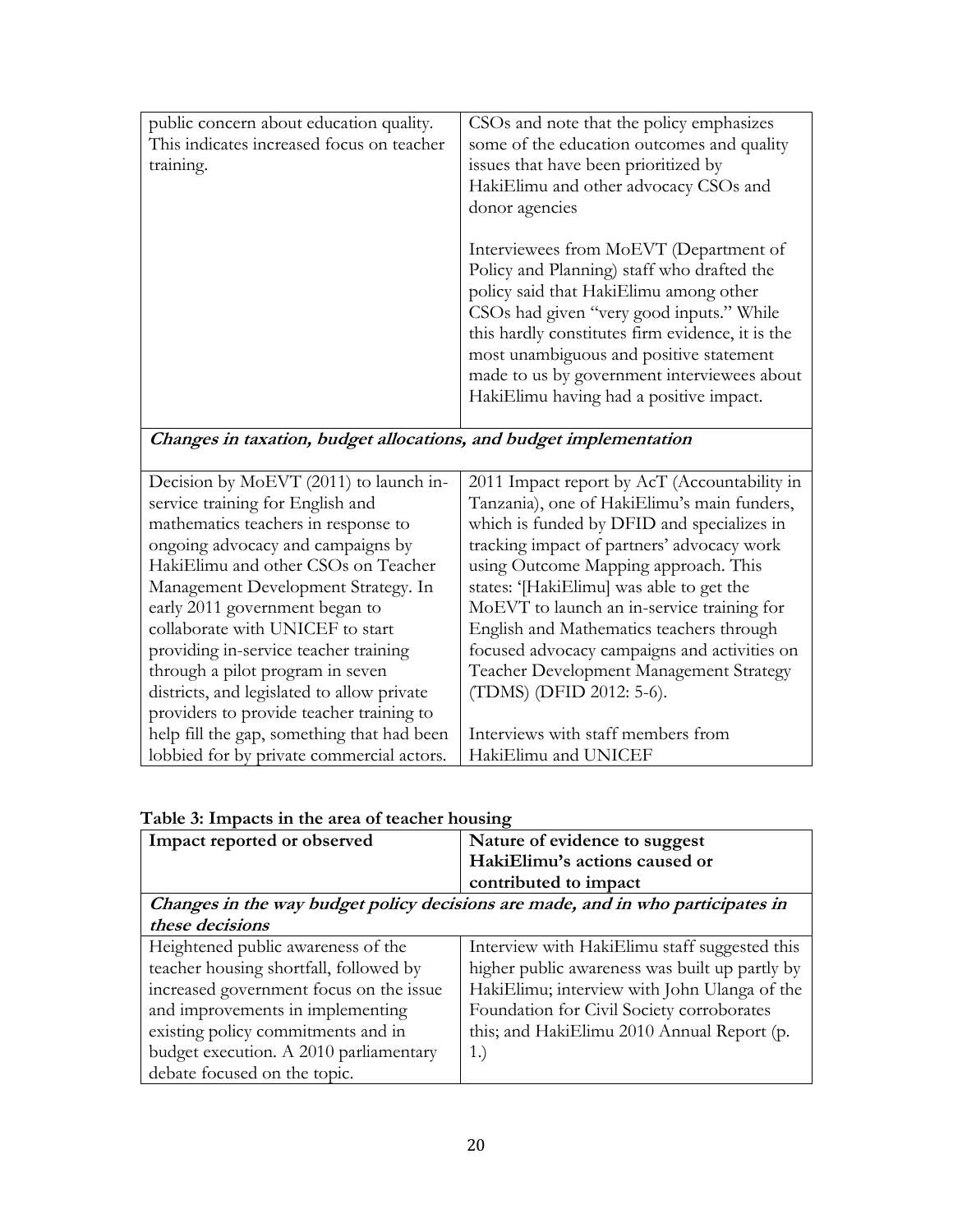| Topic has ascended public agenda and      | Interviews with staff; CSO actor; two donors; |
|-------------------------------------------|-----------------------------------------------|
| become politically sensitive. Government  | a founder member, Board member and CSO        |
| perceived as striving to respond to       | actor                                         |
| shortfall and seeing link between housing |                                               |
| and education quality. In 2010 general    | Focus group discussions with Information      |
| election campaign, in a national          | Access Unit and Media Unit, HakiElimu.        |
| newspaper article President Kikwete       |                                               |
| accused HakiElimu of misleading public    | Documented in HakiElimu (n.d.) Case Study;    |
| with a TV spot that stated that only      | Haki Elimu 2010, Annual Report (pp. i, 1);    |
| 1 percent of the projected teachers'      | HakE 2010 midyear report (p. 4).              |
| houses had been built; government called  |                                               |
| this unfounded. Ruling party MP asked in  |                                               |
| parliamentary debate why HakiElimu had    |                                               |
| not been called to account for            |                                               |
| "misleading" information; Minister of     |                                               |
| Education backed him and cited number     |                                               |
| of teachers' houses built. In paid ads in |                                               |
| various media, HakiElimu cited            |                                               |
| government report from which its figures  |                                               |
| came, which confirmed the 1 percent.      |                                               |
| Government directed LGAs to submit        |                                               |
| figures for past five years, apparently   |                                               |
| intending to refute 1 percent figure, but |                                               |
| this directive evaporated. Funding        |                                               |
| commitment for teacher housing then       |                                               |
| increased in 2011 budget.                 |                                               |

# **Table 4: Impacts in the area of capitation grant**

| Impact reported or observed                                        | Nature of evidence to suggest                                                   |  |
|--------------------------------------------------------------------|---------------------------------------------------------------------------------|--|
|                                                                    | HakiElimu's actions caused or                                                   |  |
|                                                                    | contributed to impact                                                           |  |
|                                                                    | Changes in the way budget policy decisions are made, and in who participates in |  |
| these decisions                                                    |                                                                                 |  |
|                                                                    |                                                                                 |  |
| Evidence about funding blockages and                               | Interviews with HakiElimu staff and donor                                       |  |
| leakages compiled by HakiElimu through                             | agencies                                                                        |  |
| community-level research by the Friends of                         |                                                                                 |  |
| <i>Education</i> network influenced government                     |                                                                                 |  |
| decision to disburse full amount of the                            |                                                                                 |  |
| secondary-level capitation grant.                                  |                                                                                 |  |
| Changes in taxation, budget allocations, and budget implementation |                                                                                 |  |
|                                                                    |                                                                                 |  |
| Strategic use by the World Bank of                                 | Full transfer of CG appears to be correlated                                    |  |
| research conducted by Friends, and                                 | with HakiElimu's broader campaigning                                            |  |
| coordinated and supported by                                       | efforts and specifically triggered by the                                       |  |
| HakiElimu, which monitored transfers of                            | dissemination of the research findings and                                      |  |
|                                                                    |                                                                                 |  |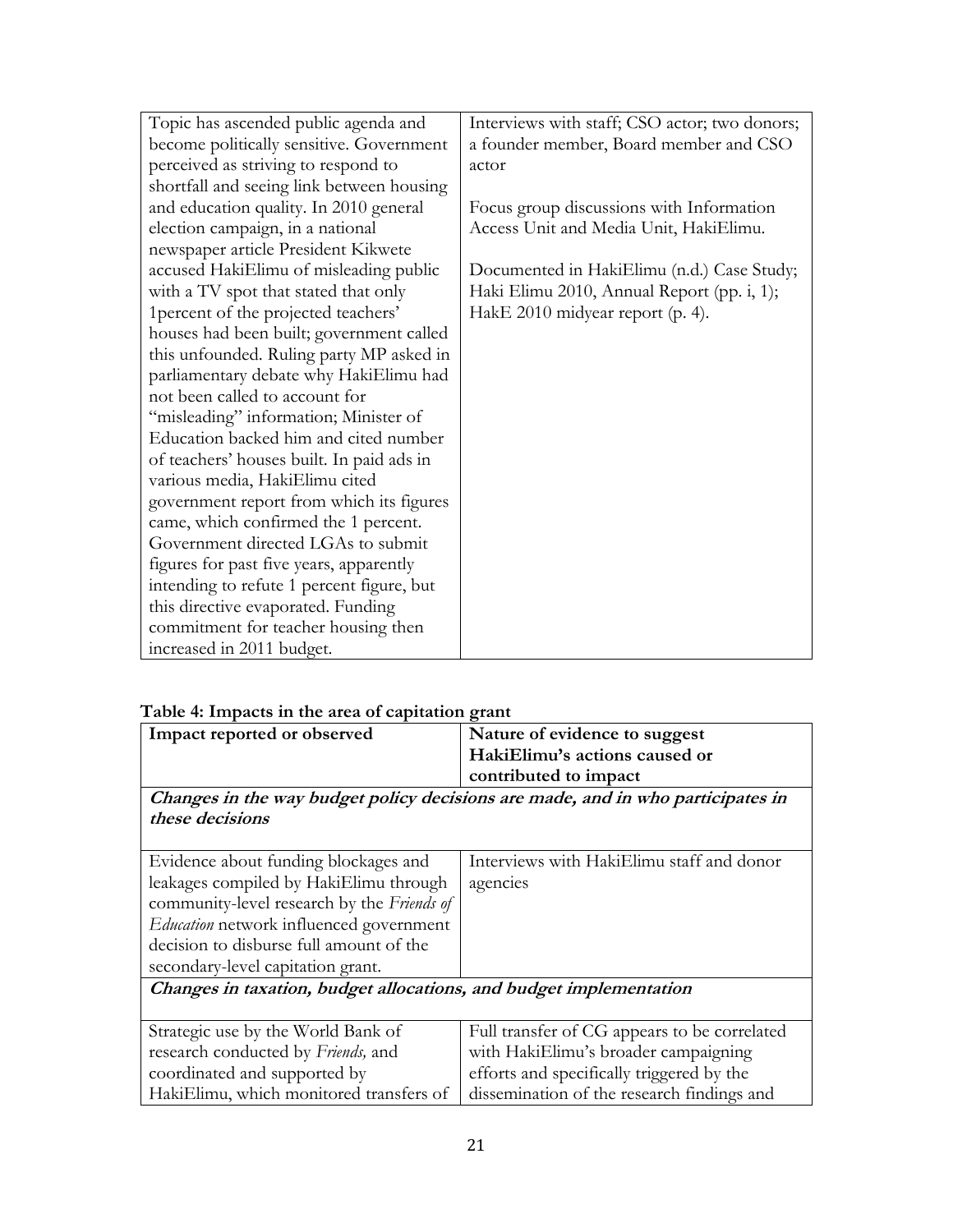| secondary capitation grant to school level  | donors' use of them. Cannot be solely        |
|---------------------------------------------|----------------------------------------------|
| (2011). Found that only 20 percent of       | attributed to these: education-sector donors |
| pledged funds had been delivered.           | played a significant role as well as other   |
| Dissemination of findings influenced        | CSO <sub>s</sub> .                           |
| government indirectly through pressure      |                                              |
| brought to bear by donors, leading to full  | Cited as an impact of HakiElimu in several   |
| disbursement of secondary-level             | interviews, including with donor             |
| capitation grant. This is after steady      | representatives.                             |
| decrease in actual primary capitation       |                                              |
| grant transfers since its introduction with | DANIDA (2012: 17) cites this as an impact of |
| PEDP I in 2002, and secondary               | HakiElimu and Twaweza.                       |
| capitation grant disbursements of no        |                                              |
| more than 10 percent in 2008-2010.          |                                              |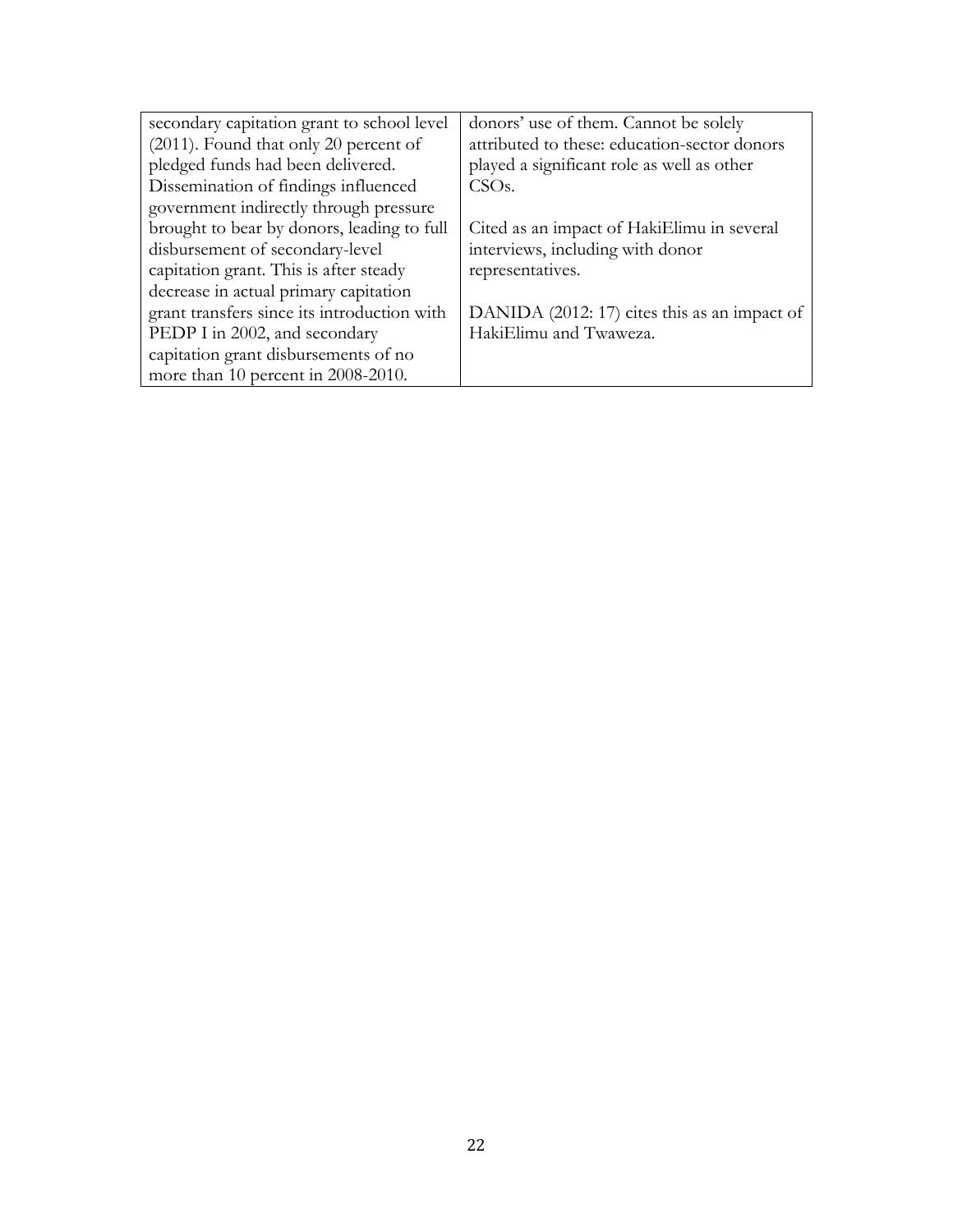| Impact reported or observed                                                          | Nature of evidence to suggest                                 |  |
|--------------------------------------------------------------------------------------|---------------------------------------------------------------|--|
|                                                                                      | HakiElimu's actions caused or                                 |  |
|                                                                                      | contributed to impact                                         |  |
| Changes in the way budget policy decisions are made, and in who participates in      |                                                               |  |
| these decisions                                                                      |                                                               |  |
| Parliamentary Social Services Committee                                              | Interviews with HakiElimu staff who                           |  |
| requested and received from HakiElimu                                                | provided the capacity strengthening                           |  |
| capacity strengthening in budget analysis                                            |                                                               |  |
| and orientation on how to critically                                                 |                                                               |  |
| review 2012/13 budget proposal and                                                   |                                                               |  |
| question Minister of Finance, with view                                              |                                                               |  |
| to strengthening social sector allocations.                                          |                                                               |  |
| This represents a different approach to<br>the budget policy process: a CSO, by      |                                                               |  |
| invitation, providing capacity-                                                      |                                                               |  |
| strengthening and critical edge to a                                                 |                                                               |  |
| Parliamentary Committee's response to a                                              |                                                               |  |
| budget proposal. This is a government                                                |                                                               |  |
| responsiveness impact. We do not have                                                |                                                               |  |
| information as to whether this altered the                                           |                                                               |  |
| budget's content; but as stated,                                                     |                                                               |  |
| HakiElimu's aims are not to secure                                                   |                                                               |  |
| specific changes in budget policy but to                                             |                                                               |  |
| promote citizen mobilization and                                                     |                                                               |  |
| government responsiveness and                                                        |                                                               |  |
| accountability in the education sector,                                              |                                                               |  |
| and across general policy and budget                                                 |                                                               |  |
| context.                                                                             |                                                               |  |
|                                                                                      |                                                               |  |
| HakiElimu education expert invited and<br>served as discussant at 2011 annual multi- | 2011 ESR Aide Memoire; and interviews with<br>HakiElimu staff |  |
| stakeholder Education Sector Review.                                                 |                                                               |  |
|                                                                                      | Interview with government official provided                   |  |
|                                                                                      | as a positive example, HakiElimu's recent                     |  |
|                                                                                      | shift to a less confrontational approach.                     |  |
| HakiElimu and other CSOs are                                                         | Interviews with staff; two donor                              |  |
| participating more significantly in policy                                           | representatives                                               |  |
| processes through producing research                                                 |                                                               |  |
| and local-level monitoring perspectives                                              |                                                               |  |
| that are heeded by donors and acted on                                               |                                                               |  |
| in their policy dialogue with government,                                            |                                                               |  |
| even if government does not heed them                                                |                                                               |  |
| directly.                                                                            |                                                               |  |
| Education Caucus comprising 20 young                                                 | Interview with MP (member of caucus) shows                    |  |
| MPs established to argue for specific                                                | that HakiElimu was asked to provide tutelage;                 |  |

**Table 5: Impacts on general governance and advocacy environment, relevant to education budget policy and practice**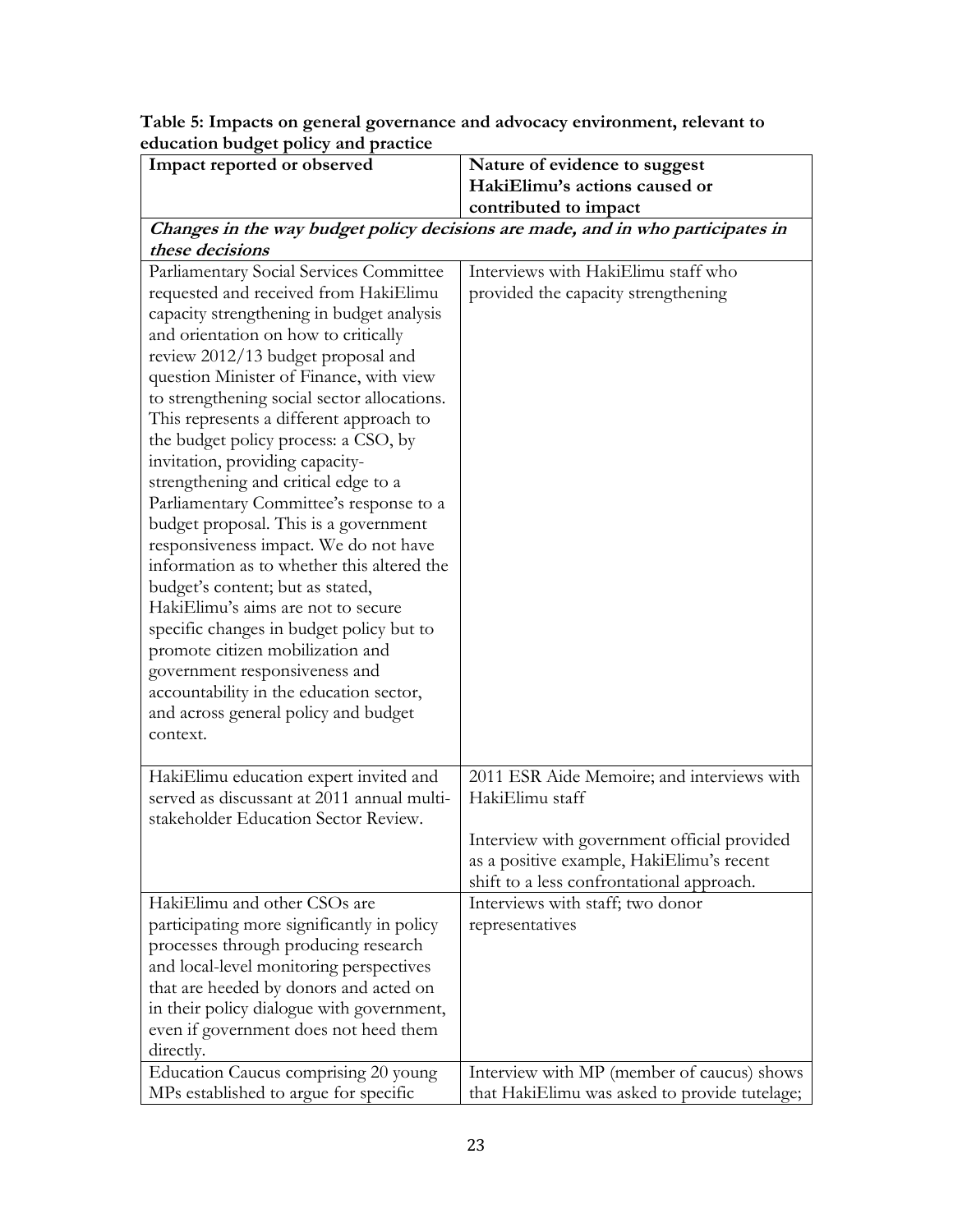| changes in education sector policies and<br>practices in Tanzania.               | and interviews with staff confirm their very<br>active involvement and encouragement to                                                                                                                                                                                                                                      |
|----------------------------------------------------------------------------------|------------------------------------------------------------------------------------------------------------------------------------------------------------------------------------------------------------------------------------------------------------------------------------------------------------------------------|
|                                                                                  | caucus.                                                                                                                                                                                                                                                                                                                      |
|                                                                                  | Interview with director of Accountability in<br>Tanzania (AcT) (Aug 2012), who mentioned<br>this as a finding in AcT's 2011 Impact<br>assessment exercise. AcT, one of HakiElimu's<br>main funders, is funded by DFID and<br>specializes in tracking impact of partners'<br>advocacy work using Outcome Mapping<br>approach. |
|                                                                                  | Changes to practices and formal and informal rules, or to institutions that govern                                                                                                                                                                                                                                           |
| these practices                                                                  |                                                                                                                                                                                                                                                                                                                              |
| Individual written submissions on                                                | Interview with director of AcT (Aug 2012),<br>who mentioned this as one finding in AcT's                                                                                                                                                                                                                                     |
| education, governance, and human rights<br>issues have been made to print media. | 2011 Impact assessment exercise AcT cites                                                                                                                                                                                                                                                                                    |
|                                                                                  | this as a positive change in overall                                                                                                                                                                                                                                                                                         |
|                                                                                  | accountability.                                                                                                                                                                                                                                                                                                              |
| The relatively "quick and dirty" field-level                                     | Full transfer of CG appears to be triggered by                                                                                                                                                                                                                                                                               |
| research conducted by an NGO and its                                             | the dissemination of the research findings and                                                                                                                                                                                                                                                                               |
| grassroots members appears to have                                               | donors' use of them. Cannot be solely                                                                                                                                                                                                                                                                                        |
| influenced the release of the capitation                                         | attributed to these: education-sector donors                                                                                                                                                                                                                                                                                 |
| grant for secondary education, when                                              | played a significant role, as did other CSOs.                                                                                                                                                                                                                                                                                |
| wielded as evidence by the World Bank.<br>Also cited in Table 4 as a change in   | Cited as an impact of HakiElimu in several                                                                                                                                                                                                                                                                                   |
| budget implementation around capitation                                          | interviews, including with donor                                                                                                                                                                                                                                                                                             |
| grant, this is cited again here as it is far                                     | representatives.                                                                                                                                                                                                                                                                                                             |
| from usual for quick-and-dirty CSO                                               |                                                                                                                                                                                                                                                                                                                              |
| research to be the basis for budget                                              | DANIDA (2012: 17) cites this as an impact of                                                                                                                                                                                                                                                                                 |
| execution decisions, in Tanzania or most                                         | HakiElimu and Twaweza.                                                                                                                                                                                                                                                                                                       |
| other countries. This represents, at least                                       |                                                                                                                                                                                                                                                                                                                              |
| in this one instance and informally rather                                       |                                                                                                                                                                                                                                                                                                                              |
| than formally, a change in practice and                                          |                                                                                                                                                                                                                                                                                                                              |
| rules.                                                                           |                                                                                                                                                                                                                                                                                                                              |
| The building of informal institutional                                           | Focus group discussions with Friends in                                                                                                                                                                                                                                                                                      |
| capacity in the form of Tanzanian citizens<br>grouped as Friends of Education,   | Shinyanga and Mwanza (Dec 2011); and<br>interviews with two donor representatives and                                                                                                                                                                                                                                        |
| exemplified by its apparently successful                                         | one founding member, board member, and                                                                                                                                                                                                                                                                                       |
| action in local-level monitoring of the                                          | CSO activist                                                                                                                                                                                                                                                                                                                 |
| capitation grant. It is unclear to us                                            |                                                                                                                                                                                                                                                                                                                              |
| whether this capacity has increased,                                             |                                                                                                                                                                                                                                                                                                                              |
| decreased, or stayed same in case study                                          |                                                                                                                                                                                                                                                                                                                              |
| period, but HakiElimu is purposefully                                            |                                                                                                                                                                                                                                                                                                                              |
| supporting and nurturing the tendency.                                           |                                                                                                                                                                                                                                                                                                                              |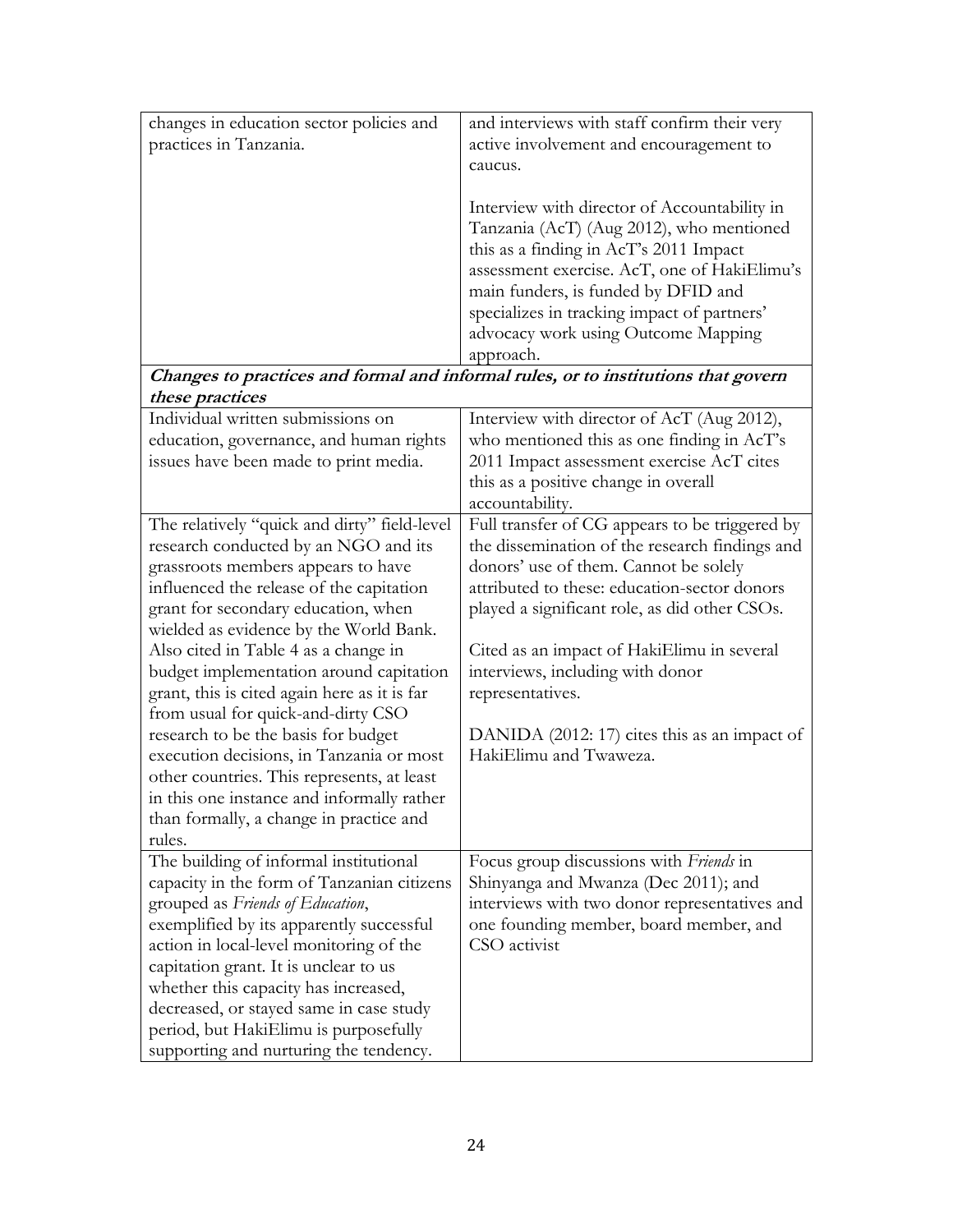| Government practices and compliance         | This was not achieved by HakiElimu, but the   |
|---------------------------------------------|-----------------------------------------------|
| have started to be routinely monitored by   | organization's use of mass communications     |
| the media over past few years.              | media as a vehicle for disseminating its      |
|                                             | critiques has helped make the media a domain  |
|                                             | where policy and budget debates are held and  |
|                                             | battles are fought, for example in the daily  |
|                                             | parliamentary highlights program.             |
|                                             |                                               |
|                                             | Interviews with staff; founding member,       |
|                                             | board member and CSO activist; and another    |
|                                             | CSO leader; and focus group discussions in    |
|                                             | Ukerewe and Njombe                            |
| There have been increases in citizen        | Cannot be solely attributed to HakiElimu, but |
| advocacy and investigative journalism and   | it appears to be related to HakiElimu         |
| the spawning of critically-minded CSOs.     | modeling this kind of approach. Arguably      |
|                                             | some of the new organizations (e.g.,          |
|                                             | Twaweza) could not operate had HakiElimu      |
|                                             | not opened spaces for them to do so.          |
|                                             |                                               |
|                                             | Our own observations during fieldwork;        |
|                                             | interviews with media experts and with        |
|                                             | founding member, board member and CSO         |
|                                             | activist; and with another CSO leader         |
|                                             |                                               |
|                                             | Tanzania Media Fund's strategy 2012-2016      |
|                                             | (Tanzania Media Fund 2011) makes the          |
|                                             | general point without naming HakiElimu.       |
| Citizens not only claiming rights but also  | HakiElimu is probably only one among many     |
| consciously shouldering responsibilities in | factors prompting this, but it does encourage |
| respect of education, in "self-help" mode.  | and support "self-help" activities among its  |
|                                             |                                               |
|                                             | Friends of Education and general public       |
|                                             | Focus group discussions with non-Friend       |
|                                             | village residents in Iposi village, Njombe    |
|                                             |                                               |

As one final possible impact of HakiElimu's work, the PEDP III draft notes the need to increase teacher training and promote the use of Teachers Resource Centers (key elements of the TDMS, upon which HakiElimu has centered a significant amount of advocacy work) and also recognized the shortage of teacher housing. The PEDP III draft identifies these issues as priorities going forward, possibly reflecting the impact of HakiElimu's advocacy efforts.

There have been negative and adverse impacts too. At least up until 2011, government had little patience with HakiElimu and was wont to vilify it in public debate and newspaper articles, as occurred around the 1 percent implementation figure for teacher housing construction in 2010. An amusing indicator of HakiElimu's profile and "branding" efforts is that in 2008 in a parliamentary debate HakiElimu was upbraided by a ruling-party MP about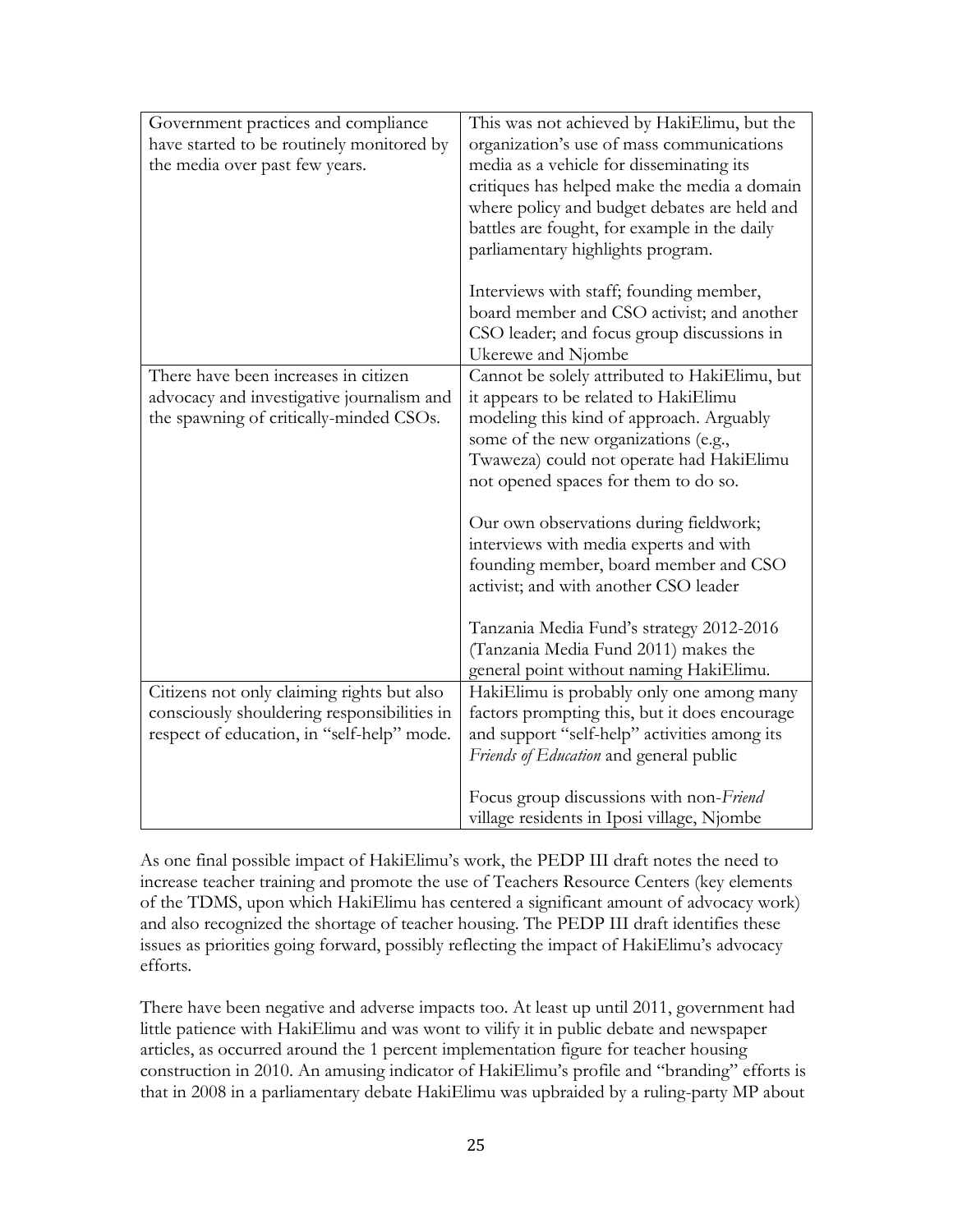a seemingly negative TV spot related to HIV/AIDS, a sector in which HakiElimu has never worked.<sup>62</sup> A further negative impact has occurred on teachers' perception of HakiElimu resulting from TV spots and radio coverage taht teachers perceive to unfairly undermine them. One *Friend* reported that he was perceived locally as the "enemy of teachers" because of his activism. 63

In the following section we will weigh up why HakiElimu's work has both succeeded and failed. For now, suffice it to note that a broad range of outcomes and impacts in the three focal areas we have tracked are raising the political stakes (for both government and the opposition) of inaction and ineffectiveness in the administration of the education sector. While only partial impacts can be detected in HakiElimu's education-related advocacy objectives, these remain important because they are not only stepping stones toward the full implementation of education policy and budget but are successes and democratic gains in themselves. They also appear to have spillover effects into society and the CSO sector at large, which we will explore further in section F. One possible far-reaching impact intrinsically very hard to demonstrate — has to do with whether the civic education provided by HakiElimu contributed to more general awareness about the government's shortcomings, which resulted in the ruling party's 2010 decline at the polls. While most of our interviewees attributed the decline to the exposure of recent corruption scandals, some affirmed that public awareness campaigns by HakiElimu and others made people notice corruption and lack of responsiveness and to punish the ruling party as a result.<sup>64</sup> It is important to note that HakiElimu did not endorse such a suggestion, and in general does not consciously aim to influence electoral politics, or align itself with opposition parties. Hence, this type of impact, if it were connected to HakiElimu's work, would represent an unintended consequence.

## **Why did the campaign succeed/fail?**

The previous section makes clear that it is difficult to characterize HakiElimu's activities in the areas of teacher training, teacher housing, and the capitation grant as either "successes" or "failures" since there have been countervailing movements within each area. However, some lessons can be drawn as to what accounted for both the positive and negative developments.

There are a number of **organizational factors** — strengths, weaknesses, and characteristics of HakiElimu — that count when trying to explain the policy changes that appear to be related to HakiElimu's actions. One notable strength is the organization's capacity to produce carefully researched evidence to back its advocacy claims. The importance of collecting rigorous evidence has been noted by HakiElimu staff members — who see it as a shield against government criticism — as well as by HakiElimu's board members and funders.<sup>65</sup> Tanzania's education donors have also taken advantage of HakiElimu's rigorous research in their own advocacy efforts – leading to tangible impacts on the education budget. In one notable example, the World Bank (a key funder of secondary education in Tanzania)

 $62$  This anecdote is based on one of the author's recollections of her time working in Tanzania.

<sup>63</sup> *Friend* focus group meeting; corroborated by interview with Anthony Mtavangu of Tanzania Teachers' Union.

<sup>64</sup> Interviews Rakesh Rajani, Bernadeta Killian, and Richard Mabala.

<sup>65</sup> Interviews with Nyanda Shuli, Marjorie Mbilinyi, and Stellan Arvidsson.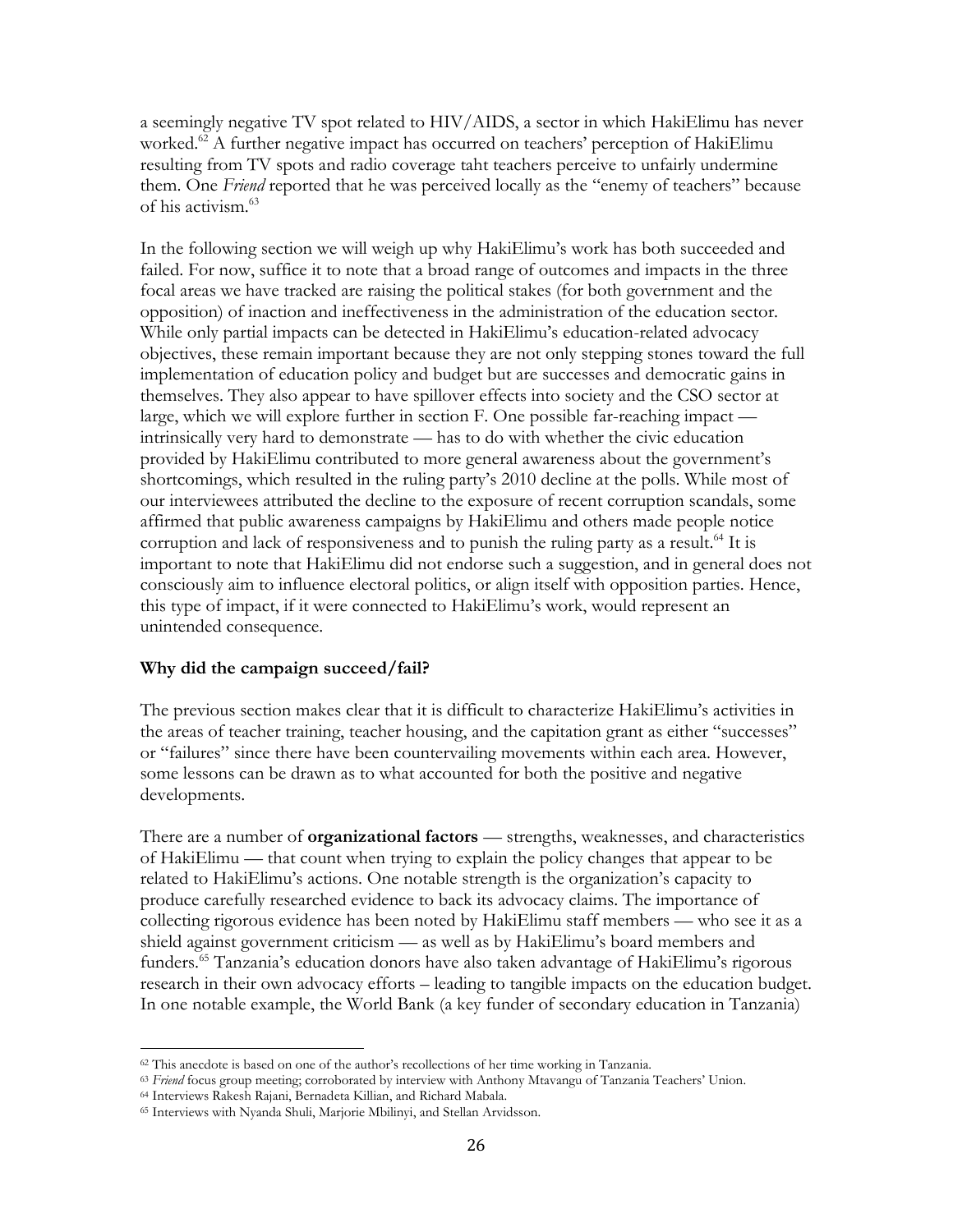used the results of a HakiElimu exercise in monitoring the capitation grant for secondary education to compel the government to release the full disbursement of the grant to schools.<sup>66</sup> The exercise showed that 93 percent of schools surveyed had not received the promised capitation grant for January 2011.

More generally, HakiElimu's staff exhibit an impressive depth and range of expertise in the areas in which they work, whether in creating provocative and humorous media spots or mobilizing grassroots participation. Indeed, HakiElimu's ways of working are serving as a model for other advocacy actors, as evinced by the growing number of advocacy organizations using TV spots to get their messages to the public. (This in turn has driven up the prices of TV spots, on which HakiElimu used to secure significant discounts due to their nonprofit social purpose.) Further evidence that HakiElimu's ways of working have had a "demonstration effect" is the involvement of HakiElimu staff in training other CSOs conducting advocacy and in training journalists in investigative journalism. <sup>67</sup>There is also the birth of organizations and initiatives, such as Twaweza (and its Uwezo initiative), discussed further below, which may not have happened had HakiElimu not opened up a space in which such organizations could operate. In addition, HakiElimu is often singled out as an exemplar of civil society advocacy by its funders.<sup>68</sup>

HakiElimu's history of confrontation with the government represents another important organizational factor. In 2005 the Government of Tanzania issued an interdiction banning HakiElimu's TV adverts, and the Ministry of Education and Culture (MOEVT's former moniker) informed all schools of its order for HakiElimu to cease undertaking studies, TV spots, and publications about schools; attempts were made to de-register it as an organization, as well. The interdiction was officially lifted in 2007 after a meeting in Dodoma with former Prime Minister Lowassa. That government was led by the same party as the current administration, even if certain key figures in the banning have left key roles in government. We heard different views on whether HakiElimu's banning has had a lasting impact on perceptions of the organization and on the climate of civil society advocacy at large. While some nongovernmental actors were reportedly cowed by the ban, there was an impressive rallying by citizens and other CSOs during that time. Furthermore, some suggested that HakiElimu was not seen as a "typical" Tanzanian CSO (owing to its outspoken and "atypical" founding director) so other Tanzanian CSOs did not perceive a similar threat.<sup>69</sup> Hence, there is no conclusive view on whether the interdiction had ultimately emboldened or inhibited civil society advocacy.

Where observers concur is on the positive change in HakiElimu's relationship with government since 2008 under the organization's new director, Elizabeth Missokia. She was the key actor at the Dodoma meeting in 2007 with former Prime Minister Lowassa that led to HakiElimu's unbanning. Today's HakiElimu is assumed to conduct quiet, tactful, behind-

<sup>66</sup> HakiElimu worked with Policy Forum to initiate an exercise to monitor whether the government's commitment to disburse the grant to schools under SEDP II was being honored. The first phase of the monitoring exercise was carried out between 21 January and 18 March 2011. HakiElimu collected and compiled data through its network of head teachers and volunteer citizens (*Friends of Education*). Twaweza financed the publishing of the findings (See "Uwazi Monitoring Briefs 2, March 2011").

<sup>67</sup> Interview with Mtemi, who has trained staff of the Tanzania League of the Blind; interview with Kate Dyer, AcT; and focus group with Media Unit.

<sup>68</sup> Interview with Kate Dyer, AcT.

<sup>69</sup> Interview with Kate Dyer, AcT.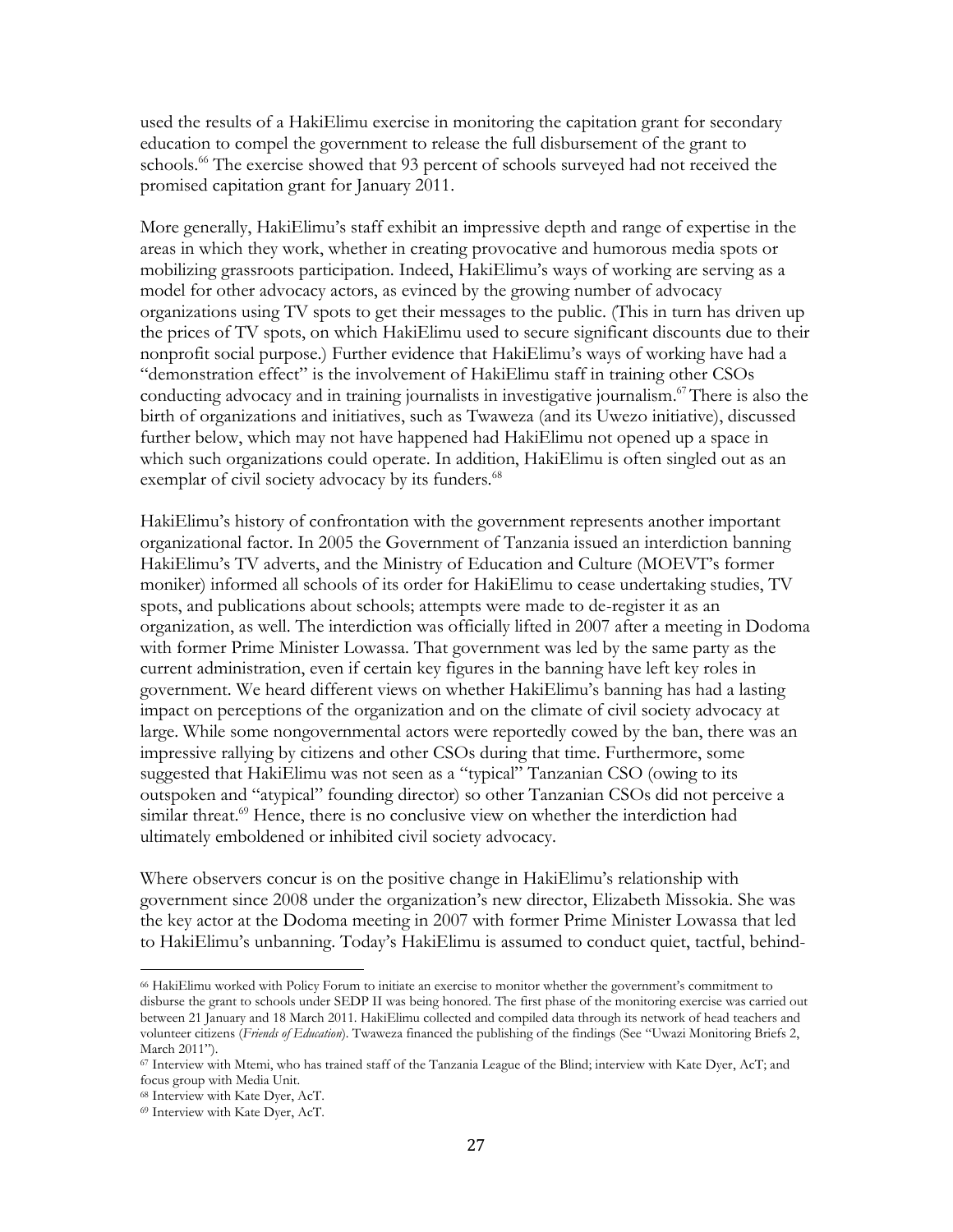the-scenes political networking as a reinforcement — and perhaps a safety net — for its other, more overt, visible, and "noisy" ways of working, in a sort of "government relationship-management" strategy. This is probably helping to hold open the political space for HakiElimu to operate relatively untrammeled. At the same time, there may be a tension between building and maintaining the bridges in this way while also taking outspoken positions when outspoken positions are demanded by the course of events. As one close observer of the Tanzanian political scene put it, the government thinks you can't be a friend and also be critical.<sup>70</sup> As a result, some close observers of the civil society sector in Tanzania suggested that HakiElimu appears to be more cautious in its relationship with government and is generally becoming less visible.<sup>71</sup>

There have been several staff changes at HakiElimu since 2008, including three changes in the leadership of the Policy Analysis and Advocacy (PAA) unit; some units have seen a complete turnover in staff except for the unit head. For most of the study period, the PAA unit has employed a foreign volunteer for a significant portion of its budget analysis, as it has done ever since HakiElimu started doing this type of work in 2006. Some staff turnover may be attributed to HakiElimu's support of training and professional opportunities, which include funding staff to take short courses or pursue advanced degrees in relevant subjects. An important staff change was the addition of a Monitoring and Evaluation (M&E) officer in 2010, who was charged with the challenging task of integrating M&E into the 2008-2011 strategy midstream. His appointment was due to the incoming director's recognition of the need for more systematic M&E, especially given the M&E challenges that arise from having multiple funding partners.

Another organizational factor that may color HakiElimu's impact is the lack of coordination among the *Friends of Education*. While the network's diversity is a strength in terms of building broad-based support, if its capacity is patchy rather than consistent across the country, this may limit the realization of particular advocacy activities and goals, such as full disbursement of the capitation grant for primary education. Our field visit in December 2011 revealed a significant lack of awareness about education policy among even the most active and connected *Friends.*<sup>72</sup> During a focus group discussion in Serengeti district, recommended to us as an area where the *Friends* network is relatively strong, few of the 19 participants were aware of what the full capitation grant ought to be according to policy, much less whether schools in their area were receiving it.

One of the most active and longstanding members of the group suggested that *Friends*  needed clearer targets. He complained that *Friends'* activities are currently too scattered and went on to explain how monitoring would be more effective if it were better coordinated, such that the *Friends* could speak with one voice. However, a follow-up interview with the manager of the Citizen Engagement program (which coordinates the *Friends*) revealed that HakiElimu does not want to impose any particular set of activities on the *Friends* but rather provide them with information and then let them make their own decisions about how to

<sup>70</sup> John Ulanga, head of Foundation for Civil Society, as paraphrased by Rakesh Rajani in our interview.

<sup>71</sup> Interviews with Suleman Sumra and Blastus Mwizarubi, December 2011.

<sup>72</sup> The December field visit was to *Friends* in the Serengeti and Ukerewe districts. Many of the *Friends* interviewed have been active since HakiElimu's founding, as from 2001-2005, HakiElimu had regional offices in these districts. These *Friends* lamented the fact that HakiElimu had closed these regional offices and suggested that they be re-opened and the *Friends* be made more official.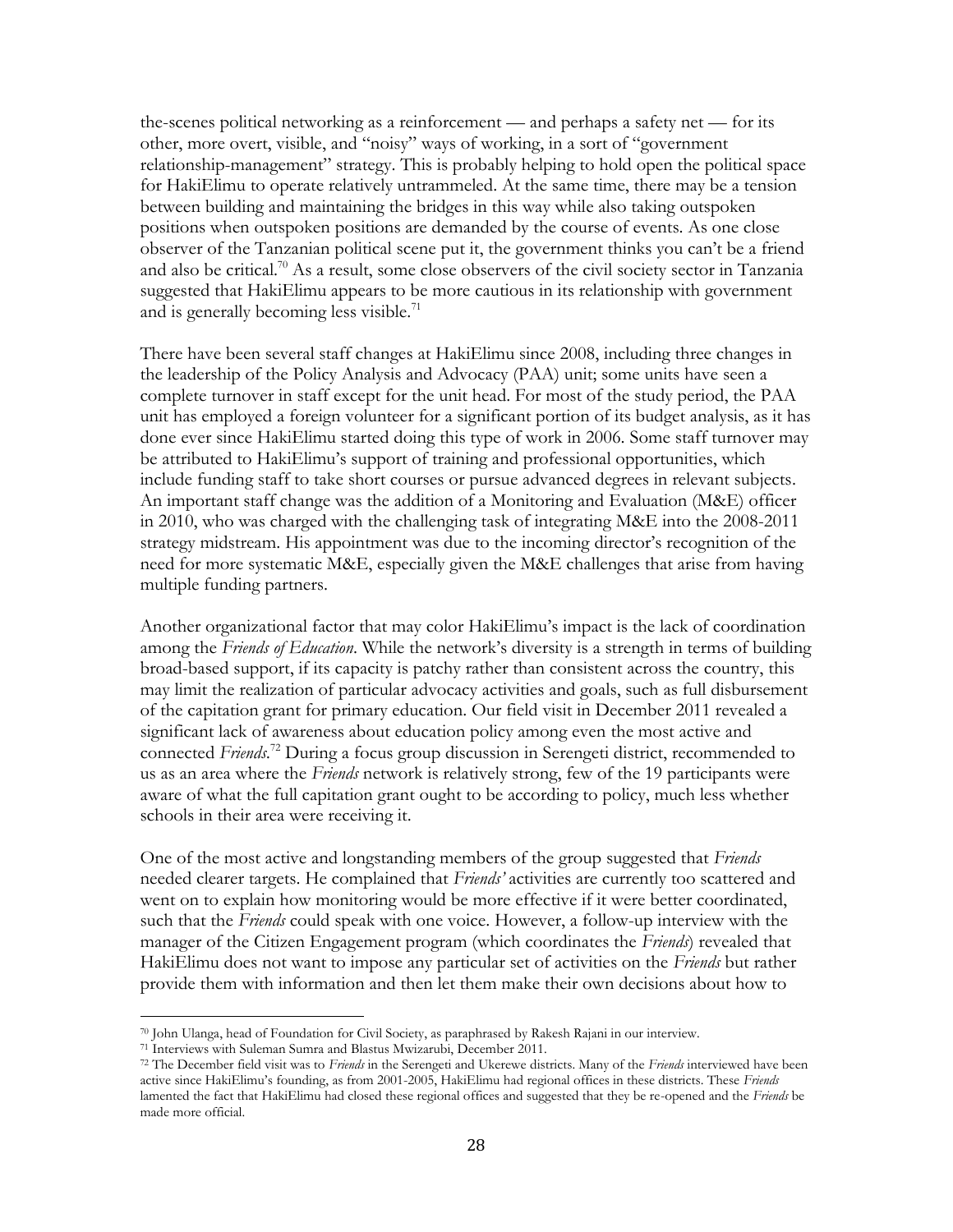engage. Other HakiElimu staff members reported that in its outreach and dissemination activities the organization has never claimed or aspired to universal coverage of the *Friends* network. While such an approach may permit freedom and innovation, interviews and focus group discussions revealed that many *Friends* would prefer a closer, more institutionalized relationship with HakiElimu. They suggested re-opening regional offices and providing more regular financial support.

There are also a host of contextual factors external to HakiElimu that may play a part in the policy changes that have occurred in teacher training, teacher housing, and the capitation grant. It is particularly important to reflect on what has happened to the governance context in which this advocacy is carried out over the period of the case study to date. In the remainder of this section we discuss changes in the governance context over the case study period with respect to electoral politics, the role of parliament, the potential for civil society to influence policy making, and the media.

#### *Electoral politics and the policy process*

The CCM's hold on power is not as strong as it was in 2008. The most recent presidential elections in 2010 saw the ruling party lose ground substantially. CCM incumbent President Jakaya Kikwete won 61 percent of the vote in the presidential election, significantly less than in 2005, when he won a landslide victory with over 80 percent of the vote. Furthermore, the 2010 election received the lowest voter turnout in Tanzanian history, with only about 43 percent of registered voters going to the polls.<sup>73</sup> According to one analysis of the election results, "CCM's relative losses may signal Tanzanians' frustration with the status quo."<sup>74</sup> The campaigning and parliamentary performance of the main opposition party, Chadema, actively exploit corruption and mismanagement by the government and ruling party, apparently to Chadema's electoral advantage in 2010.

Reflecting on its significantly lower margin of victory in the 2010 general elections, some observers deduce that the government is striving to win back credibility and legitimacy through taking decisive action against corruption and misconduct, and to behave and appear more accountable. Others feel that internal jockeying for position, in the run up to selecting the 2015 presidential candidate, is leading to some unintended positive outcomes in terms of greater responsiveness and accountability.<sup>75</sup> Public sector discontent is clearly running high; in 2012 it erupted among two core groups — teachers and doctors — and was manifested through official strikes. The last teachers' strike was in 2009 and very partial in comparison to the 2012 one, which was of a magnitude never seen before.<sup>76</sup>

Whether related to concerns about party image or pre-electoral internal competition, the last few years have seen a continued peddling of the international good governance discourse rhetoric. For instance, in September 2011 Tanzania became one of eight founding members of the Open Government Partnership, a new international initiative that aims to secure concrete commitments from governments to promote more open, responsive, and democratic governance, including increasing budget transparency. In addition, the

<sup>73</sup> PILPG 2010, p. 3.

<sup>74</sup> Ibid, p. 4.

<sup>75</sup> Interviews Japhet Sanga, Tanzania Media Fund, August 2012; and Semkae Kilonzo, Policy Forum, August 2012.

<sup>76</sup> Interview Betty Missokia, HakiElimu, August 2012.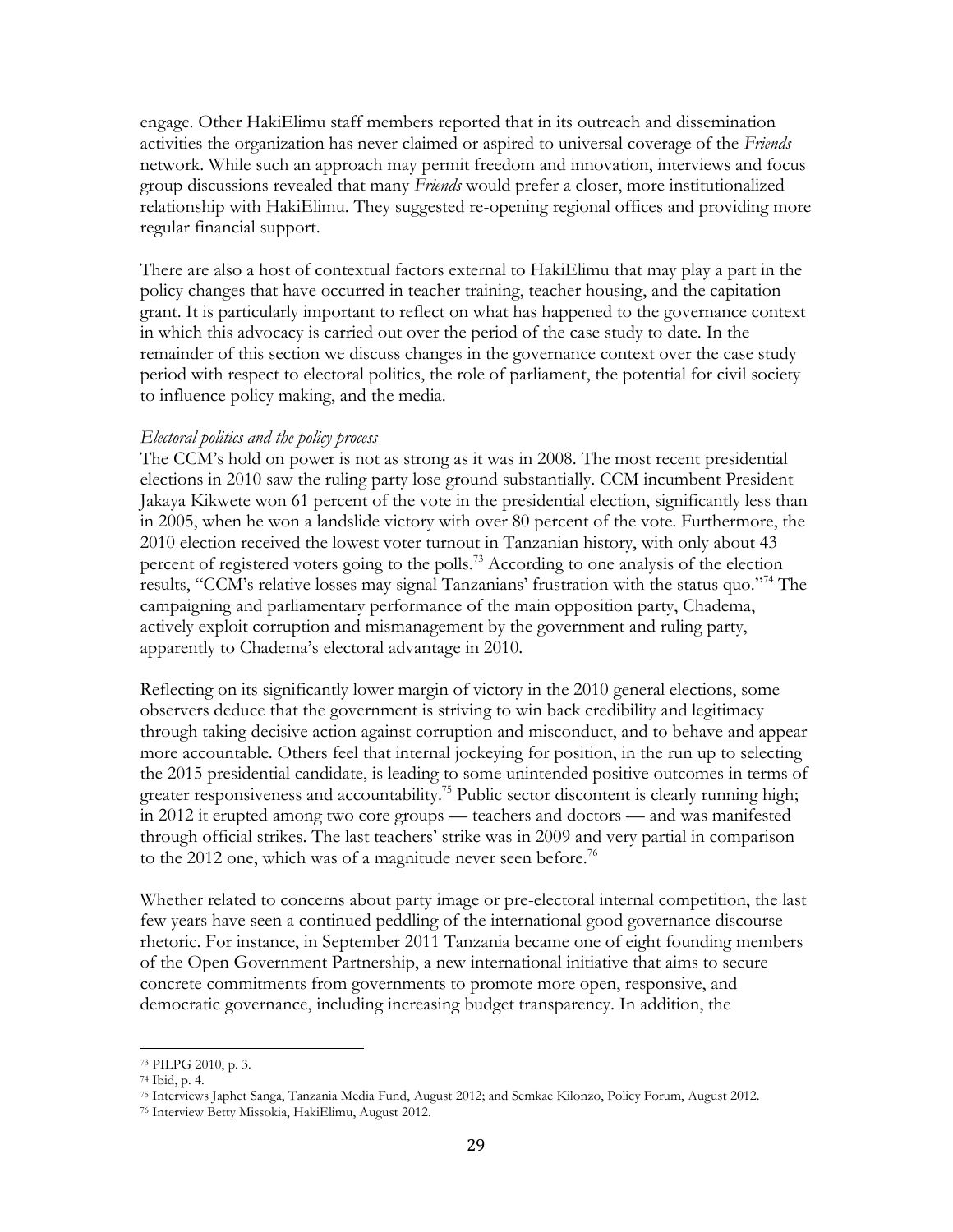government has been more amenable to inviting CSOs into high-level policy spaces.<sup>77</sup> For example, since 2011 HakiElimu has sat on a MOEVT/UNESCO committee on human rights in education; and on another MOEVT committee on ICTs in education. As HakiElimu's director noted during our August 2012 visit, "Comparing last year [2011] to this [2012], in terms of acceptance of HakiElimu and relationships with government in general, it has gone up to eight [on a scale of 1-10] from about four, because of persistence and because we are managing to show them that we are not competing with them but can help them." The very ex-Minister of Education who in 2005 issued the interdiction against HakiElimu informed us that "without [CSOs] citizens' views would be less informed and effective" and a retired PMO-RALG Director of Education told us that "[CSOs] really come with some reports [...]. We discuss and base our thinking on them."<sup>78,79</sup> Other CSO members find that, having been blocked from official spaces a few years ago, they are now invited to more high-level policy spaces than they can cover.<sup>80</sup> At the level of public perceptions, too, good governance, anti-corruption, and transparency discourses are having an effect: perceptions of corruption have shifted from viewing it as the natural spoils of office, to viewing it as stealing.<sup>81</sup>

There are other factors at play, as one close observer of Tanzanian politics suggested that while the government is worried about its image (in terms of not being too repressive), it is more worried about survival.<sup>82</sup> Furthermore, opacity persists. During our follow-up visit in December 2011, a number of key education officials (including Director of Teacher Education, the Permanent Secretary and the Director of Policy and Planning) had either just retired or were about to retire and those acting in their stead were not yet making any decisions. As one close observer of the sector explained, "All of these retirements mean there will be huge vacuum in terms of knowing who makes what decisions."<sup>83</sup> Another concurred that, "the ministry is currently in really poor state [and] doesn't have the right people" since most officials are "acting."<sup>84</sup> Moreover, each incoming minister sets their mark on the sector by introducing a swath of policy reforms, only to see his or her successor arrive and introduce a swath of counter-reforms — the effects of which all the way down the education delivery chain are easy to imagine and impossible to overestimate.

As one close observer of Tanzanian civil society explained, there is a culture of *mfumo siri* (secret processes) at all levels of government. Indeed, despite a slight increase in Tanzania's score on the Open Budget Index, its 2010 score of 45 out of 100 indicates that there is still significant room for improvement, and research conducted to inform the 2012 round of the Index shows little change.<sup>85</sup> Recent research commissioned by HakiElimu to explore the alignment between curricula and exam content revealed that teachers do not know the content of policies that lay down how they should teach and with what resources.<sup>86</sup> The fact that the Social Services committee — the main parliamentary committee dealing with

<sup>77</sup> Interview with Semkae Kilonzo, Policy Forum.

<sup>78</sup> Interview with Joseph Mungai, August 2012.

<sup>79</sup> Interview with Francis Liboy, August 2012.

<sup>80</sup> Interview with Semkae Kilonzo, August 2012.

<sup>81</sup> Interview Semkae Kilonzo, August 2012.

<sup>82</sup> Interview with Bernadeta Kilian, August 2012.

<sup>83</sup> Interview with Tanya Zebroff, December 2011.

<sup>84</sup> Interview with Arun Joshi, December 2011.

<sup>85</sup> International Budget Partnership, "Open Budget Survey 2010," [www.openbudgetindex.org.](http://www.openbudgetindex.org/)

<sup>86</sup> Research presentation by Professor Kitila Mkumbo, August 2012.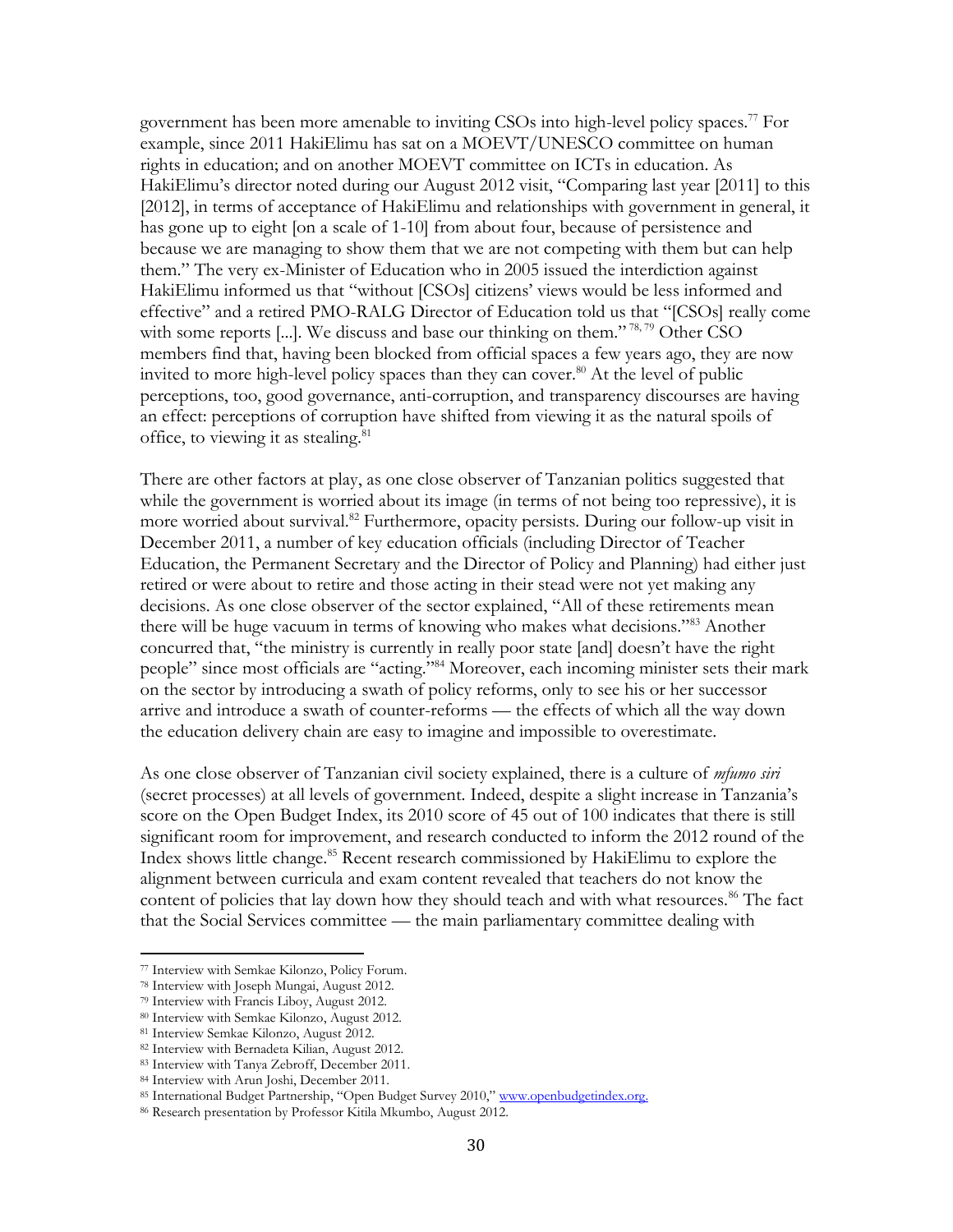education — had to come to HakiElimu for help in understanding the education budget also reveals that it is very difficult to track resources in the sector. This reflects the involvement of multiple ministries in the allocation and execution of education funds, as noted above in Section B.

At present, no government figure at any significant level of seniority openly champions HakiElimu and its work. It is known, anecdotally and also through references made to the organization in parliamentary debates, that MPs use HakiElimu reports to spark and inform public and parliamentary debates. HakiElimu's 2009 Annual Report recounts how one opposition party (Chadema) in Hai district congratulated HakiElimu on the public expenditure tracking study it carried out there in 2009 and promised to use the results in election campaigning in 2010. It is possible that the opposition's use of HakiElimu materials contributed to their relative gains in the recent elections. Indeed, HakiElimu has been accused of being an agent of the opposition. In addition, the recently established parliamentary Education Caucus includes a number of opposition MPs, as well as CCM MPs, who view HakiElimu's work favorably.

In general, the features of the policy process described in section B, particularly the politically driven and incomplete nature of policy implementation, limit the scope for HakiElimu's efforts to impact on budget allocations and budget processes. That said, there are a number of other contextual factors that help to explain HakiElimu's relative success with respect to interim impacts, such as increased awareness and public debate around teacher training, teacher housing, and the capitation grant.

#### *Parliamentary debates as a space for amplifying HakiElimu's messages*

Despite the Tanzanian Parliament's statutory weaknesses, in recent years it has become an important forum for public debate. All parliamentary sessions are televised in full, and one channel (Star TV) runs an hour-long daily program of parliamentary highlights. Hence, MPs want to be seen as saying things that will resonate with the public.<sup>87</sup> Parliamentary probes and discussions have been generating wide media coverage and significant public debate. One noteworthy example is a parliamentary probe conducted in early 2008 on energy contracts, which led to the resignation of the powerful Prime Minister and two other prominent ministers; another is the May 2012 sacking (though not prosecution) of six ministers accused by the Controller and Auditor General's annual report of misuse of funds. <sup>88, 89</sup> Another still is the July 2012 decision of the Speaker of the House to dissolve the parliamentary Standing Committee on Energy and Minerals and investigate its members under suspicion of taking bribes.

Due to such developments as the live TV broadcasting of parliamentary debates and the daily rebroadcast of highlights, there is now a "politics of Parliament in the media." <sup>90</sup> By making messaging a core political tactic, this live TV coverage has altered the way legislators respond to policy advocacy, meaning that messages of high public interest get taken up and

<sup>87</sup> Interview with Rakesh Rajani, 12 August 2011.

<sup>88</sup> Twaweza, 2008, p. 6.

<sup>89</sup> http://www.bbc.co.uk/news/world-africa-17957767

<sup>90</sup> Interview with Rakesh Rajani.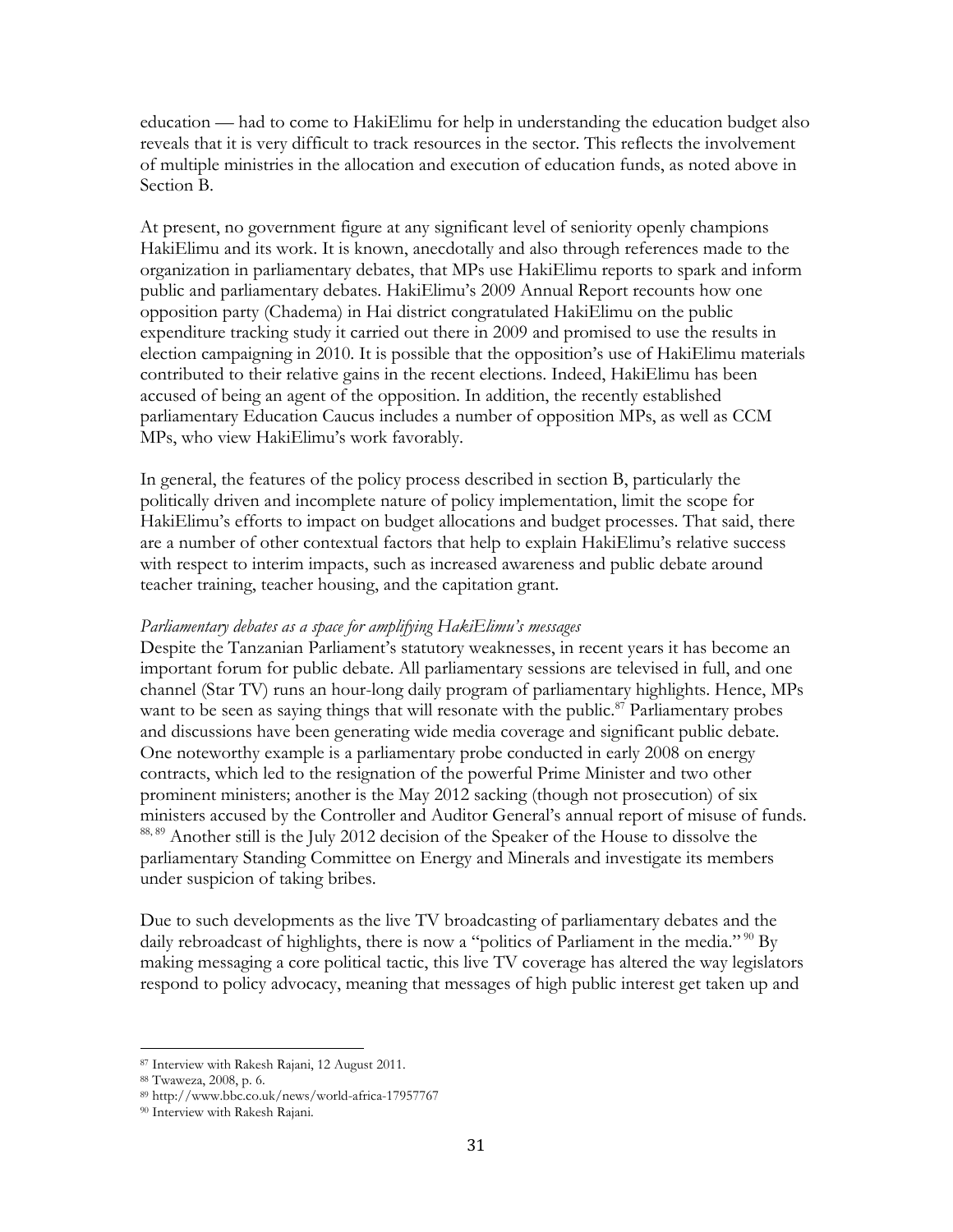debates seeded. Indeed, a number of HakiElimu spots have been the subject of parliamentary debates.

#### *Civil society advocacy techniques and influence*

Our interviews reveal mixed views on the ability of civil society advocacy, not only in the education sector, to influence policy. Some say that that civil society has become weaker in recent years, with a tendency for CSOs to be coopted into government, or captured by donor-centric dialogue structures that absorb much energy and time; thus organizations are issuing correspondingly less critique and challenge to government.<sup>91</sup> At the same time, what some see as signs of cooptation others see as growing maturity and diplomacy skills on the CSOs' part, especially in the case of HakiElimu. In addition, some CSOs' research and technical expertise, including HakiElimu's on education, is often seen as better than government technical staff's own analyses. $^{92}$ 

Additionally, a few new innovative civil society organizations have emerged in recent years — possibly taking advantage of the space opened up by HakiElimu. One of the most visible is the Uwezo initiative. After conducting nationally representative assessments of learning outcomes, Uwezo launched a bold media campaign highlighting the fact that most Tanzanian primary school students were not performing at grade level. Uwezo's provocative approach has garnered praise, largely from the donor community, and repudiation, largely from government officials. Indeed, not all donors have been on board with Uwezo's approach, since they fear risking their good working relations with government.<sup>93</sup> This response to Uwezo reflects a broader dynamic that affects HakiElimu's ability to make impact. Namely, the government of Tanzania does not like to be criticized.

#### *Changes in the media context and role*

One way in which citizens' voices have been successfully amplified is through the media, and the power of this strategy has not been lost on HakiElimu. Our interviews revealed widespread agreement about the influential role of the media and the government's use of the media to gauge public opinion. At the same time there were concerns about the media being overly critical (similar to critiques of civil society) and of reaching people in urban areas more easily than those in rural areas.

In recent years, the Tanzanian media has grown considerably, in terms of the number of media outlets and their willingness to be outspoken. Interviewees report a growth in registered media, enormous changes in media pluralism, coverage of government's actions, and the exposure of corruption and mismanagement scandals.<sup>94</sup> According to one interviewee, "Senior government officials are now afraid of the media," and their fear is related to low government popularity.<sup>95</sup> Other CSOs are doing critical media spots; even the state-owned Tanzania Broadcasting Company has aired messages that are critical of the

<sup>&</sup>lt;sup>91</sup> Interviews with Kate Dyer, Rakesh Rajani, and Tanya Zebroff.

<sup>&</sup>lt;sup>92</sup> One proof of this is that the parliamentary Social Sectors Committee requested assistance in budget analysis from HakiElimu, not from government technocrats.

<sup>93</sup> Interview with Arun Joshi, December 2011.

<sup>94</sup>Interview Bernadeta Killian, Japhet Sanga, and Sanne van den Berg.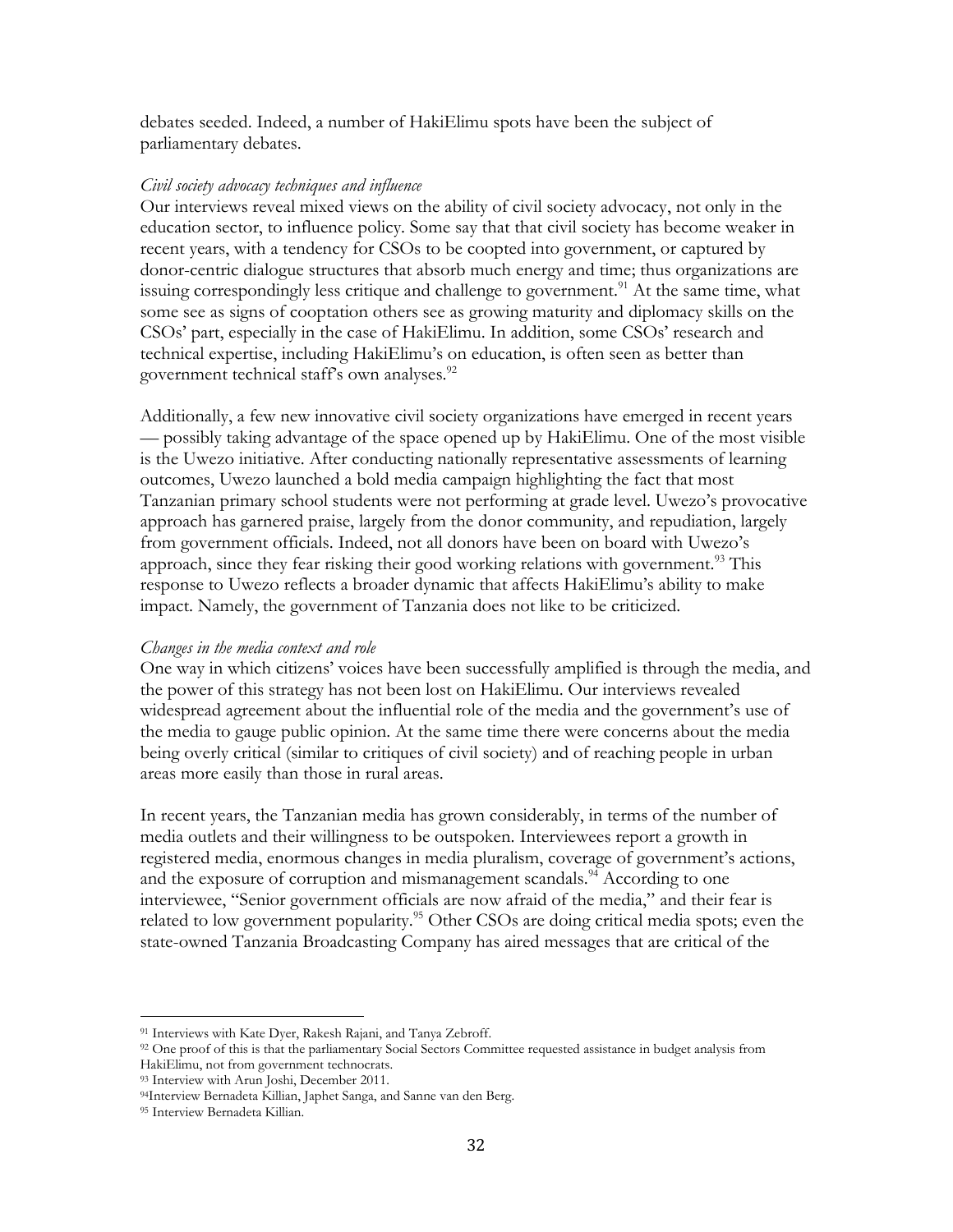government.<sup>96</sup> The media has come into focus for donor agencies and concerned Tanzanians promoting better governance and accountability, as an area of great potential but as yet limited effectiveness. In 2008 various international donors established the Tanzania Media Fund with the aim of ensuring that the media becomes "a critical player in fostering accountability in Tanzania." Four years on, it considers this aim far from fulfilled, despite many strengths and successes in its first phase, though some gains have clearly been made.<sup>97</sup>

To return to the title of this section, HakiElimu has both succeeded and failed and a host of reasons and factors are invoked to explain and qualify each judgment. What it is struggling against has been a somewhat moving target. In general, we consider the governance context to have improved slightly over the case study period: time has elapsed since HakiElimu's banning, key figures have moved on, and some bridges with government have been rebuilt. The ruling party has a more qualified and restricted electoral mandate and with it a greater incentive to strengthen its responsiveness to public opinion and to engage in democratic debate. Apart from the lower order successes and failures that might be registered for each of HakiElimu's main "pathways to impact," the case study certainly supports the conclusion drawn by other research that a multi-pronged strategy such as HakiElimu's is the most effective way to get policy implemented or commitment enacted, perhaps particularly in a context like Tanzania as we have described it.<sup>98</sup> In section F below we broaden our gaze to consider possible alternative explanations for the changes noted in HakiElimu's areas of focus over the case study period.

#### **Risks and critiques of HakiElimu's approach**

Although the contextual changes noted above have led to some modifications in HakiElimu's ways of working and emphases, some informed observers continue to critique and suggest alternative ways as more strategic or appropriate. We might interpret these critiques as possible reasons for why HakiElimu was not able to achieve greater success with regards to budget and policy processes. As already noted, the adoption of a less confrontational attitude is widely noted and mainly considered a positive development. Yet some equate it with loss of profile and leadership of the field, and urge HakiElimu to stop announcing to government shortcomings it is already aware of and to "fight with government!"<sup>99</sup> Or, to put it more mildly, to engage more systematically and publicly with the executive and legislature.<sup>100</sup>

The frequent challenge from government and others is that it is easy to criticize from the sidelines and that HakiElimu should invest its funding in what it preaches.<sup>101</sup> This has led to a debate within HakiElimu and its board in 2011 as to whether it should go into delivering education services, using a "model schools" approach. The outcome of this debate was that, in keeping with its present strategy (2012-16), HakiElimu now offers support to local

<sup>96</sup> Tira Shubart and Samuel Nyantahe, "External Review of Tanzania Media Fund Programme: Final Report," February 2011.

<sup>97</sup> Ibid, p. 19.

<sup>98</sup> Reviewed in Gaventa, J., and R.McGee, 2010.

<sup>99</sup> Interview with Joseph Mmbando, former PEDP Coordinator at MOEVT, December 2011.

<sup>100</sup> Interviews with Bernadeta Killian and John Ulanga, December 2011.

<sup>101</sup> Interview with Joseph Mmbando.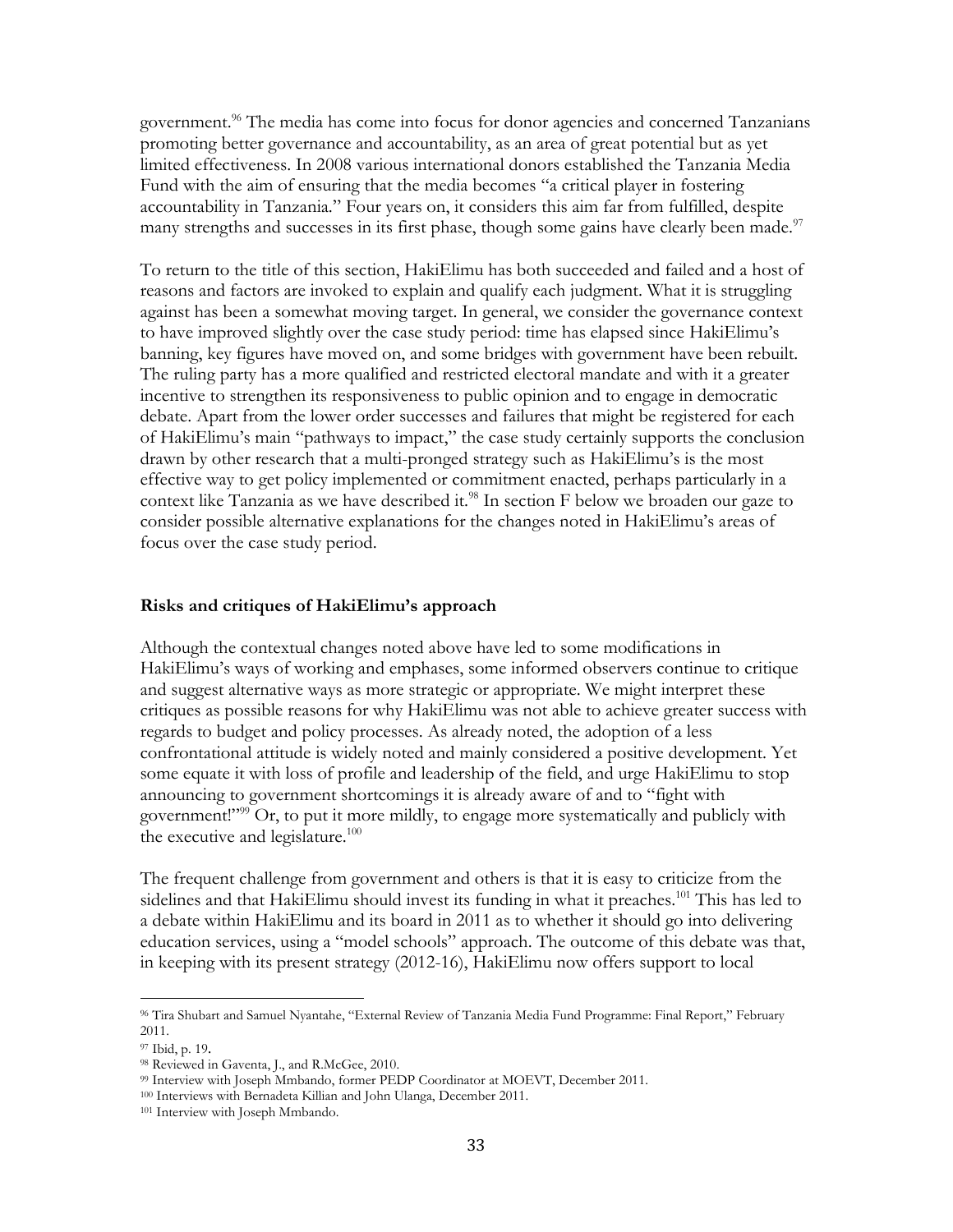government education staff and School Committee members to better understand and play the roles of the School Committee in terms of governance, accountability, community participation, and transparency. This represents a form of service delivery, but one destined to strengthen school-level accountability and education-quality mechanisms rather than to relieve government of its education delivery obligations.

HakiElimu staff claim that they are ever more conscious of the big picture, increasingly treating the education sector as a complex ecosystem where every action has knock on effects.<sup>102</sup> However, some of the organization's board members have raised concerns that HakiElimu remains too focused on primary schooling to the exclusion of secondary, or that they ought not to ignore the informal education sector and the rise of private schools.<sup>103, 104</sup> Others rue the fact that HakiElimu has been fairly silent about the government's insistence on maintaining English as the official language of secondary instruction.<sup>105</sup> HakiElimu staff have also reflected that some of their recent advocacy work on in-service training risks indirectly increasing teacher absenteeism and reducing teacher retention by advocating for more in-service training opportunities.<sup>106</sup> Other issues cited as important for HakiElimu to work more on are inequality ("We are currently building two nations"), the actual processes of budget execution, through increased scrutiny, and pushing the education sector to secure actual outcomes rather than inputs and outputs.107, 108 Where one commentator appreciates that HakiElimu has always situated its education advocacy firmly within the broader terrain of accountability and democracy advocacy, another sees this as dispersion and opines that HakiElimu should focus on "education [and] forget about accountability!"<sup>109, 110</sup>

Taken as a whole, these critiques reflect HakiElimu's "guerrilla" strategy: HakiElimu has staked out its terrain — through good research and analysis, relationships with all stakeholders, and an acceptable profile — and then seizes on openings in the political opportunity structure, social dynamics, or the policy process to highlight and advance the relevant areas of interest. The initiation of the TDMS offered an opportunity for concentrated advocacy on teacher training, and the World Bank's scrutiny of capitation grant disbursements lent notable traction to one of HakiElimu's monitoring exercises.

While the issues covered in the above paragraph raised a counterview to almost every view expressed, there is one area where our interviewees concur: that the *Friends* are vital to HakiElimu's approach and aims, and that HakiElimu is not working with them as effectively as it could. *Friends* and local government actors whom we met on our field visits had a host of suggestions as to how the relationship could lead to more effective grassroots mobilization, including institutionalization of the relationship; funding from HakiElimu to

<sup>102</sup> Interview with Betty Missokia, Nyanda Shuli, and Mtemi Zombwe, December 2011.

<sup>103</sup> Interview with Richard Mabala, August 2012.

<sup>104</sup> Interview with Marjorie Mbilinyi, August 2012.

<sup>105</sup> Interview with Suleman Sumra, December 2011.

<sup>106</sup> Interview with Betty Missokia, Nyanda and Mtemi, December 2011.

<sup>107</sup> Interview with Zitto Kabwe MP, December 2011.

<sup>108</sup> Interview with Sumra Suleman, December 2011.

<sup>109</sup> Interview with Bernadeta Killian, August 2012.

<sup>110</sup> Interview with John Ulanga, December 2011.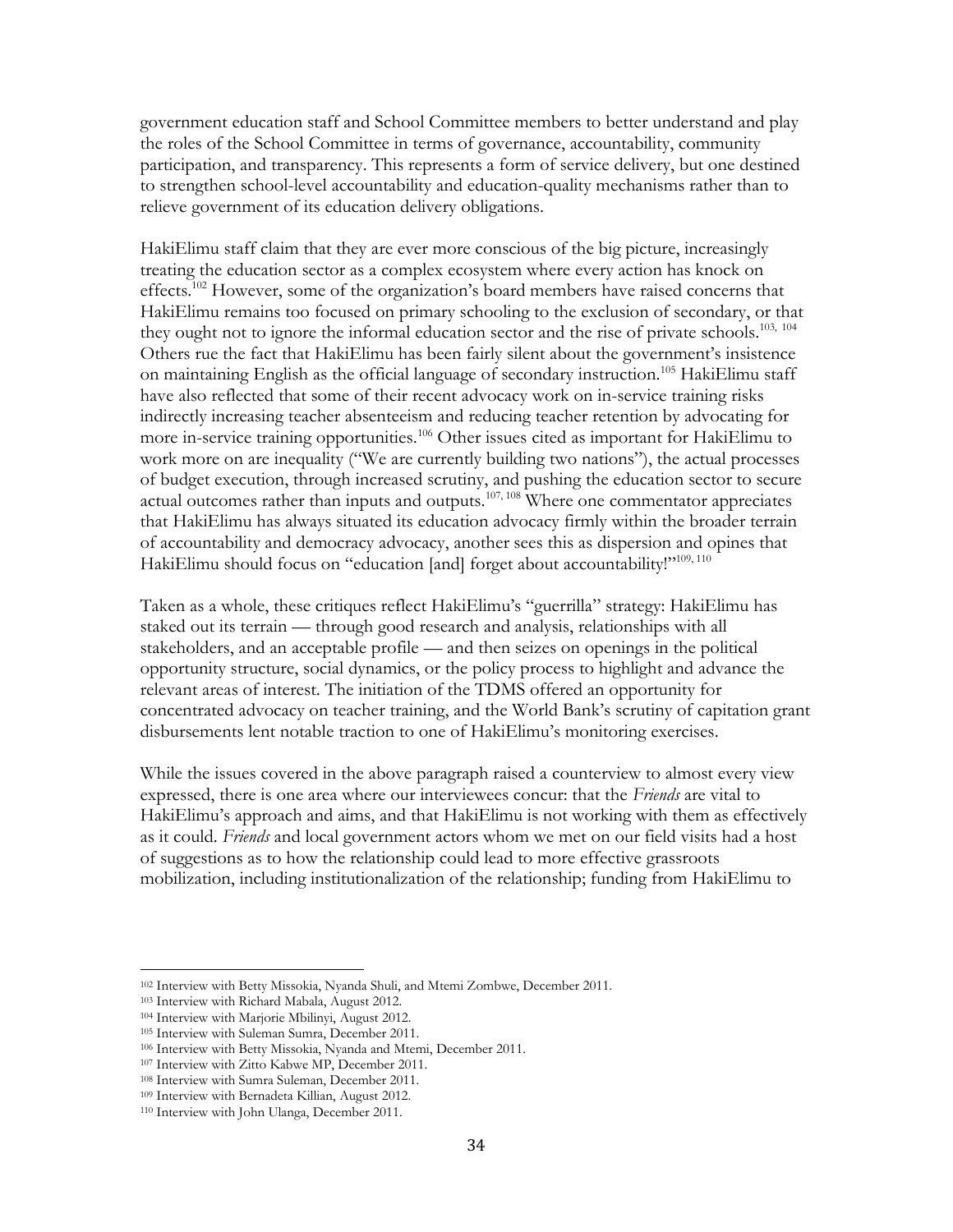*Friends*; the opening of field offices; and generally more systematic and close interaction.<sup>111</sup> According to one well-placed observer, "HakiElimu won't win the policy battle until the grassroots mobilize more."<sup>112</sup>

Some of HakiElimu's tactics and approaches undoubtedly carry risks — to the organization's impact, as well as to position and relationships. We found great sensitivity about the namingand-shaming and "billboard" approaches used by some CSOs (Uwezo in particular, but HakiElimu, too) to try to embarrass or shame the government into responding. Terms used to describe these were "insults," "a mockery of teachers," and "too far"; "HakiElimu will take one bad case and over-promote it," said one observer.<sup>113</sup> Perhaps the greatest risk herein is the alienation of teachers, who could and should be cultivated as crucial allies. One close observer of the education sector also speculated that by criticizing the public education system, HakiElimu and its allies might mainly serve to encourage parents to exercise "exit" (by shifting their children to private schools) rather than "voice" (by raising their concerns and trying to make the public education system work). He further noted that even if the critical thinking that HakiElimu foments causes the ruling party to fall from power, a change of government would not necessarily lead to advances in the education sector.<sup>114</sup> Voices from the grassroots in Serengeti and Ukerewe said that use of the media, especially the print media, does not reach all people in rural areas and that radio should be used more for grassroots information and mobilization.<sup>115</sup> And from our own observations, there is a risk that in its hands-off mode of support to *Friends*, HakiElimu might be unwittingly exacerbating inequitable, undemocratic power relations and petty "dictatorships at the village level" by creating spaces in which male domination is the norm and goes unchallenged and unaddressed.<sup>116</sup>

## **Alternative explanations of impact**

In the previous section we posited that the main way in which positive changes to teacher training, teacher housing, and the capitation grant, patchy and partial as they are, seem to have come about is through government responding when it fears the political cost of inaction. The way that HakiElimu has sought to create these moments and respond to them is through a multi-pronged strategy that addresses the problem through both informed advocacy at central government level and mobilization at the grassroots. This seems to have been effective at raising the stakes for government. Whereas there appears to be no major contending hypothesis as to how government responsiveness has been achieved, what *is* debatable is how much impact other actors have had in instances when the balance of the political calculation has tipped in favor of HakiElimu's key causes. In this section, then, we discuss not alternative hypotheses but three actor groups whose actions may constitute alternative or complementary explanations for the changes identified, to greater or lesser degrees.

<sup>111</sup> FGDs in Ukerewe and Serengeti, December 2011; interviews with local government staff in Ukerewe and Serengeti, December 2011; interview with Kate Dyer, AcT, August 2011; interview with Tanya Zebroff, DFID, August 2011; and interview with Minou Fuglesang, August 2011.

<sup>112</sup> Interview with Richard Mabala, August 2012.

<sup>113</sup>Interview with Joseph Mmbando, August 2012; Sumra Suleman, December 2011; Joseph Mungai, August 2012.

<sup>114</sup> Interview with Stellan Arvidsson, August 2012

<sup>115</sup> Focus Group Discussions in Ukerewe and Serengeti December 2011; and interviews with local government staff in Ukerewe and Serengeti, December 2011

<sup>116</sup> Interview with Richard Mabala; and field visits.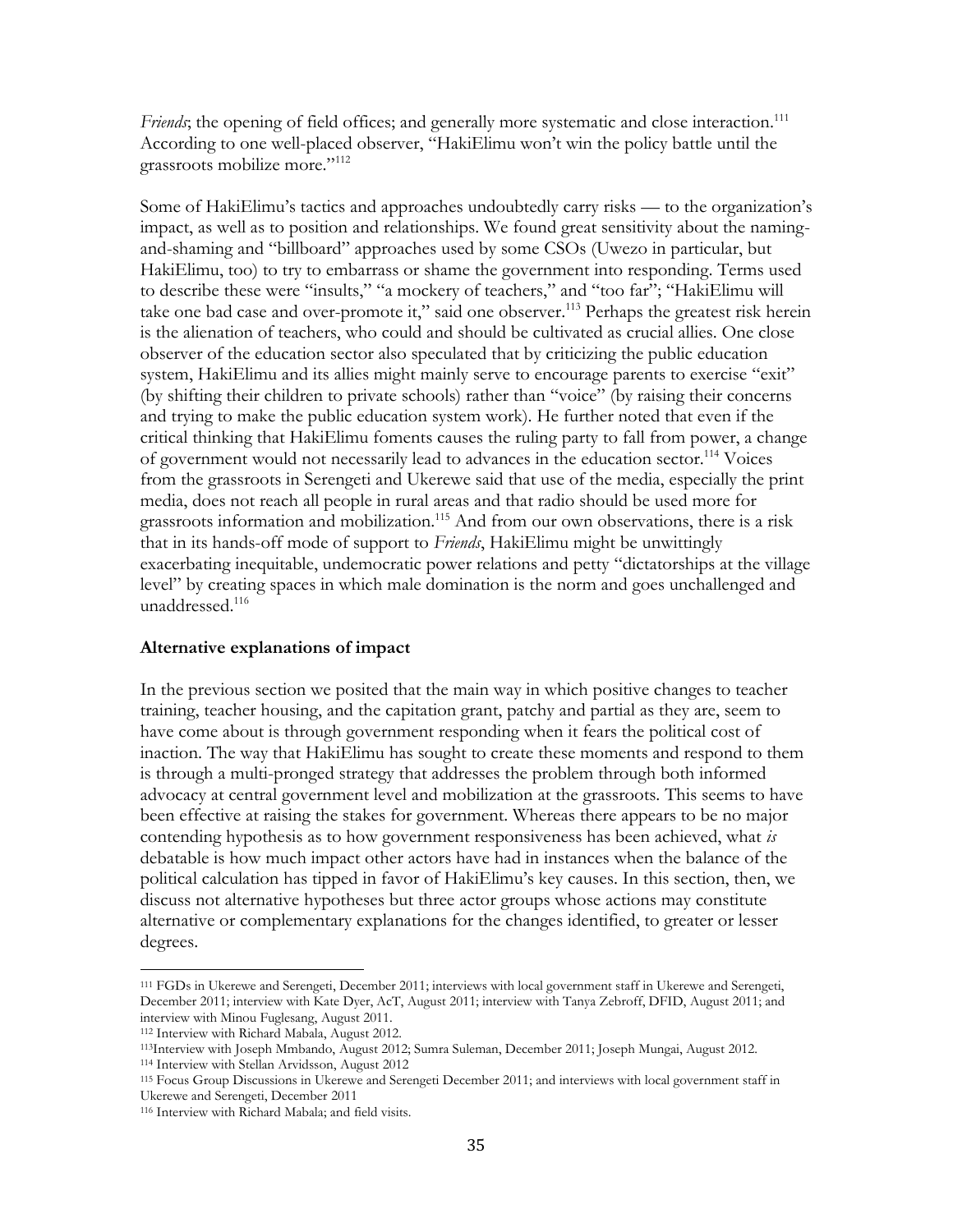Donor agencies, or "development partners" as they are called in Tanzania, have surely played a significant role. While they themselves lament how little influence they seem to have, they are nonetheless considered highly influential by everyone else we interviewed, except for a few sovereignty-conscious government officials. The funding provided to the education sector by DFID, Sida, the World Bank, CIDA, and UNESCO, in particular, has been key to the advances made and, we can only assume, also key to leveraging from government a degree of compliance with its own targets. The period of our case study captures an interesting shift in donor behavior: from funding primary education directly with ring-fenced funds using PEDP I, and switching to general budget support (GBS) when PEDP II began — at which point primary capitation grant transfers declined. Education donors have since pulled back from GBS and are designing a program for their continued (very substantial) funding of primary education. $117$ 

More broadly, donors the world over are simultaneously intensifying their efforts to help partner countries meet at least some of the Millennium Development Goals, and stepping up the pressure for demonstrable results from their aid. In the case of DFID Tanzania, this latter priority is key to the 2012 decision to pull back from GBS, given how hard it is under GBS to demonstrate any single donor's aid impact in any kind of governance environment, let alone one as complex and intractable as Tanzania's.<sup>118</sup> It is conceivable that the Tanzanian government's apparent efforts to clean up its image are a response to pressure applied by donors, and also that government's preference for GBS is driving a compliant government response to these pressures. Under GBS, the Tanzanian government plays a major role in setting targets that serve as triggers for disbursements. Some of the recent targets agreed to by donors and government included full release of the capitation grant for secondary education and building teachers' houses.<sup>119</sup>

An obvious set of actors to consider in this section are other CSOs. We have discussed that HakiElimu works with others, such as TEN/MET and Policy Forum and, lately, Uwezo and Teachers' Resource Centers. Policy Forum holds that as a network, its role is more to provide spaces for members like HakiElimu to communicate their policy advocacy, than to do the advocacy itself as Policy Forum. As noted above, TEN/MET was universally considered to be at low ebb over the case study period by all those consulted on it. There is no doubt that Uwezo's findings, starkly publicized, have raised public awareness and concern about the issues HakiElimu is has been working on. Among these CSOs, which have clearly contributed to varying extents to the advances noted, HakiElimu was considered the leader in the education field, and by some as the trailblazer in terms of critical, adversarial, and, now, collaborative advocacy.

As noted earlier, we cannot set a great deal of store in responses we drew to our "counterfactual thought-experiment" question. Suffice it to note that we made a point of asking it of all our government interviewees, and all but one responded that without civil society advocacy on education, government would prioritize, perform, and spend public

<sup>117</sup> HakiElimu 2011, "Is there effective accountability in the implementation of PEDP II?"; Languille and Dolan, 2012.

<sup>118</sup> Independent Commission on Aid Impact 2012.

<sup>119</sup> Interview with Tanya Zebroff, DFID Tanzania, December 2011.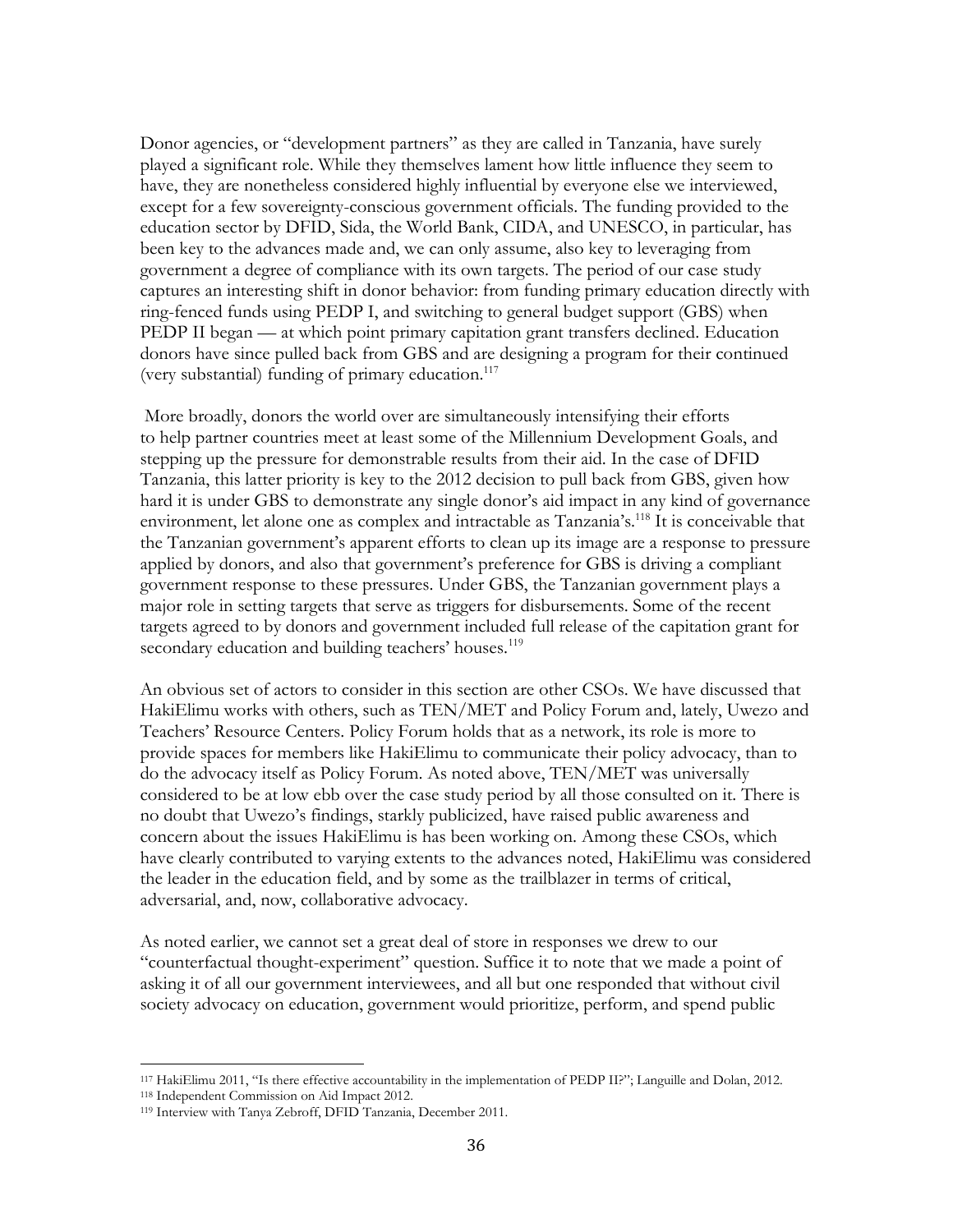money less well.<sup>120</sup> CSO and donor interviewees almost universally considered their role important in achieving advances, holding back retrogressions, and, in some cases, in bearing witness to citizens' rights in a context where these are routinely left unrealized.<sup>121</sup>

Ultimately, and hardly surprisingly, it seems reasonable to conclude that the positive changes in HakiElimu's focal areas result from a convergence of efforts by all these sets of actors, working in parallel and occasionally in tandem in both formalized and informal collaboration. In addition to the specific impact achieved by HakiElimu listed in Tables 2-5 above, their influence in at least the education sector is underlined further by the fact that they were closely engaged with all the actors and issues listed as alternative explanations above.

#### **Conclusion**

.

What can be learnt from this case study? What can be learnt about the ways in which CSOs seek to influence government?

Drawing general lessons from this case study requires placing HakiElimu in its proper context — operating in an aid-dependent country where the policy process is highly politicized, subject to the whims of foreign aid donors, and relatively opaque. And yet despite these deep democratic deficits, Tanzania is a democracy, if a highly imperfect one. The ruling party knows that it cannot completely ignore the wants and needs of Tanzania's citizens if it wants to maintain its grip on power. This is the nature of accountability in Tanzania. As Rajani puts it, "Governments do the right thing (or less of the bad thing) not because of compelling evidence, good policies or effective lobbying; but because it pays to do so or there is no way out. Accountability is political, not technical."<sup>122</sup> HakiElimu has taken this lesson to heart. Rather than target specific policy actors to implement specific changes to budgetary allocations, HakiElimu looks for strategic entry points and then reacts in ways that resonate with the public, and ultimately raise the stakes on government inaction on its promises.

As noted above, such an approach entails a high degree of risk, and also makes it difficult to track HakiElimu's impact. But a careful reading of the policy context in Tanzania suggests that it is still likely to be more effective than an approach based on targeted advocacy directed toward particular policy and budget developments. By building a strong organization with the capacity to engage on multiple levels, HakiElimu also makes sure that it has its bases covered, in terms of conducting its own careful research, crafting attentiongetting media spots, and sharing popularized information with a wide range of audiences all across Tanzania. In sum, while the lessons that can be drawn from HakiElimu's experience apply primarily to CSOs operating in similar country contexts, it is worth remembering that budget and policy processes are almost always political, and so working to get the public "on your side" is likely to be an important element of any successful strategy for CSOs working in countries at all levels of democracy.

<sup>120</sup> Interviews with Joseph Mungai, August 2012; Francis Liboy, August 2012; two MOEVT Department of Policy and Planning technicians; and John Senzighe, December 2011.

<sup>121</sup> Interviews with Stellan Arvidsson and Omar Mzee, August 2012; Semkae Kilonzo, August 2012; Samuel Wangwe, August 2012; Japhet Sanga, August 2012; and Bernadeta Kilian, August 2012.

<sup>122</sup> Rakesh Ranjani, 2007.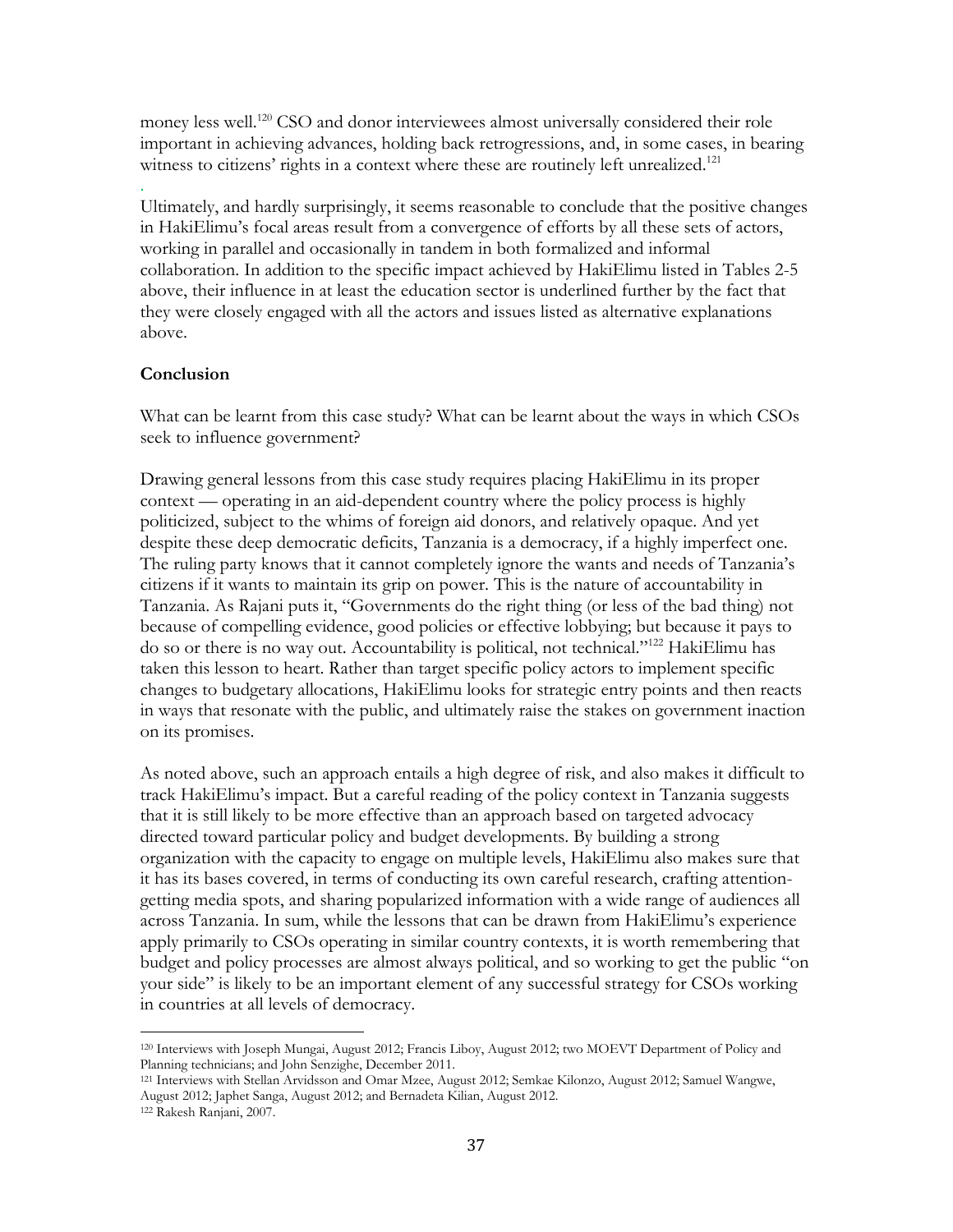How do the findings of this case study relate to the findings of existing literature on civil society impact? Contemporary work on the real-life nature of policy processes and advocacy initiatives, especially but not only in Southern countries, identify a series of factors that characterize successful policy advocacy and campaigning initiatives, many of which resonate with our observations of HakiElimu.<sup>123</sup> Among these are the use of a multi-pronged approach that engages diverse change agents in vertical and horizontal alliances and combines professional advocacy with citizen mobilization through various means; political agility in responding to political opportunities that arise in a fluid policy context and dynamic political landscape; and the importance of framing a campaign right, so as to generate mobilization and enough coalescence of actors to overcome opposition. Consciously or not, HakiElimu has hit on a framing or construction of the "problem" that is compelling at the grassroots level while also entirely legitimate among all other parties, even the highest policymaking echelons, thus limiting opponents' ability to mobilize their own forces in return.<sup>124</sup> It thus appears very closely aligned with the most salient recommendations of contemporary policy advocacy scholarship.

Another recent and empirically based study of citizen action argues:

"[…] democracy is not built by political institutions or developmental interventions alone. Taking a broader societal view, [other vital elements are] the conditions under which citizen mobilization has successfully contributed to the articulation of citizens' concerns, the promotion of democratic change and the pressuring of states to act more accountably and democratically."<sup>125</sup>

The authors conclude that to understand the impacts of associations, social movements and citizen participation in the formal institutional spaces of governance, an "integrated analytical approach" is needed that "explores the particular contribution of each of these forms of citizen mobilization to the deepening of democracy, separately and in combination with others, in differing contexts." <sup>126</sup> They call for greater attention to understanding the combined effects of citizen mobilization and the politics of public participation.

One less-than-perfect fit between HakiElimu and contemporary literature relates to coalitions. Much of the literature stresses the centrality of working in coalition for a successful campaign.<sup>127</sup> HakiElimu seems to be only fairly loosely associated with a coalition at present, though in a way the *Friends of Education* might be thought of as a coalition in the form of its grassroots social base. A number of Tanzanian CSOs nonetheless replicate aspects of the HakiElimu "brand" — particularly in terms of media work — which helps to create implicit alliances at some level.

Methodologically speaking, this case study, with its innovation of longitudinal case-study research, posed challenges that should be explored further. One of the main methodological

<sup>123</sup> Gaventa J. and R. McGee (Eds) 2010, This work is based on analysis of eight detailed case studies, plus an in-depth and extensive review of up-to-the-moment literature on policy processes, NGO advocacy, local and global citizen action, and social movements.

<sup>124</sup> Leach & Scoones, 2007, p. 11; and Covey 1995, p. 862.

<sup>125</sup> Schattan P. Coelho and von Lieres, 2010, p. 2.

<sup>126</sup> Ibid, p. 18.

<sup>127</sup> As reviewed in Gaventa and McGee, 2010.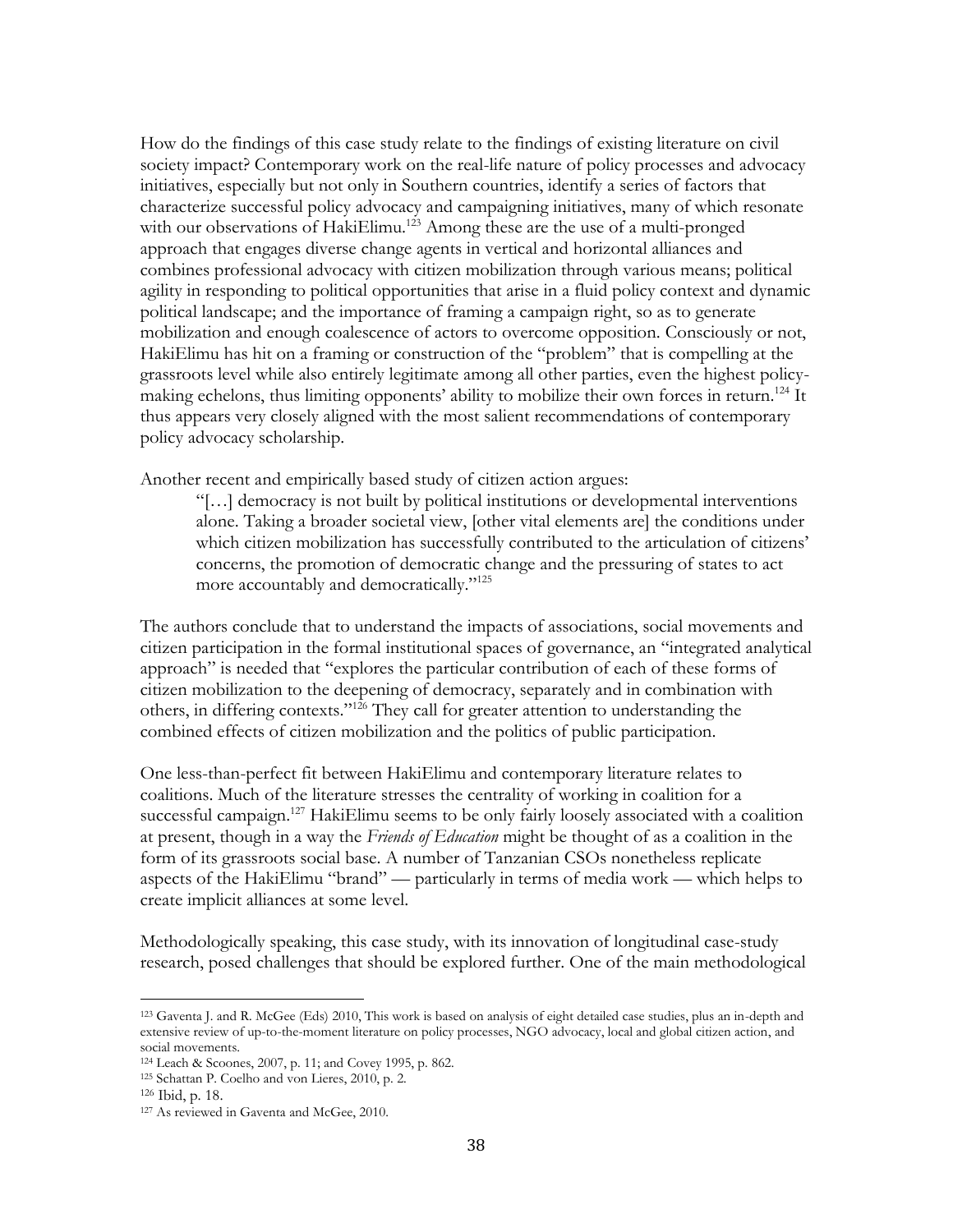challenges posed by this case study was the proposition of working within the confines of a predetermined, all-encompassing Theory of Change (ToC). A ToC diagram was produced earlier in this case study process, which represents graphically the four outcomes above and how the full range of the organization's activities, strategies and outputs are expected to contribute to them.<sup>128</sup> This was supplanted by a slightly modified and simplified one in the current (2012-2015) strategy.<sup>129</sup> We started our work on this case study by attempting to map developments using a simplified version of the first Theory of Change, having elicited and received an initial validation of this as the current ToC by HakiElimu staff members we interviewed on our first field visit. We gradually became aware that this ToC was to a great extent an artifact of this IBP-supported case study and/or IBP program support. As such, there was a risk that an enquiry into impact framed closely around the ToC would generate spurious findings and find little ownership or echo among HakiElimu staff. As noted above, we decided it would be better to unearth an implicit "lived" Theory of Change — what people do all day — which we have expressed in text form in section C above and which does not include defined spheres of influence or linear relationships of cause and effect between certain actions and certain outcomes and impacts. This revised approach proved to be sound as the more inductive approach, and the resulting wider field of vision enabled us to apprehend the organization's ways of working as they are rather than as donor-backed project management tools would have them be. On the other hand, de-prioritizing the ToC in researching HakiElimu's impact may weaken the basis for robust contribution analysis, as this generally requires an explicit, sound ToC.

Related to the issues above, having researchers work closely with their research subjects over an extended period of time requires a shared understanding of the research objectives and process, which can be difficult to achieve. Indeed, a lack of shared vision led to the termination of the previous team of researchers working on this case study and our involvement in the work part-way through. Furthermore, the fact that this particular longitudinal case study was conducted by researchers who were not based in the country (and who took over from a previous team in the middle of the research process) meant that it ended up being more of an in-depth study covering three years, rather than carefully tracking developments over time. This challenge also stems from the fact that the case study does not focus on a single, well-defined and time-bound campaign, which might better lend itself to such a research frame.

Certain areas of HakiElimu's work and approach merit careful reflection by the organization and possibly further exploration. HakiElimu strives hard to be a learning organization, a quality claimed by many CSOs but displayed by few. It has made commendable advances in learning from its own experience, for example, conducting media monitoring and rural field visits to do "reality checks." This learning approach could be strengthened in three dimensions. Firstly, an important way that HakiElimu attains impact seems to be by upping the political and electoral costs of government inaction, yet this is not articulated as a strategy, and happens at a more intuitive level. This leaves a sense of slight misfit between the written strategy and what HakiElimu staff do all day. If HakiElimu actually articulated this element of its strategy and planned for it, it may be able to increase its effectiveness and impact. It may choose not to do so overtly and publicly in order to avoid kindling further

<sup>128</sup> Attached as Annex 3.

<sup>129</sup> Attached as Annex 4.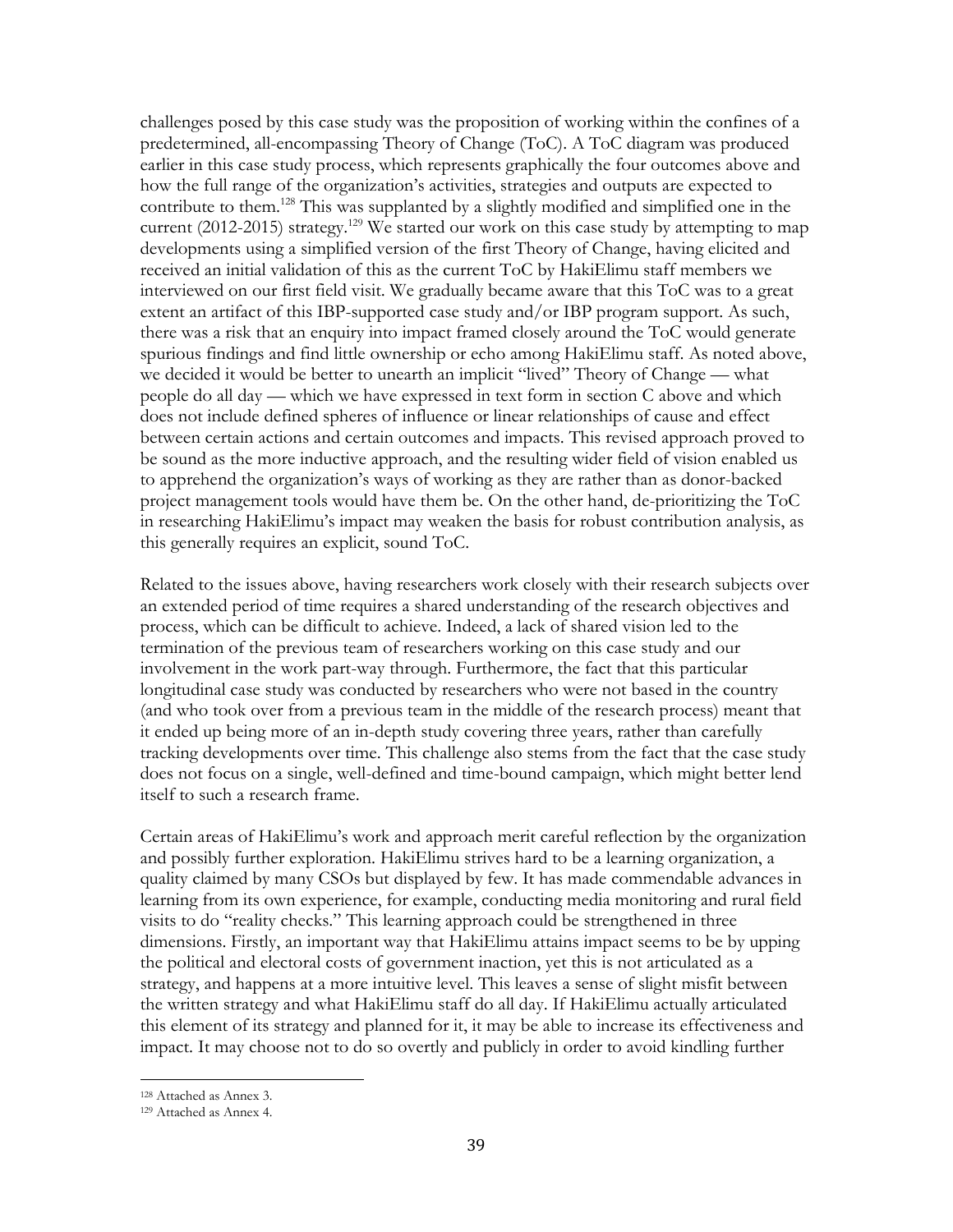antagonism in its relationship with government. But we submit that even articulating internally this element of its strategy, and seeing it through logically into changes in practice — such as conducting routine, systematic, political context analysis and using the resulting insights to revise planned actions — could enhance its impact.

Secondly, the organization's vision for change is based on a transformative vision for the country. Yet its monitoring and evaluation (M&E) and reporting do not focus on that vision and on the transformative impact sought by the whole organization, rather it places more emphasis on outputs by unit. This approach does not do justice to all the organization stands for and achieves. By constructing a more transformative approach to M&E&L (monitoring evaluation and learning), staff could focus less on the outputs they are committed to producing and more on the change they want to bring about. That said, an organization working in an environment where aid and aid donors are dominant, has to take account of development aid trends to ensure its own future. At present the donor agencies' emphasis on "development for results" tends to discourage bold approaches to M&E&L that emphasize learning and transformation rather than more concrete results.

A third and last learning challenge for HakiElimu is to find ways to assess impact in the form of "raised consciousness" and trace the routes from this into citizen engagement, social accountability, national and local political dynamics, and citizens' electoral behavior. This amounts to working at the overlap between civil and political society, adopting a more "integrated analytical approach," as called for in the citation above.

Earlier we cited Fox's maxim that it is hard to shame the shameless. This case study confirms that it is difficult, but also strongly suggests that it is possible, if and when the shaming jeopardizes something they prize — in this case, a continued hold on political power by the party that has governed Tanzania for the last 50 years. The year 2015 is approaching, bringing Tanzania's general elections and intensified donor efforts and funds for education as the end-date for the MDGs looms. Until then at least, the scope for HakiElimu to raise the stakes continues to grow.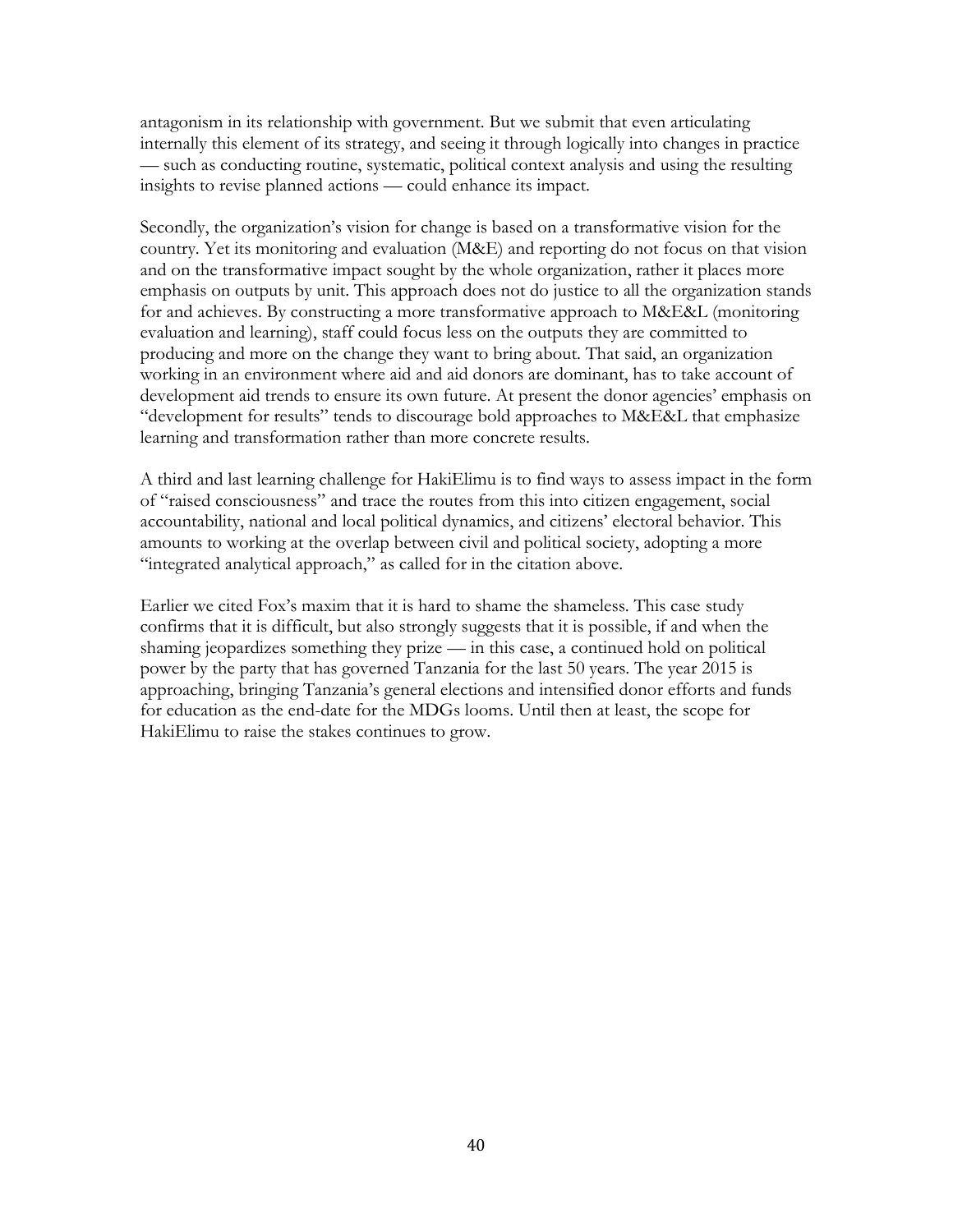# **Annex 1. Methodology and Context of Primary Fieldwork**

This research was conducted through a series of three fieldwork visits by the two authors in August 2011, December 2011, and August 2012. Their fieldwork built on the efforts of a previous team of consultants to a limited extent. On each visit the authors conducted semistructured interviews and focus group discussions with HakiElimu staff members and a range of other kinds of actors variously connected to the education sector in Tanzania (other civil society actors, donor agency staff, Tanzanian government elected representatives and civil servants, and members of the public, listed in full in Annex 2, by date of each field visit).

While most of the authors' research took place in Dar es Salaam, the case study was also informed by a field visit by one of the authors to Ukerewe and Serengeti districts in Northern Tanzania, where she interviewed a number of *Friends of Education* and other community members with some connection to the *Friends* movement. Both authors also met with a focus group of *Friends* during their August 2011 visit, which was convened by HakiElimu.

In addition, the authors commissioned Daraja, a Tanzanian NGO working to promote local government accountability, to conduct four focus group discussions in a village in Njombe district, in the Southern Highlands of Tanzania. The primary purpose of these focus group discussions was to get a sense of whether and how HakiElimu's key messages are reaching the average citizen, and what they are doing with this information.

According to Daraja staff, the village where they conducted the focus group discussions is a typical one in Njombe. It is rural with little to no urban characteristics and has a population of about 4,000 people. The village's main source of income is agriculture. Villagers complain that middlemen do not give them a fair price for their products. While many parents in the village have only primary school-level education, some are making efforts to put their children through secondary school and even university.

While the villagers have a reliable source of water (provided by a private individual) they lament the lack of a proper health center and poor education services due to the lack of teachers. Like most of Njombe, the roads are in bad condition, as well with fares for public transport shooting up during the rainy season when roads become almost impassible.

While the village has been a stronghold of the ruling CCM party, the opposition party Chadema has been making inroads with support from youth.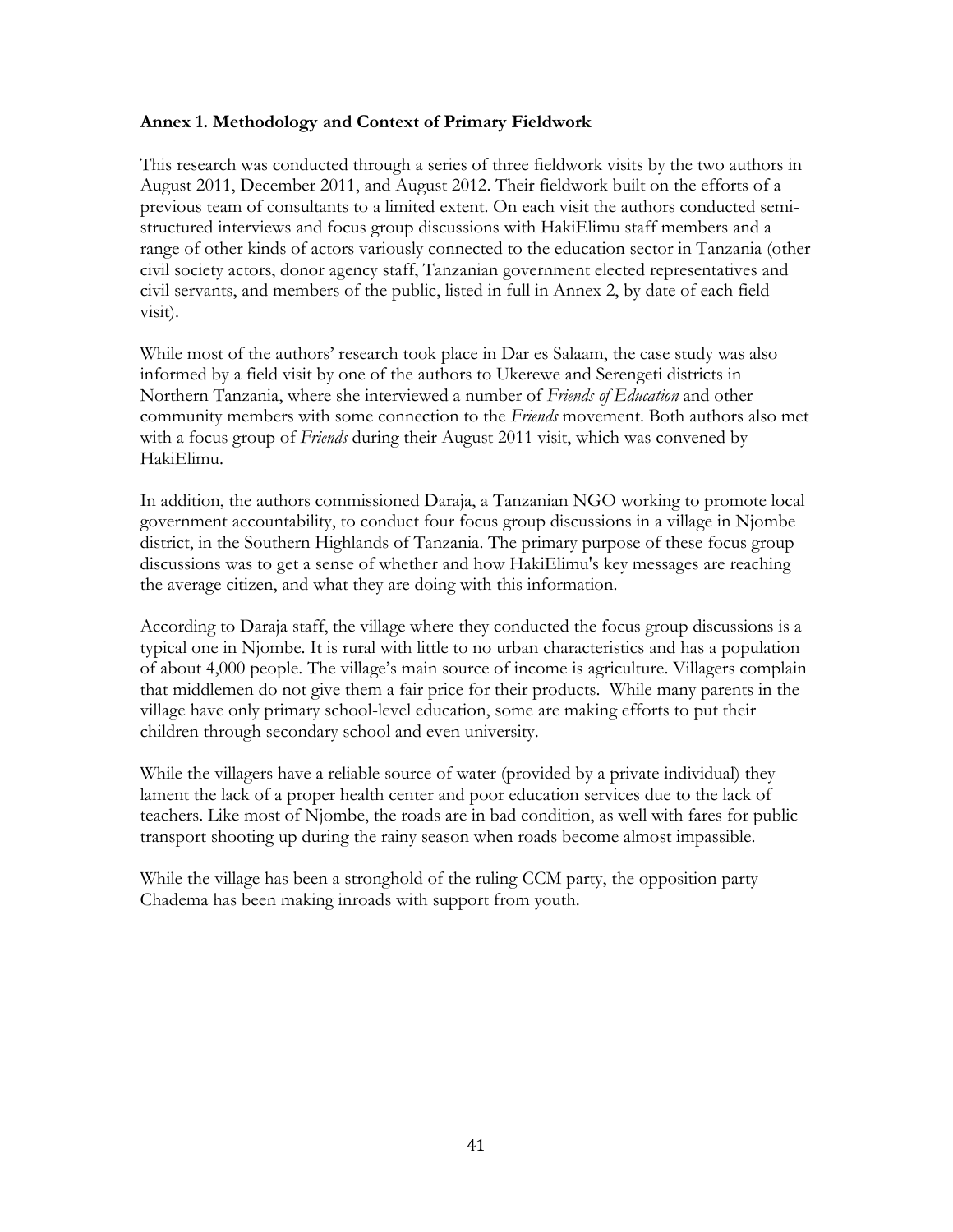# **Annex 2. List of People Interviewed for Case Study**

August 2011 Visit

- 1. Kate Dyer, Accountability in Tanzania (AcT), financed by the United Kingdom's Department for International Development (DfID)
- 2. Bernadeta Kilian, Dean, School of Journalism and Mass Communication, University of Dar es Salaam
- 3. David Kafulila, former Member of Parliament, NCCR-Mageuzi (opposition political party)
- 4. Pius Makomelelo, Citizen Engagement Manager, HakiElimu (and other unit staff)
- 5. Robert Mihayo, Information Access Manager, HakiElimu (and other unit staff)
- 6. Elizabeth Missokia, Executive Director, HakiElimu
- 7. Antony Mtavangu, Tanzania Teachers Union
- 8. Charles Mtoi, Monitoring and Evaluation Head, HakiElimu
- 9. Rakesh Rajani, Head, Twaweza (also founding Director of HakiElimu)
- 10. Nyanda Shuli, Media Manager, HakiElimu (and other unit staff)
- 11. Suleman Sumra, Director, Uwezo Tanzania
- 12. Audax Tibuhinda, Program Officer, UNICEF
- 13. Tanya Zebroff, DFID
- 14. Mtemi Zombwe, Policy Analysis and Advocacy, HakiElimu

December 2011 Visit

- 1. Arun Joshi, World Bank
- 2. Zitto Kabwe, Member of Parliament, Chadema (opposition political party)
- 3. Elizabeth Missokia, Executive Director, HakiElimu
- 4. Joseph Mmbando, MOEVT (retired)
- 5. Blastus Mwizarubi, CARE International
- 6. Ezekiel Oluoch, Tanzania Teachers' Union
- 7. John Senzighe, MOEVT
- 8. Nyanda Shuli, Media Manager, HakiElimu
- 9. John Ulanga, Foundation for Civil Society
- 10. Tanza Zebroff, DFID
- 11. Mtemi Zombwe, Policy Analysis and Advocacy, HakiElimu

## August 2012 Visit

- 1. Stellan Arvidsson, SIDA
- 2. Kate Dyer, AcT
- 3. Minou Fuglesang, Femina
- 4. Kees de Graaf, Twaweza
- 5. Bernadeta Kilian, University of Dar es Salaam
- 6. Semkae Kilonzo, Policy Forum
- 7. Francis Liboy, PMO-RALG (retired)
- 8. Helen Lihawa, Director of Teacher Training (interviewed with four colleagues from department)
- 9. Richard Mabala, HakiElimu founding member, TAMASHA (a local civil society organization).
- 10. Marjorie Mbilinyi, HakiElimu founding member, Tanzania Gender Networking Program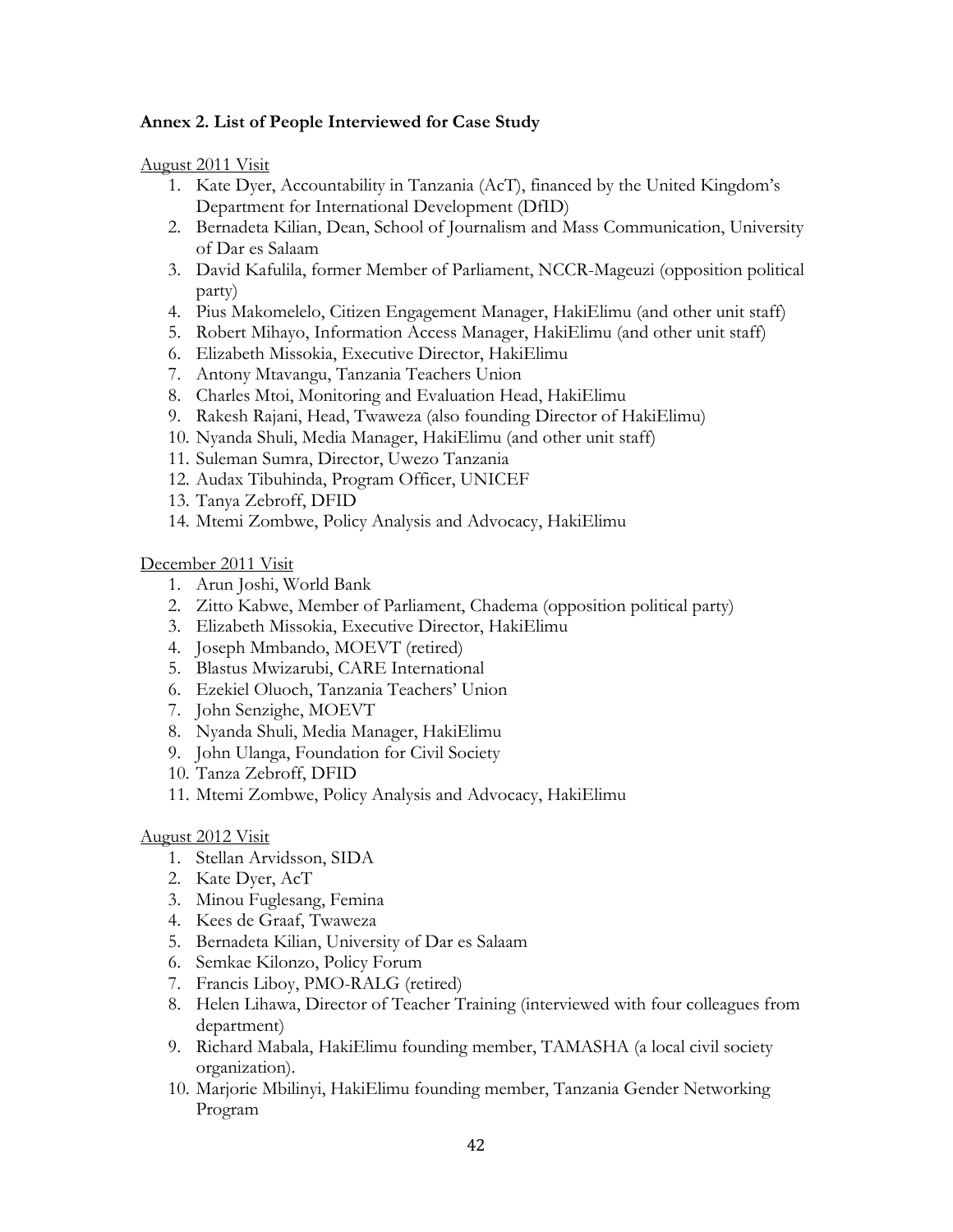- 11. Elizabeth Missokia, Executive Director, HakiElimu
- 12. Fausta Atu Musokwa, Research and Policy Analysis, HakiElimu
- 13. Omar Mzee, SIDA
- 14. Joseph Mungai, former Minister of Education
- 15. Egbert Ndauka, Director of Policy and Planning, MOEVT
- 16. Japhet Sanga, Tanzania Media Fund
- 17. Nyanda Shuli, Media Manager, HakiElimu
- 18. Sanne Van Den Berg, Tanzania Media Fund
- 19. Samuel Wangwe, Policy Research for Development (REPOA)
- 20. Marystella Wassena, Acting Commissioner, MOEVT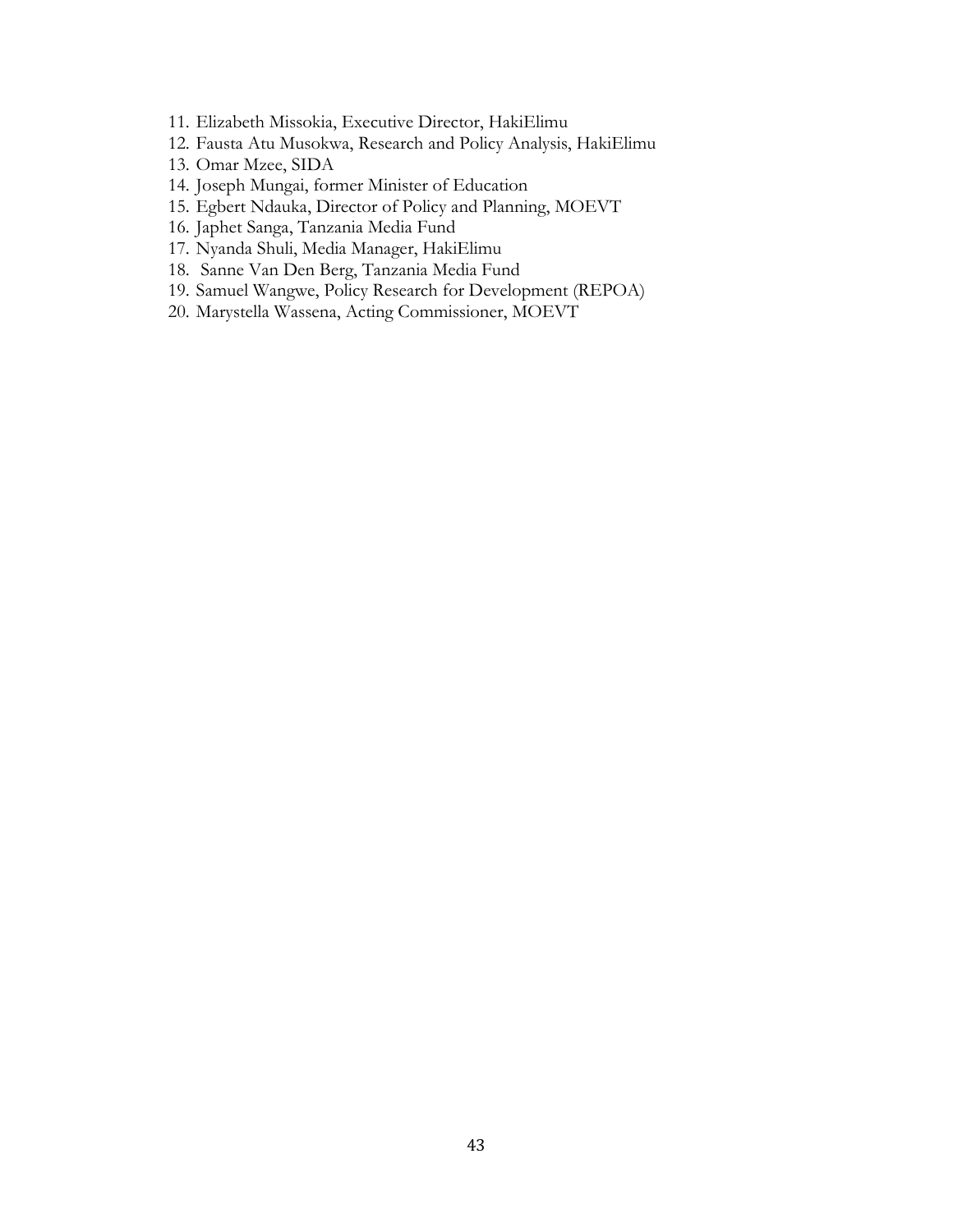# **Annex 3. HakiElimu's Theory of Change**



*Figure 1. Theory of Change diagram produced by previous team of consultants*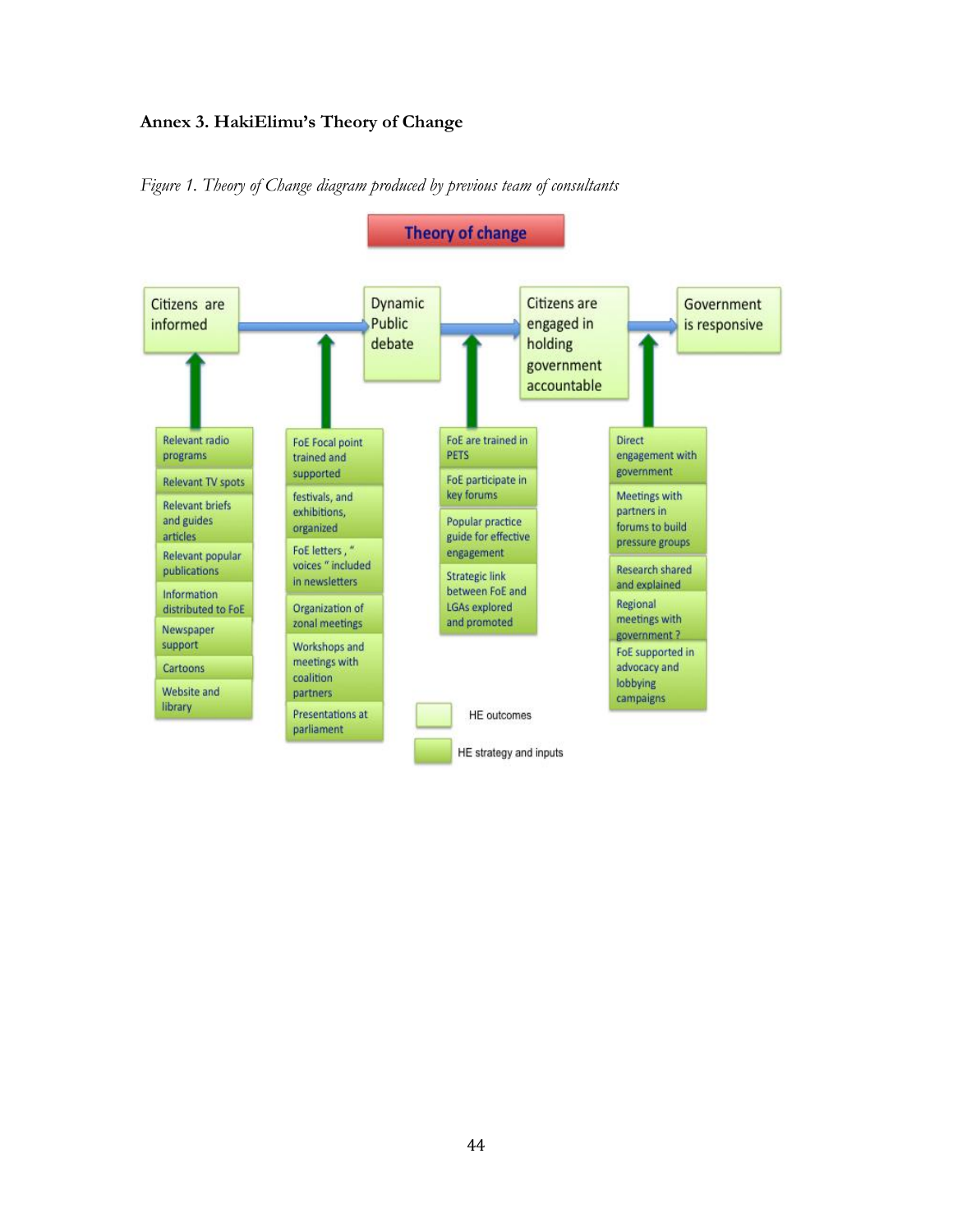*Figure 2. Theory of Change from HakiElimu's 2012-2016 Strategy*

# Theory of Change

Overall Goal: An Open, Just and Democratic Society with Quality Education for All



Quality is never an accident; it is always the result of high intention, sincere effort, intelligent direction and skillful execution; it represents the wise choice of many alternatives". - William A. Foster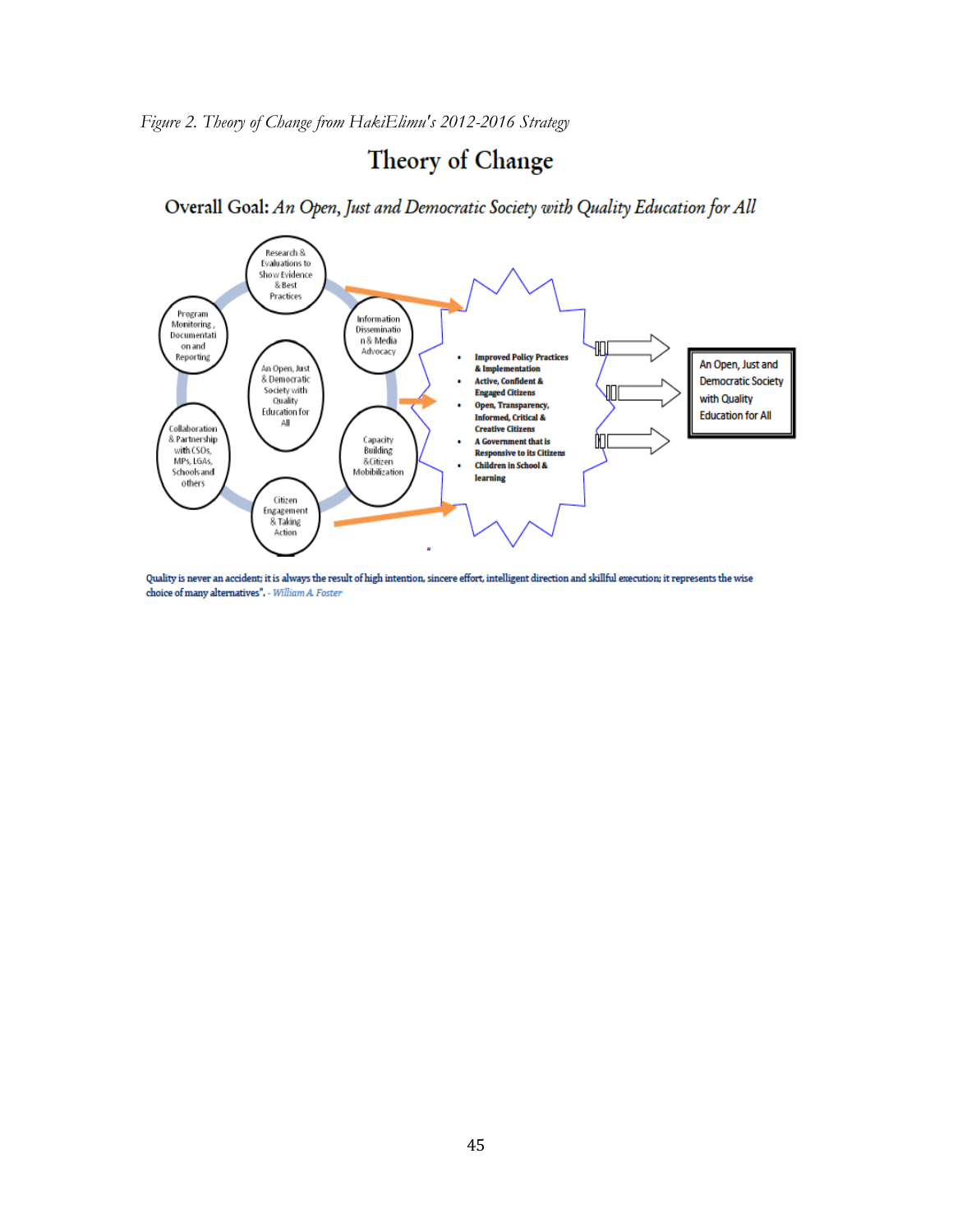# **BIBLIOGRAPHY**

# Afrobarometer,

[http://www.afrobarometer.org/files/documents/democracy\\_indicators/tan\\_r4\\_di.pdf\)](http://www.afrobarometer.org/files/documents/democracy_indicators/tan_r4_di.pdf).

Avritzer, L., "Democratizing urban policy in Brazil: participation and the right to the city" in John Gaventa and Rosie McGee (Eds) *Citizen Action and National Policy Reform: Making Change Happen* (London: Zed Books, 2010).

Baviskar, A., "Winning the right to information in India: is knowledge power?" in John Gaventa and Rosie McGee (Eds) *Citizen Action and National Policy Reform: Making Change Happen* (London: Zed Books, 2010).

Borras, S., and J. Franco "Redistributing land in the Philippines: social movements and state reformers" in John Gaventa and Rosie McGee (Eds) *Citizen Action and National Policy Reform: Making Change Happen* (London: Zed Books, 2010).

Court, M., D. Osborne, and J. Young, "Policy Engagement: How NGOs can be more effective," Overseas Development Institute, London, 2006.

Covey, J.G., "Accountability and Effectiveness in NGO Policy Alliances," *Journal of International Development,* vol. 7, no. 6, 1995, pp.857-867.

DANIDA, "Using ICT to Promote Governance," April 2012. Available at [http://um.dk/en/~/media/UM/English-site/Documents/Danida/Partners/Research-](http://um.dk/en/~/media/UM/English-site/Documents/Danida/Partners/Research-Org/Research-studies/Using%20ICT%20to%20Promote%20Governance%202012.ashx)[Org/Research-studies/Using%20ICT%20to%20Promote%20Governance%202012.ashx,](http://um.dk/en/~/media/UM/English-site/Documents/Danida/Partners/Research-Org/Research-studies/Using%20ICT%20to%20Promote%20Governance%202012.ashx) accessed 10 August 2012.

U.K. Department for International Development (DFID), "Annual Review: Accountability in Tanzania Program," 2012. Available at [http://projects.dfid.gov.uk/project.aspx?Project=200498,](http://projects.dfid.gov.uk/project.aspx?Project=200498) accessed 15 January 2013.

Education Sector Development Committee, "Education Sector Performance Report 2008/2009," Education Sector Development Program (ESDP), The United Republic Of Tanzania, September 2009.

Education Sector Review, Workshop Report. Blue Pearl Hotel, Dar es Salaam, 6-7 October 2008.

EmJee Development Consult, ''Revised ToC Haki Elimu January 2011," unpublished paper, 2011.

Eyben, R., "Conceptualizing Policy Practices in Researching Pathways of Women's Empowerment," Pathways Working Paper 1, Institute for Development Studies, Brighton, 2008.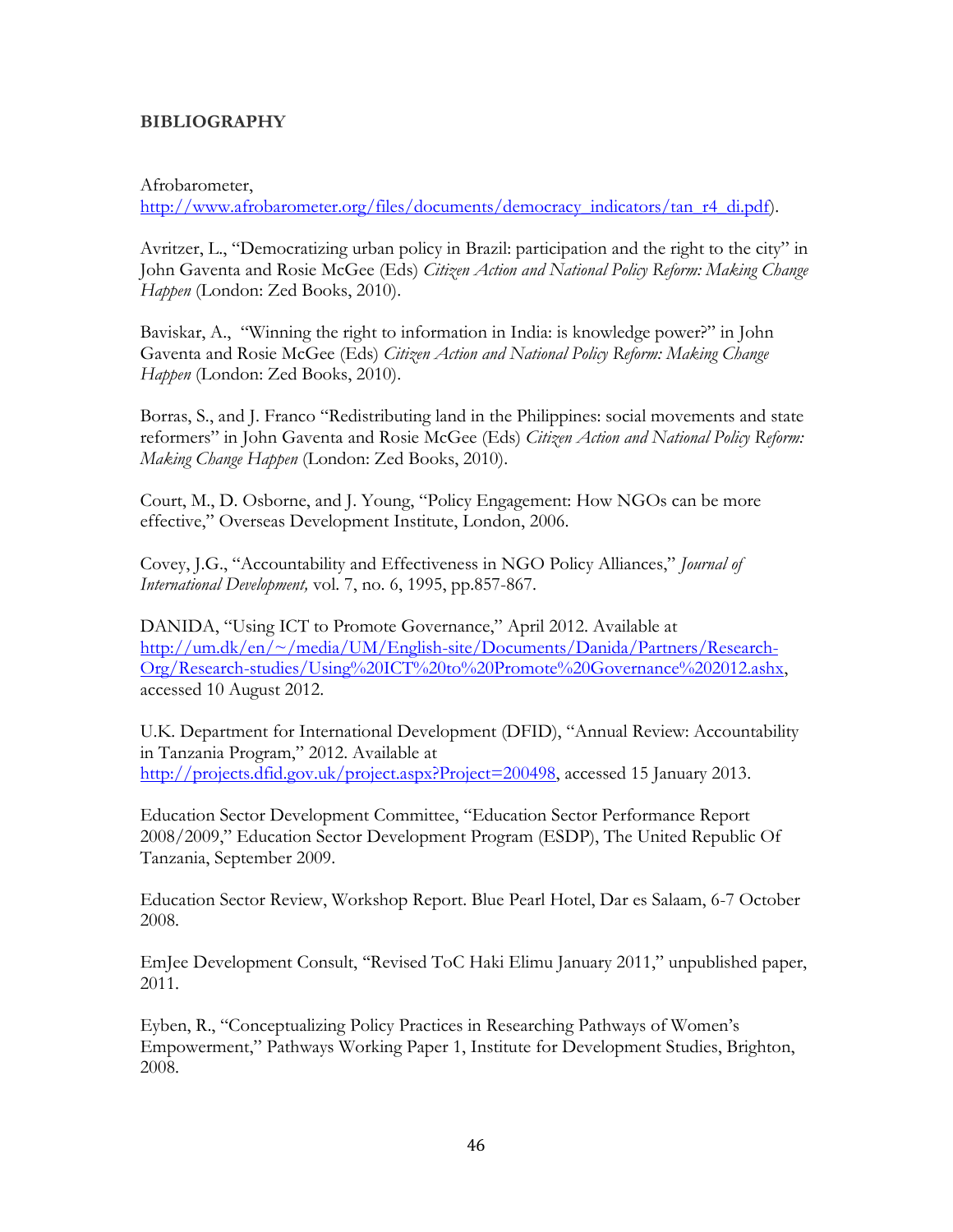Fox, J., "The uncertain relationship between transparency and accountability," *Development in Practice,* vol. 17 no. 4, pp. 663-671, 2007.

Friedman, S., "Gaining comprehensive AIDS treatment in South Africa: the extraordinary 'ordinary'," in John Gaventa and Rosie McGee (Eds) *Citizen Action and National Policy Reform: Making Change Happen* (London: Zed Books, 2010).

Gamson, W. and D. Meyer "Framing Political Opportunity," in D. McAdams *et al.* (Eds) *Comparative Perspectives on Social Movements: political opportunities, mobilizing structures and cultural framings* (Cambridge, U.K.: Cambridge University Press, 2006), pp. 275-290.

Gaventa, J. and R. McGee, "Introduction; Marking Change Happen – Citizen Action and National Policy Reform," in John Gaventa and Rosie McGee (Eds) *Citizen Action and National Policy Reform: Making Change Happen* (London: Zed Books, 2010).

Gurza Lavalle, A., G. Castello, and R. Bichir "The Backstage of Civil Society: protagonisms, networks and affinities between civil organizations in São Paulo," *IDS Working Paper* No. 299, Institute of Development Studies, Brighton, 2008.

HakiElimu "Case Study," n.d.

HakiElimu "Government Promises II," August 2007.

HakiElimu, "Citizens for quality basic education and democracy in Tanzania, Program Strategy and Description January 2008 to December 2011," 2008.

HakiElimu, "A Government Triumph in Transparency: The Ministry of Education PETS 2009," Brief No. 09.4E, 2009.

HakiElimu, "What the Education Budget Really Looks Like: Education Sector Budget 2009/10," Brief No. 09.5E, 2009.

HakiElimu, "Education in Reverse: Is PEDP II Undoing the Progress of PEDP I?" Brief No. 10.1E, February 2010.

HakiElimu, "The Campaign for In-Service Teacher Training: Ensuring the Implementation of the Teacher Development and Management Strategy (TDMS)," 4, 2010.

HakiElimu, "The Friends of Education Movement: Complied Success Stories," 2010.

HakiElimu, "Restoring Teacher Dignity: Quality Education, TDMS and the 2010/11 Budget," Brief 10.3, 2010.

HakiElimu, Annual Report, 2010.

HakiElimu, Mid-Year Report, 2010.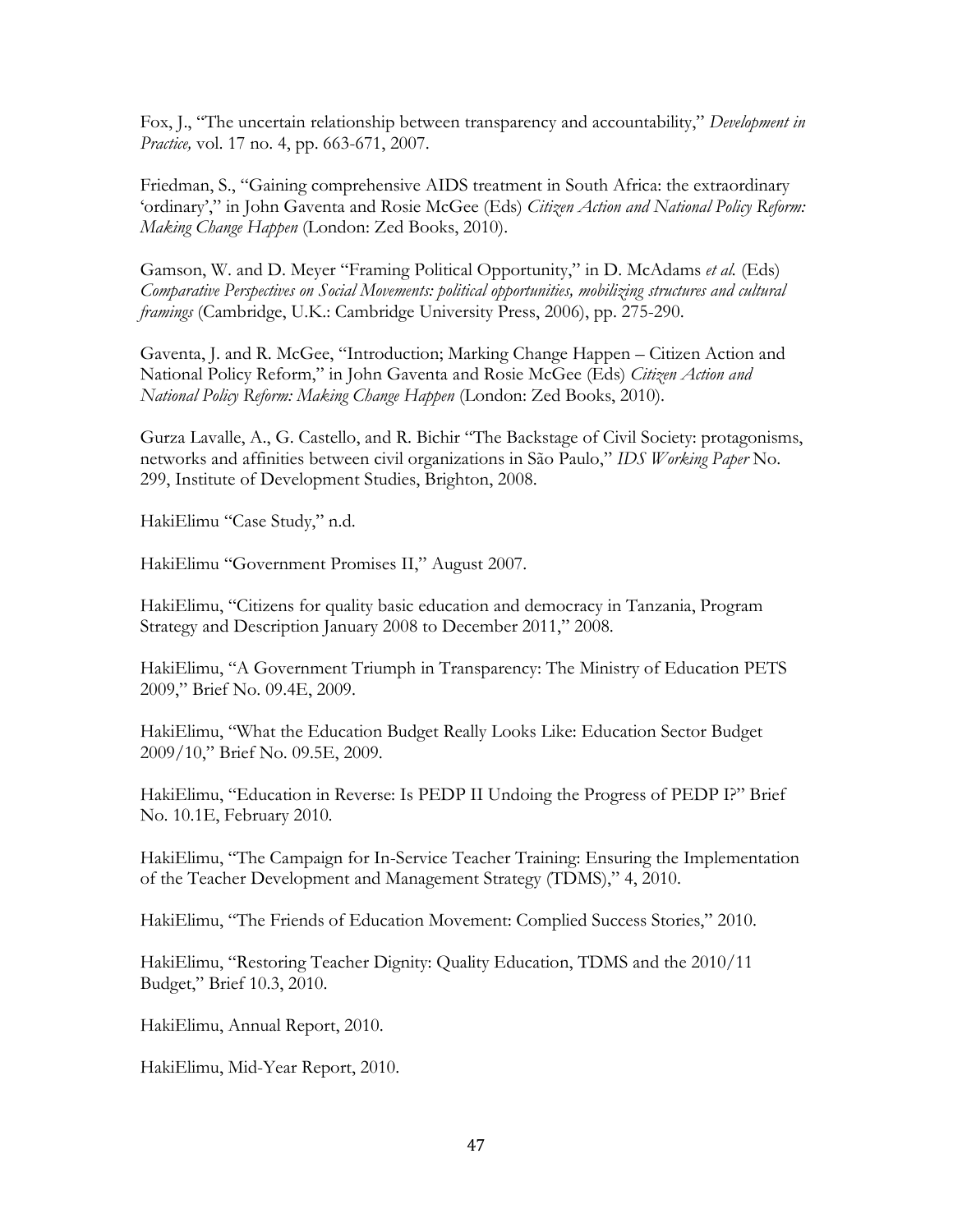HakiElimu, "The Campaign for In-Service Teacher Training: First Year Monitoring Report," unpublished document, 2011.

Hussmann, Karen and Max Mmuya, "Anti-corruption policy making in practice: Tanzania – A Country Case Study," U4 REPORT 1:2007, PART 2E.

Hyden, Goran, "Why Do Things Happen The Way They Do? A Power Analysis of Tanzania," available at http://hei.unige.ch/news/files/Goran\_Hyden\_Power\_analysis.pdf .

International Budget Partnership (IBP), "The Methodology for the PI case studies," unpublished note, June 2009.

IBP, "CSO Transparency and Accountability Initiatives: Variables of Impact," unpublished document, April 2011a.

IBP 2011b, "Structure for IBP Impact Case Studies 30 November 2011," unpublished process note, 2011b.

IBP, "CSO Transparency and Accountability Initiatives: Impact Strategy Variables," unpublished note, January 2012.

Ilkkaracan, P. "Re/forming laws to secure women's rights in Turkey: the campaign on the Penal Code," in John Gaventa and Rosie McGee (Eds) *Citizen Action and National Policy Reform: Making Change Happen* (London: Zed Books, 2010).

Independent Commission for Aid Impact 2012, "DFID's Education Programs in Three East African Countries," May 2012, available at [http://icai.independent.gov.uk/wp](http://icai.independent.gov.uk/wp-content/uploads/2012/05/DFIDs-Education-Programmes-in-Three-East-African-Countries-Final-Report-32.pdf)[content/uploads/2012/05/DFIDs-Education-Programs-in-Three-East-African-Countries-](http://icai.independent.gov.uk/wp-content/uploads/2012/05/DFIDs-Education-Programmes-in-Three-East-African-Countries-Final-Report-32.pdf)[Final-Report-32.pdf,](http://icai.independent.gov.uk/wp-content/uploads/2012/05/DFIDs-Education-Programmes-in-Three-East-African-Countries-Final-Report-32.pdf) accessed 7 August 2012.

Kenny, C., "Infrastructure Governance and Corruption: Where Next?" World Bank Policy Research Working Paper 4331, Washington D.C., 2007.

Krznaric, R., "How Change Happens Interdisciplinary Perspectives for Human Development," Oxfam Research Report, 2007. Available from: [http://www.oxfam.org.uk/what\\_we\\_do/issues/misc/downloads/research\\_change.pdf.](http://www.oxfam.org.uk/what_we_do/issues/misc/downloads/research_change.pdf)

Lawson, Andrew and Lise Rakner, "Understanding Patterns of Accountability in Tanzania, Final Synthesis Report," Oxford Policy Management, Chr. Michelsen Institute and REPOA, August 2005.

Leach, M. and I. Scoones, (2007) "Mobilizing Citizens: social movements and the politics of knowledge" IDS Working Paper No. 276, Institute of Development Studies, Brighton, 2007.

Mayne, John, "Contribution Analysis: An approach to exploring cause and effect," ILAC Brief 16, ILAC/CGIAR, 2008.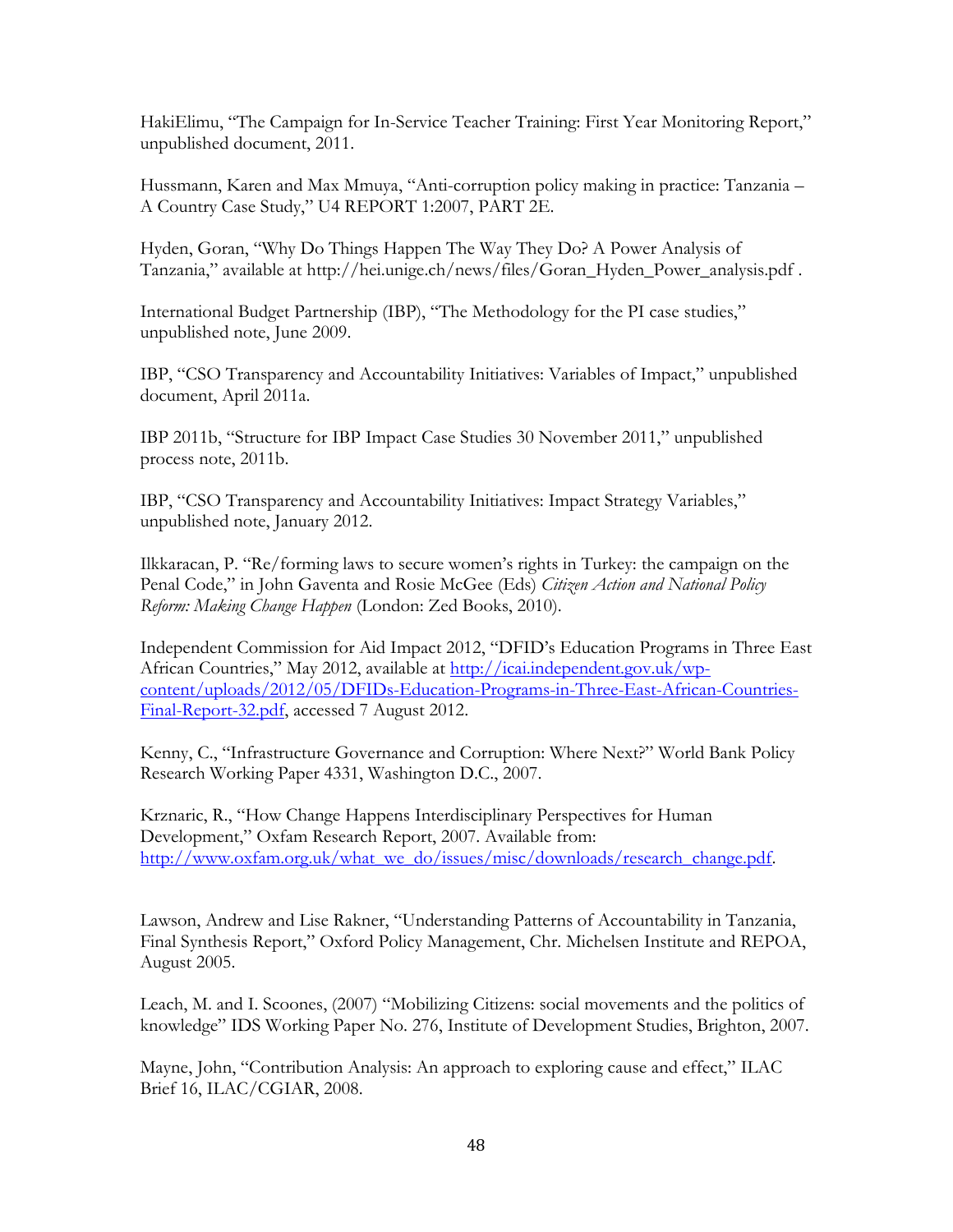McAdam, D., S. Tarrow, and C. Tilly, *Dynamics of Contention,* (Cambridge, U.K.: Cambridge University Press, 2001).

McAdam, D., J. D. McCarthy, and M. Zald *Comparative Perspectives on Social Movements: political opportunities, mobilizing structures and cultural framings*, (Cambridge, U.K.: Cambridge University Press, 1996).

McGee, Rosie and John Gaventa, "Shifting Power? Assessing the Impact of Transparency and Accountability Initiatives," IDS Working Paper 383, Institute for Development Studies, Brighton, 2011. Available at [http://www.ids.ac.uk/idspublication/shifting-power-assessing](http://www.ids.ac.uk/idspublication/shifting-power-assessing-the-impact-of-transparency-and-accountability-initiatives)[the-impact-of-transparency-and-accountability-initiatives,](http://www.ids.ac.uk/idspublication/shifting-power-assessing-the-impact-of-transparency-and-accountability-initiatives) accessed 30 May 2012

Pittman, A. with R. Naciri 2010, 'Winning women's rights in Morocco: cultural adaptations and Islamic family law' in John Gaventa and Rosie McGee (Eds) *Citizen Action and National Policy Reform: Making Change Happen* (London: Zed Books, 2010).

Rajani, Rakesh, "Accountability is Political, Not Technical: Citizens' Monitoring Government in Tanzania," Presentation at the U4 Donors Anti-Corruption Workshop, 18 September 2007.

Reeler, D. (2007) "A Theory of Social Change and Implications for Practice, Planning, Monitoring and Evaluation," 2007. Available online: [http://www.cdra.org.za/articles/A%20Theory%20of%20Social%20Change%20by%20Dou](http://www.cdra.org.za/articles/A%20Theory%20of%20Social%20Change%20by%20Doug%20Reeler.pdf) [g%20Reeler.pdf.](http://www.cdra.org.za/articles/A%20Theory%20of%20Social%20Change%20by%20Doug%20Reeler.pdf)

Schattan, P., V. Coelho, and B. von Lieres, "Mobilizing for democracy: Citizen engagement and the politics of public participation," in P. Schattan, V. Coelho, and B. von Lieres (Eds), *Mobilizing for Democracy: Citizen Action and the political of public participation,* (London: Zed Books, 2010).

Shubart, T. and S. Nyantahe, "External review of the T. M. F: Final Report," 2011.

Sundet, G. "Following the Money: Do Public Expenditure Tracking Surveys Matter?" *U4 Issue 2008:09*, U4 Anti Corruption Resource Centre, Bergen, Norway, 2008.

Tanzania Media Fund, "Tanzania Media Fund Strategic Plan January 2012-December 2016," 2011.

Tetlock, R. and A. Belkin, *Counterfactual Thought Experiments in World Politics: Logical, Methodological and Psychological Perspectives*, (New York: Princeton University Press, 1996).

Tripp, Aili Mari, "Donor Assistance and Political Reform in Tanzania," UNU-WIDER Working Paper No. 2012/37, 2012.

United Republic of Tanzania - Ministry of Education and Vocational Training/PMO-RALG, "Primary Education Development Program – Annual Performance Report FY 2007/8," unpublished report, August 2008.